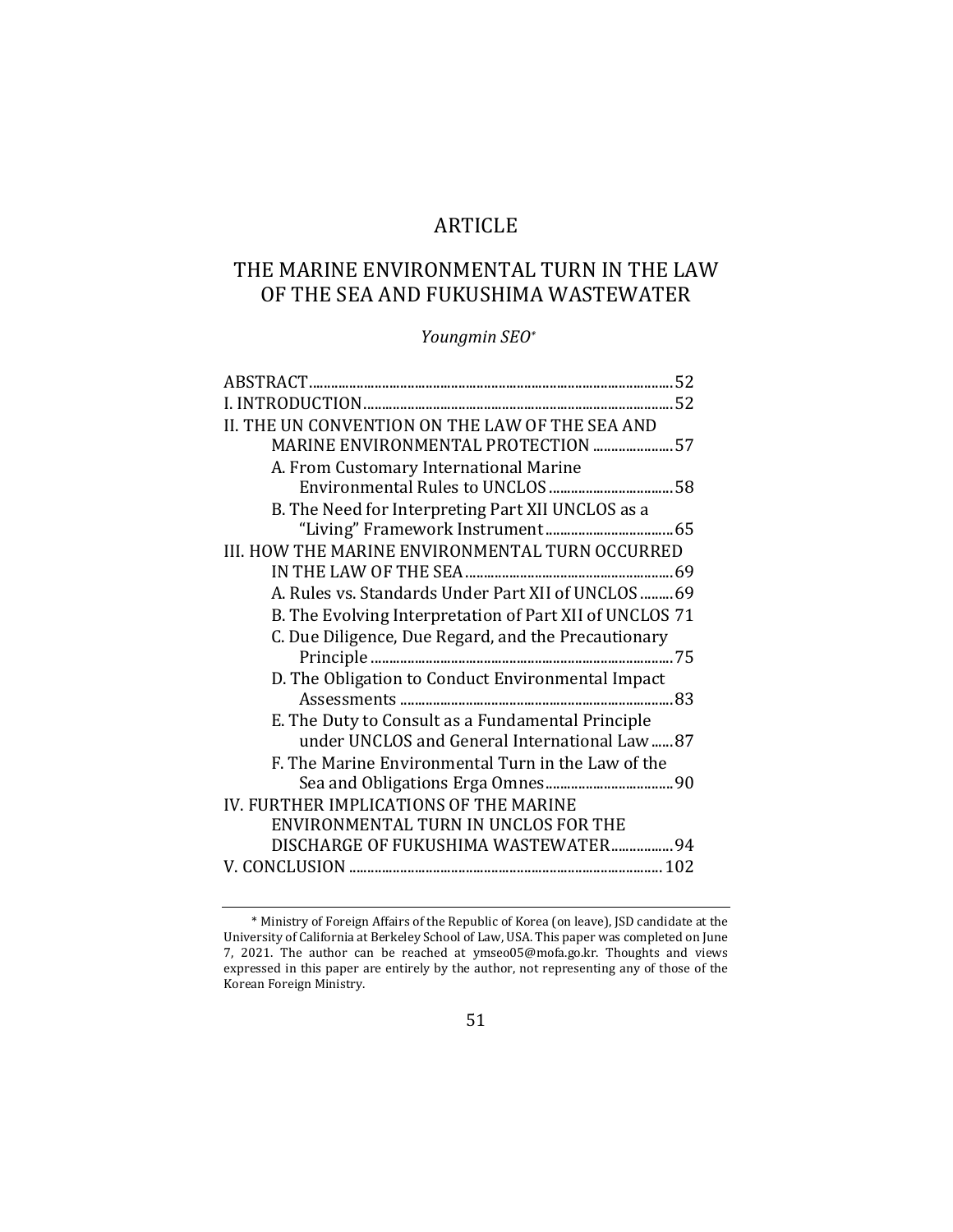#### *ABSTRACT*

*On the release of Fukushima-treated wastewater into the oceans, Japan argues, based on the wastewater not causing transboundary environmental harm, that neither international nuclear treaties nor the United Nations Convention on the Law of the Sea prohibits the release of Fukushima wastewater; thus, Japan has the right to discharge Fukushima wastewater. This article argues that the contemporary jurisprudential trend is conspicuous enough to counter Japan's firm conviction about the lawfulness of the discharge of Fukushima wastewater. To this end, this article adduces how Part XII of UNCLOS has evolved through the interpretation of various international courts and other legal instruments, thereby indicating that the planned release at Fukushima may not stand up to close scrutiny under the UNCLOS regime.* 

#### *I. INTRODUCTION*

Concern over sea pollution has come to the fore due to a series of oil tanker accidents, which have spilled thousands of tons of oil into the sea from 1967 onward.1 Although oil tanker accidents at sea are tragic events for the marine environment, land-based pollutants are responsible for around eighty percent of contemporary marine degradation.2 Notwithstanding, no legally binding international treaty on regulating land-based pollution sources has come into effect.3 Identifying land-based sources for marine pollution has proved elusive, rendering a causal link between the source and the damage suffered extremely difficult.4

<sup>1.</sup> *See* R. R. CHURCHILL & A. V. LOWE, THE LAW OF THE SEA 328 (3d ed. 1999). Such accidents include *Torrey Canyon* off Land's End in 1967, *Amoco Cadiz* off Brittany in 1978, *Exxon Valdez* in Alaska in 1989, and *Sea Empress* off southwest Wales in 1996. *Id.*

<sup>2 .</sup> U.N. Env't Programme (UNEP), UNEP 2007 Annual Report 43 (2007), https://wedocs.unep.org/bitstream/handle/20.500.11822/7647/-

UNEP%202007%20Annual%20Report-2008806.pdf?sequence=5&isAllowed=y [https://perma.cc/LL3V-GMKJ].

<sup>3.</sup> Yukari Takamura, *Release of Radioactive Substances into the Sea and International Law: The Japanese Experience in the Course of Nuclear Disaster*, *in* THE INTERNATIONAL LAW OF DISASTER RELIEF 89, 100 (David D. Caron, et al. eds., 2014).

<sup>4.</sup> CHURCHILL & LOWE, *supra* note 1, at 389.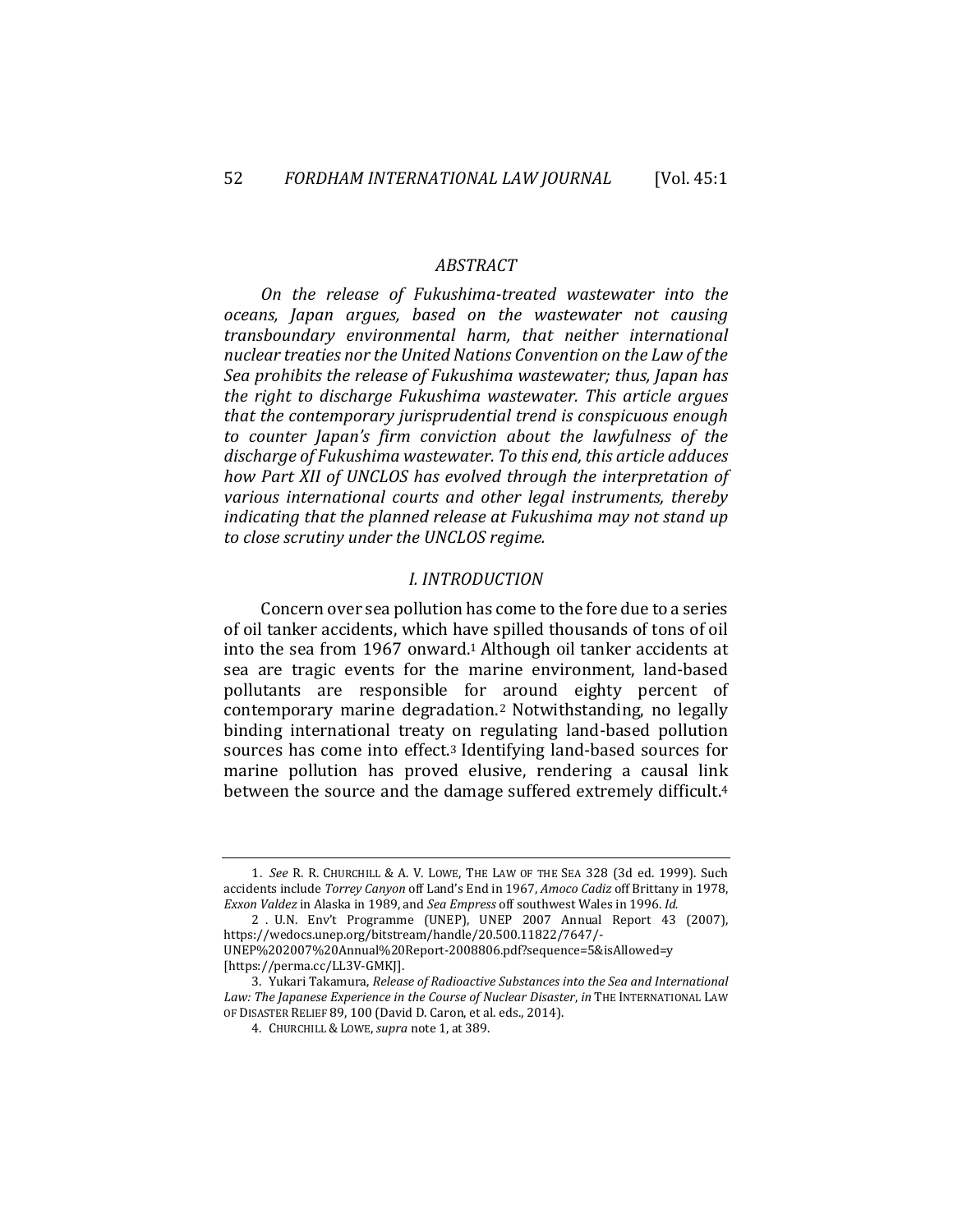A clean ocean is considered an international public good<sup>5</sup> which states, as consumers, may use whether they pay for it or not. This presents a "collective action problem,"6 which perverts attitudes around the issue of land-based marine pollution. Despite the necessity of collective cooperation for the community as a whole, each member easily evades expenditure out of selfish intentions.7 The governance of marine environmental protection from landbased sources is "left in the hands of over 125 coastal states with differing laws and policies,"8 with the exception of some global or regional soft law instruments.9 This disjointed regulatory system paradigmatically illustrates the infancy of international environmental law.10

At 14:46 on March 11, 2011, a magnitude 9.1 earthquake hit the Fukushima Daiichi nuclear plant ("Fukushima"), located 200 km northeast of Tokyo. The plant is owned and operated by the Tokyo Electric Power Company (TEPCO).11 A 15-meter tsunami disabled the power supply and cooling of three Fukushima reactors, causing all three cores to melt within the first three days. 12 Beginning on April 4, 2011, TEPCO released more than 10,000 tons of "low-level" radioactive water into the ocean to open up storage for "high-level" radioactive water. The low-level radioactive water. The low-level radioactive water, however, was

<sup>5.</sup> Public goods are goods that cannot be withheld from consumers who do not pay for them, and whose consumption does not reduce their availability to other consumers. *See* JOHN RAVENHILL, GLOBAL POLITICAL ECONOMY 55, 421 (5th ed. 2017).

<sup>6.</sup> *See* ROBERT O. KEOHANE, AFTER HEGEMONY: COOPERATION AND DISCORD IN THE WORLD POLITICS ECONOMY 69 (1st ed. 2005).

<sup>7.</sup> In his 1991 article, Bernard H. Oxman depicted this classic dilemma as a "free rider" problem. This term was also borrowed from economics. *See* Bernard H. Oxman, *The Duty to Respect Generally Accepted International Standards*, 24 N.Y.U. J. INT'L L.& POL., 109, 112 (1991).

<sup>8.</sup> David L. VanderZwaag & Ann Powers, *The Protection of the Marine Environment from Land-Based Pollution and Activities: Gauging the Tides of Global and Regional Governance*, 2323 INT'L J. MARINE & COASTAL L,, 423, 424 (2008).

<sup>9.</sup> See CHURCHILL & LOWE, *supra* note 1, 380(providing an account of such soft law instruments).

<sup>10 .</sup> Régis Chemain, *The 'Polluter Pays' Principle*, *in*, THE LAW OF INTERNATIONAL RESPONSIBILITY 877, 877 (James Crawford et al. eds., 2010) (noting that "the 'paradoxical separation' between damage to the environment and responsibility bears witness to the infancy of international environmental law").

<sup>11.</sup> Adam Dukett, *Fukushima in Numbers*, THE CHEMICAL ENGINEER, Mar. 2021, at 28.

<sup>12.</sup> *Fukushima Daiichi Accident,* WORLD NUCLEAR ASS'N,: INFORMATION LIBRARY (Apr. 2021), https://www.world-nuclear.org/information-library/safety-and-security/safetyof-plants/fukushima-daiichi-accident.aspx [https://perma.cc/BUU9-7785].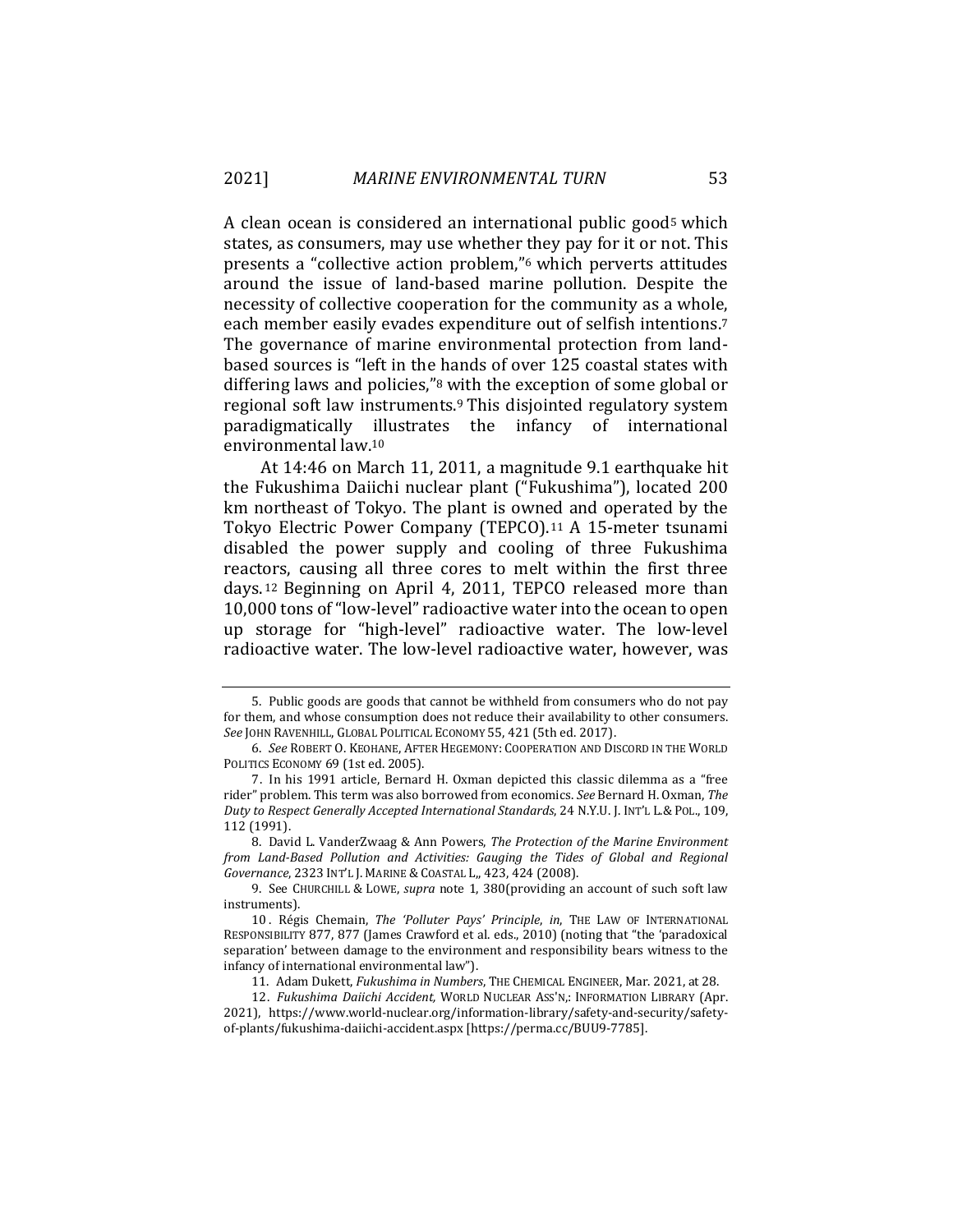significantly above the standard of discharge under Japanese law.<sup>13</sup> Due to the area's topography, unlike that of Chernobyl, a significant amount of radioactive fallout went into the ocean.14

 As of April 2021, it is reported that about 1.25 million tons of wastewater15 are stored in more than 1,000 tanks at the plant site, continually accumulating at a rate of about 170 tons a day.16 This wastewater is produced in the cooling process, after which a filtration process using multi-nuclide removal equipment—the advanced liquid processing system ("ALPS")—should follow to reduce the contamination rate of the wastewater. 17 However, approximately seventy percent of ALPS-treated water contains radioactive materials, such as ruthenium, plutonium, strontium, and cobalt, in concentrations exceeding regulatory standards for discharge.18

On April 13, 2021, Japan announced that it had decided to gradually release tons of Fukushima wastewater into the ocean, claiming that the discharge of Fukushima-treated wastewater is the best option and that "treated" wastewater is not harmful to human health. 19 Some scientists argue that treated wastewater will cause no health concerns, as even seawater contains traces of uranium. 20 In contrast, others point out that the tritium in the treated wastewater "organically binds to other molecules, moving

<sup>13.</sup> Takamura, *supra* note 3, at 92.

<sup>14.</sup> Andrew Wang, *Nuclear Waste: Forever Contaminated?*, BERKELEY SCI. J. 24, 25 (2015)(explaining that "In Chernobyl, the winds carried the fallout across Europe, while in Fukushima, the fallout mostly went into the ocean because of Japan's mostly mountainous topography").

<sup>15.</sup> Commentators use different names for wastewater at the Fukushima power plant, which include "Fukushima nuclear wastewater," "radioactive water," "treated waste water," "tritium-tainted water," "contaminated water," "Fukushima water," and "Fukushima waste water." This article uses "Fukushima-treated wastewater" in an attempt to choose neutralized parlance.

<sup>16.</sup> Jennifer Jett & Ben Dooley, *Fukushima Wastewater Will Be Released Into the Ocean, Japan Says*, N.Y TIMES (Apr. 12, 2021), https://www.nytimes.com/2021/04/13/world/asia/japan-fukushima-wastewaterocean.html [https://perma.cc/G26W-KXMP].

<sup>17.</sup> John Boyd, *Japan's Plan to Discharge Fukushima Radioactive Water into the Sea has Supporters as Well as Foes*, IEEE SPECTRUM (Apr. 26, 2021), https://spectrum.ieee.org/tech-talk/energy/policy/japans-plan-to-dischargefukushima-radioactive-water-into-the-sea-has-supporters-as-well-as-foes [https://perma.cc/84YW-CZ8L].

<sup>18.</sup> *Id.*

<sup>19.</sup> Jett & Dooley, *supra* note 16.

<sup>20.</sup> Boyd, *supra* note 17.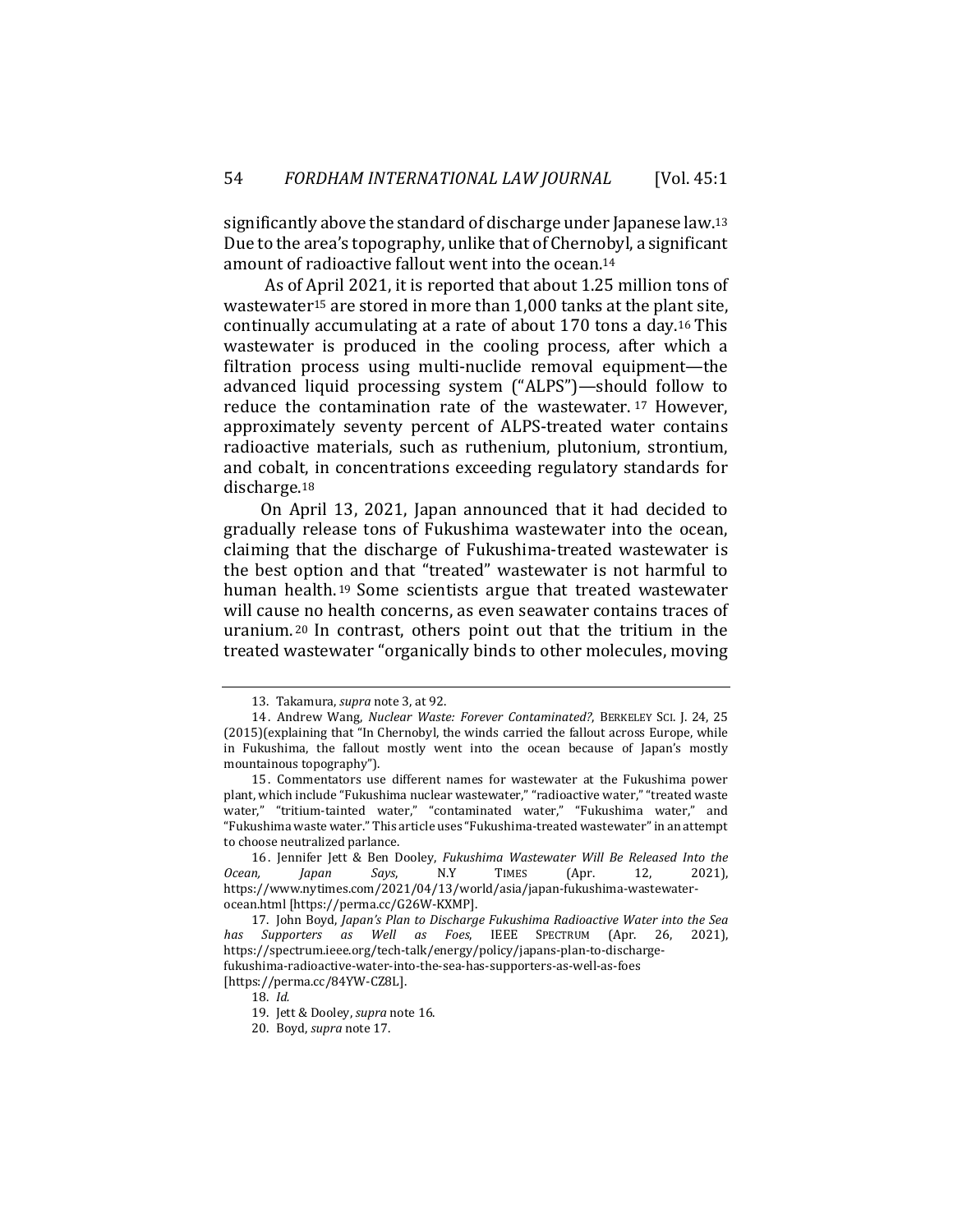up the food chain affecting plants and fish and humans."21 Critics of the Japanese plan to release Fukushima wastewater argue that there are alternatives to "the cheapest option, [which is] dumping the water into the Pacific Ocean,"22 such as "geosphere injection, vapor release, hydrogen release, underground burial, and longterm storage." Those critics recommend "adopt[ing] the best available technology to minimise radiation hazards by storing and processing the water."23

This issue's connection to nuclear-related materials begs the question of whether the international nuclear-related legal regime has the authority to limit the discharge of Fukushima-treated wastewater. The short answer is no. Although the International Atomic Energy Agency ("IAEA") has safety standards for operations making use of nuclear materials, services, equipment, facilities, and information,24 these IAEA standards usually apply to a consenting state's activities. However, Japan has not consented to IAEA oversight, and is therefore not bound by such IAEA standards.25 None of the international nuclear treaties that Japan has joined thus far—including "the Convention on Assistance in Case of a Nuclear Accident or Radiological Emergency," 26 "the

<sup>21 .</sup> U.N. Human Rights Office of the High Commissioner, Japan: UN Experts Say Deeply Disappointed by Decision to Discharge Fukushima Water, (Apr. 15, 2021), https://www.ohchr.org/EN/NewsEvents/Pages/DisplayNews.aspx?NewsID=27000&La ngID=E [https://perma.cc/3ZMV-LJ6C] (asserting that the hazards of tritium have been underestimated and could pose risks to humans and the environment for over 100 years).

<sup>22.</sup> Jett & Dooley, *supra* note 16.

<sup>23.</sup> Xiaoou Zheng, *Does Fukushima Wastewater Decision Violate Our Environmental Rights?*, EJIL: TALK! (Apr. 22, 2021), https://www.ejiltalk.org/does-fukushimawastewater-decision-violate-our-environmental-rights/ [https://perma.cc/KX27-4ALT]; Duncan E. J. Currie & Shaun Burnie, *Japan's Plan for Radioactive Water Defies International Law*, KOREA TIMES (Mar. 9, 2021), https://www.koreatimes.co.kr/www/nation/2020/07/371\_285553.html [https://perma.cc/6SBR-5ZWW] ("The discharge of radioactive materials into the marine

environment from the nuclear plant will inevitably increase marine species' exposure to radioactivity, with the exact level of exposure depending on multiple variables. The concentrations in biota are of direct relevance to those who may consume them, including marine species, and ultimately, humans.").

<sup>24.</sup> Int'l Atomic Energy Agency [IAEA], *Statute of the International Atomic Energy Agency*, at art. III.A., (Dec. 28, 1989).

<sup>25.</sup> Takamura, *supra* note 3, at 94.

<sup>26.</sup> Int'l Atomic Energy Agency [IAEA], *Convention On Assistance In The Case of a Nuclear Accident or Radiological Emergency*, INFCIRC/336 (Nov. 18, 1986) (Adopted on September 26, 1986 and entered into force on February 26, 1987. Japan is party to this convention since 1987.).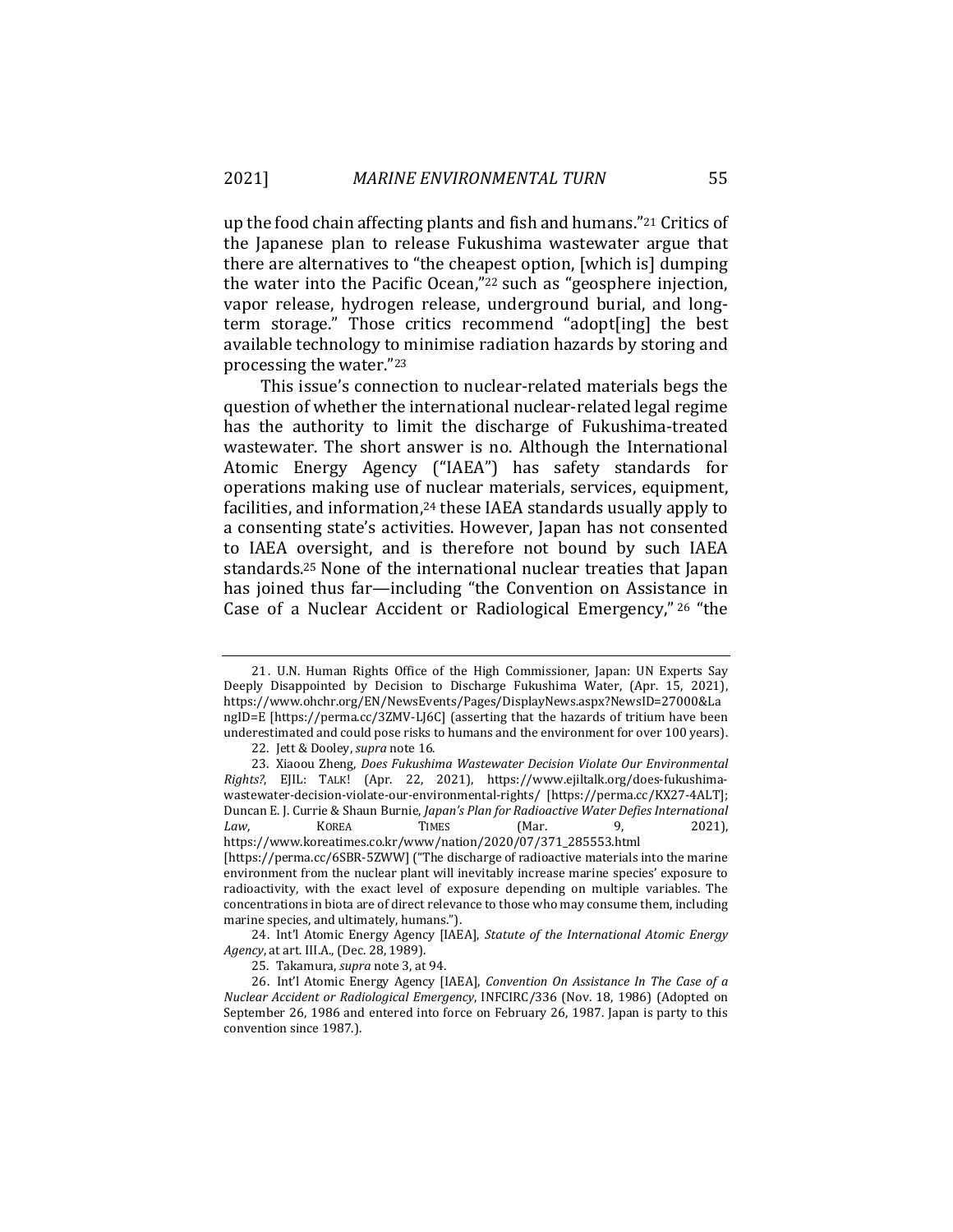Convention on Early Notification of a Nuclear Accident," 27 "the Convention on Nuclear Safety,"28 and "the 1997 Joint Convention on the Safety of Spent Fuel Management and on the Safety of Radioactive Waste Management" <sup>29</sup> —specifically prohibit or regulate the release of radioactive materials into the sea.30

Japan's main arguments can be outlined as follows: a) although the possibility that the radioactive material in the wastewater "may be bio-accumulating in fish and marine animals," 31 treated wastewater "neither caused transboundary adverse effects to the environment nor implied an international transboundary release of radiological safety significance for another state"32; b) neither international nuclear treaties nor the United Nations Convention on the Law of the Sea ("UNCLOS")33 makes the release of Fukushima wastewater illegal; and c) as a corollary, Japan has the right to discharge Fukushima-treated wastewater into the sea under the current international legal system.34

Against this backdrop, this Article argues that although the texts of relevant provisions (mostly Part XII) of UNCLOS appear to be vague and thus unlikely to regulate a particular state's land-

<sup>27.</sup> Int'l Atomic Energy Agency [IAEA], *Convention On Early Notification Of A Nuclear Accident*, INFCIRC/335 (Nov. 18, 1986) (Adopted on September 26, 1986 and entered into force on October 27, 1986. Japan is a member state since 1987.).

<sup>28.</sup> Int'l Atomic Energy Agency [IAEA], *Convention On Nuclear Safety*, INFCIRC/449 (July 5, 1994) (Adopted on June 17, 1994 and entered into force on October 24, 1996. Japan is party to this convention since 1996.).

<sup>29.</sup> Int'l Atomic Energy Agency [IAEA], *Joint Convention On The Safety Of Spent Fuel Management And On The Safety Of Radioactive Waste Management,*, INFCIRC/546 (Dec. 24, 1997)(Adopted on September 5, 1997 and it came into effect on June 18, 2001.Japan deposited its instrument of accession on August 25, 2003 and it entered into force on November 24, 2003.).

<sup>30.</sup> Takamura, *supra* note 3, at 96. Moreover, Japan is not a state party to liability for nuclear damage treaties, such as "the 1963 Vienna Convention on Civil Liability for Nuclear Damage and its "1996 Protocol to Amend the Vienna Convention on Civil Liability for Nuclear Damage" and "the Paris Convention on Nuclear Third Party Liability and its 2004 Protocol," as well as the "1963 Brussels Supplementary Convention on Nuclear Third Party Liability" and its 2004 Protocol, which was adopted by the Organisation for Economic Cooperation and Development (OECD). *Id.*

<sup>31.</sup> Takamura, *supra* note 3, at 90.

<sup>32.</sup> *Id.* at 107.

<sup>33.</sup> U.N. Convention on the Law of the Sea, *opened for signature* Dec. 10, 1982, 1833 U.N.T.S. 3, 397,

https://www.un.org/depts/los/convention\_agreements/texts/unclos/unclos\_e.pdf [hereinafter UNCLOS] (entered into force Nov. 16, 1994).

<sup>34.</sup> Takamura, *supra* note 3, at 100.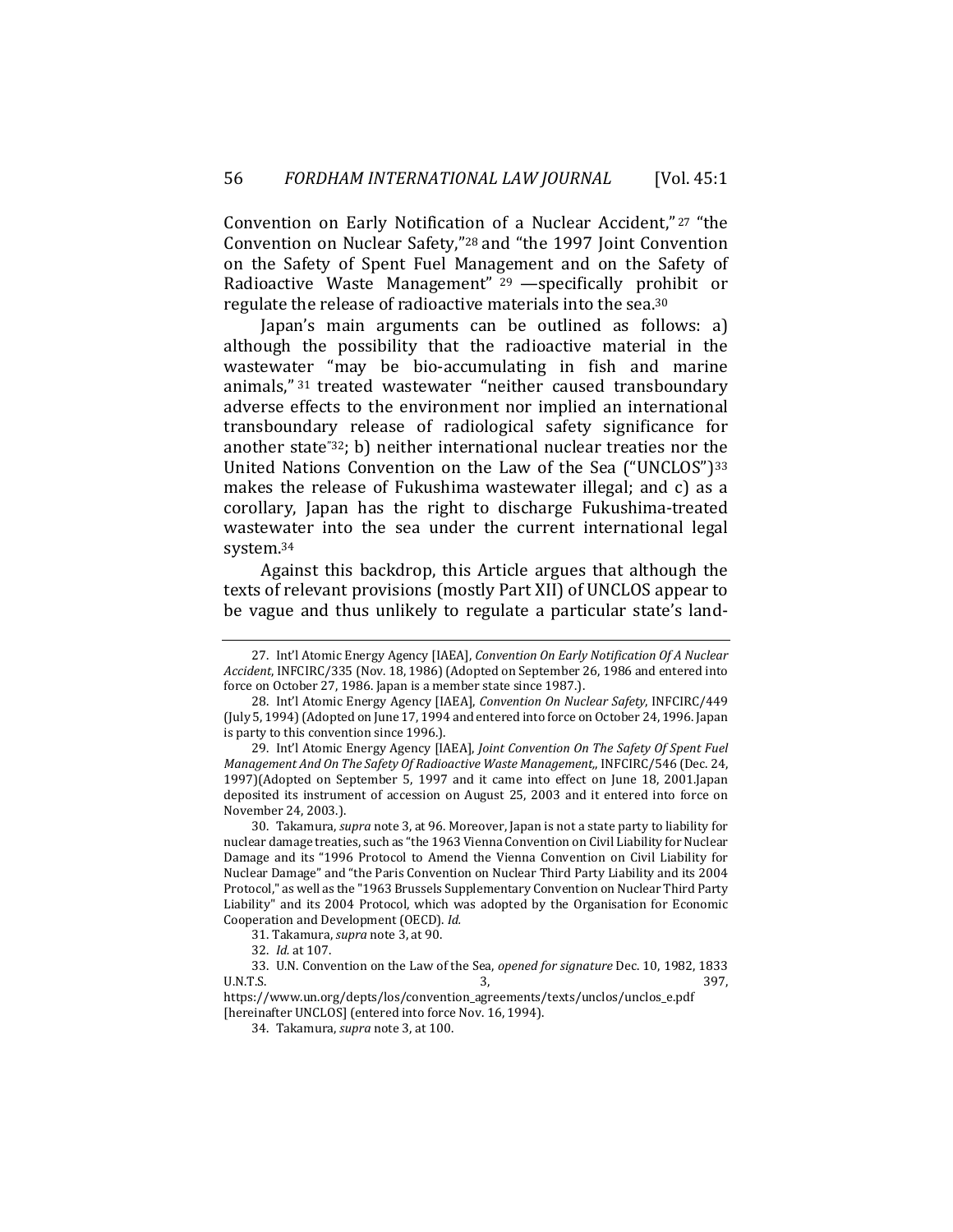based behavior that results in systemic marine degradation, the contemporary jurisprudential trend is conspicuous enough effectively counter Japan's firm conviction that the discharge of Fukushima wastewater was lawful. This long-envisaged interpretative trend of Part XII of UNCLOS, which leans toward compelling states to protect the marine environment is the "marine environmental turn" in the law of the sea. The rest of this Article is concerned with adducing how this marine environmental turn has been made through international courts and other legal instruments.

Section II outlines customary rules with regard to environmental protection and, specifically, the marine environmental protection regime of UNCLOS. Section III examines the marine environmental turn in the law of the sea, which resulted from international courts' evolving interpretation of UNCLOS to require an advanced level of due diligence from member states. This reading of UNCLOS stems from its procedural obligation that states review all internal activities that possibly impact the marine environment. Section III also emphasizes the importance of conducting environmental impact assessments and consulting states that are likely to be affected by planned activities. Japan's position on the Fukushima-treated wastewater discharge will not likely withstand this new scrutiny. Part IV reviews judicial and regional implications of the marine environmental turn in UNCLOS for the discharge of Fukushima wastewater, focusing on regional fisheries agreements, the compromissory clause of UNCLOS, and the role of experts in judicial proceedings.

# *II. THE UN CONVENTION ON THE LAW OF THE SEA AND MARINE ENVIRONMENTAL PROTECTION*

 International law concerning the marine environment is composed of Part XII of UNCLOS, customary international law, and regional environmental treaties, as Article 237 of UNCLOS envisages.35 Various customary international law obligations that

<sup>35.</sup> UNCLOS, *supra* note 33, at art. 237(1):

The provisions of this Part [Obligations under Other Conventions on the Protection and Preservation of the Marine Environment] are without prejudice to the specific obligations assumed by States under special conventions and agreements concluded previously which relate to the protection and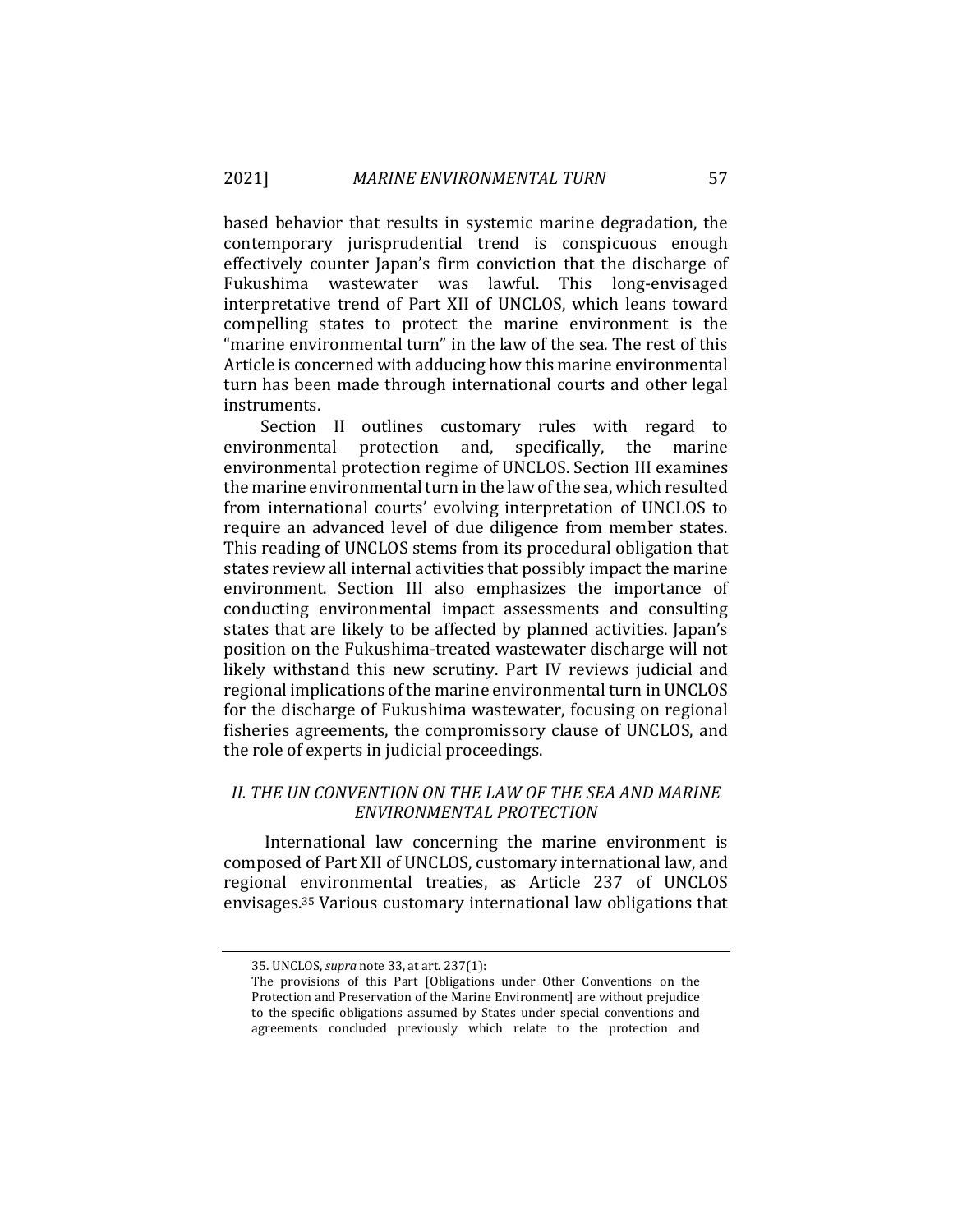relate to the environment have emerged gradually over time. Some customary rules are represented in international agreements such as UNCLOS. Furthermore, international jurisprudence has elaborated some aspects of international law concerning marine protection, including Part XII of UNCLOS.36

# *A. From Customary International Marine Environmental Rules to UNCLOS*

In 1941, the *Trail Smelter* Arbitral Tribunal opined a historic proposition that

under the principles of international law . . . no State has the right to use or permit the use of its territory in such a manner as to cause injury by fumes in or to the territory of another or the properties or persons therein, when the case is of serious consequence and the injury is established by clear and convincing evidence.37

In the 1949 *Corfu Channel* case, the International Court of Justice ("ICJ") noted that it is illegal if states knowingly use their territories to the detriment of other states' rights.38 In the 1957 *Lake Lanoux* Arbitration (Affaire du *Lac Lanoux)*,39 the tribunal confirmed two state obligations: 1) to not cause substantial or serious damage to the environment of other states, and 2) to notify and consult with other parties that may be affected prior to engaging in activities which may harm a shared resource. 40 Therefore, a "no harm principle"—which prohibits states from discharging harmful matter into the sea if it would likely end up in another state—has existed in customary international law since 1957. The principle, however, is vague regarding concrete elements.41

In 1958, states discussed and adopted a particular provision on the dumping of radioactive waste in Article 25 of the

preservation of the marine environment and to agreements which may be concluded in furtherance of the general principles set forth in this Convention.

<sup>36.</sup> PATRICIA BIRNIE ET AL., INTERNATIONAL LAW & THE ENVIRONMENT 106, 107-08 (3d ed. 2009).

<sup>37.</sup> Trail Smelter (U.S. v. Can.), III R.I.A.A. 1905, 1965 (Mar. 11, 1941).

<sup>38.</sup> Corfu Channel (U.K. v. Alb.), Judgment, 1949 I.C.J. 4, at 22 (Apr. 9).

<sup>39.</sup> Lac Lanoux (Lake Lanoux) Arb. (Fr. v. Spain), 12 R.I.A.A. 281, 317 (1957).

<sup>40.</sup> Astrid Epiney*, Lac Lanoux Arb*., *in* THE MAX PLANCK ENCYCLOPEDIA OF PUBLIC INT'L L. 628, 628 (Rüdiger Wolfrum ed., 2012).

<sup>41.</sup> *See* CHURCHILL & LOWE, *supra* note 1, at 322.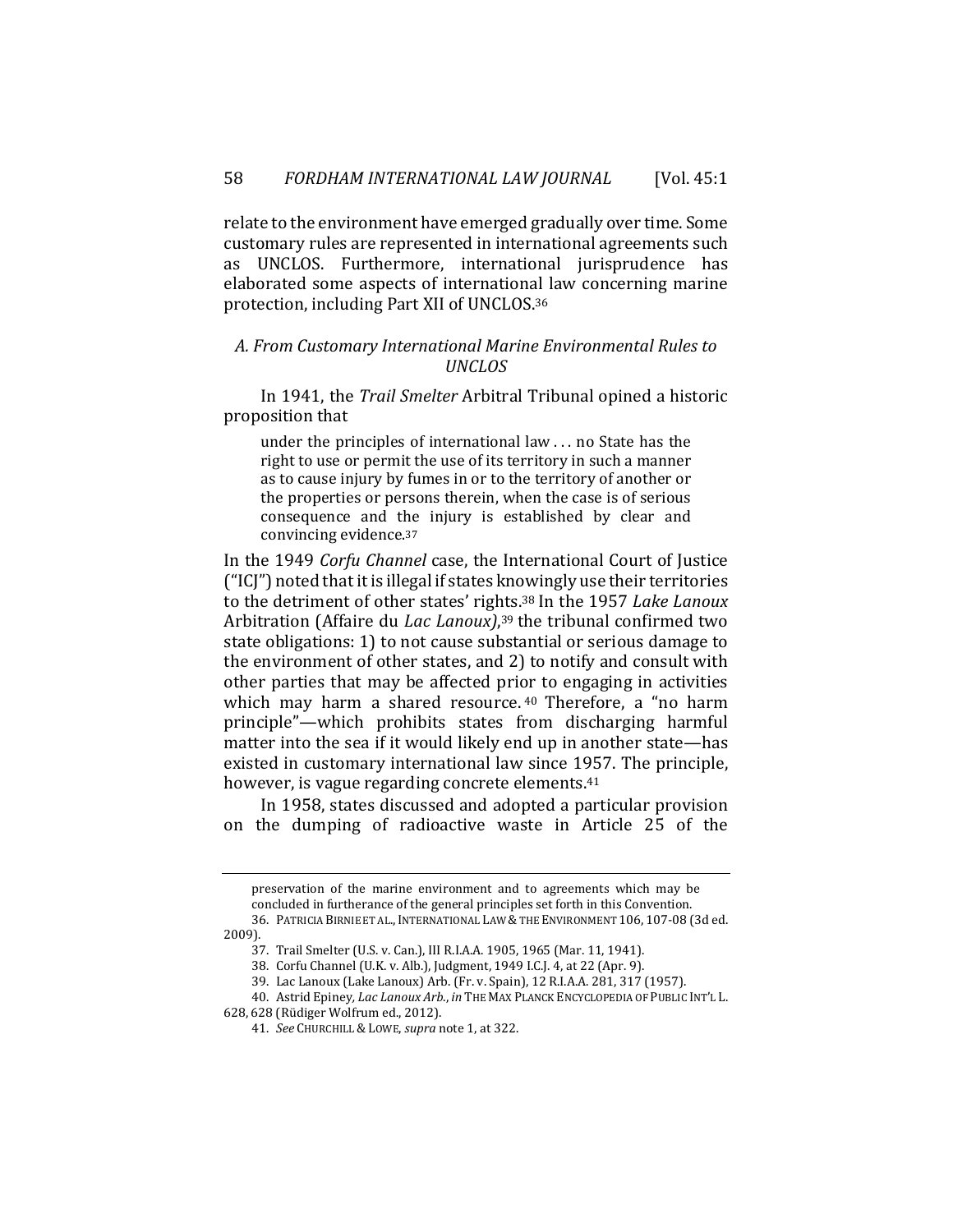"Convention on the High Seas,"42 which read: "Every State shall take measures to prevent pollution of the seas from the dumping of radioactive waste, taking into account any standards and regulations which may be formulated by the competent international organizations." 43 In its commentary, the International Law Commission ("ILC") noted that, "A new source of pollution of the sea is the dumping of radioactive waste . . . such dumping, which may be particularly dangerous for fish and fish eaters, should be put on the same footing as pollution by oil."44

Beginning in the 1970s, developments in international environmental law began to supersede the concept of sovereignty. The 1972 London Convention45 explicitly prohibits the dumping of radioactive waste into the oceans. Around this time, environmental principles made inroads into many soft law instruments. Principle 21 of the 1972 Stockholm Declaration contains the general principles emanating from *Trail Smelter* and subsequent jurisprudence.46 In the 1996 advisory opinion, ICJ reaffirmed that the prevention of transboundary harm arising from hazardous activities has become a central obligation of international law as customary law:

The environment is not an abstraction but represents the living space, the quality of life and the very health of human beings, including generations unborn. The existence of the general obligation of States to ensure that activities within their jurisdiction and control respect the environment of other States or of areas beyond national control is now part of the corpus of international law relating to the environment.47

<sup>42.</sup> Convention on the High Seas, Apr. 29, 1958, 450 U.N.T.S 11(entered into force on September 30, 1962). Japan ratified this convention on June 10, 1968.

<sup>43.</sup> *Id.* at art. 25(1).

<sup>44.</sup> *Report of the Int'l L. Comm'n to The General Assembly*, 1956 Y.B ON THE INT'L L. COMM'N 253, 286, U.N. Doc. A/CN.4/104.

<sup>45.</sup> Convention on the Prevention of Marine Pollution by Dumping of Wastes & Other Matter, Nov. 13, 1972, 11 ILM, 1291 (and it entered into force on August 30, 1975) [hereinafter The London Convention]. Japan became a member state in 1980.

<sup>46.</sup> U.N. Conference on the Human Environment*.,* Stockholm Declaration, (June 16, 1972) https://www.ipcc.ch/apps/njlite/srex/njlite\_download.php?id=6471 [https://perma.cc/WNG9-SZVU].

<sup>47.</sup> Legality of the Threat or Use of Nuclear Weapons, Advisory Opinion, 1996 I.C.J. Rep. 226, 241–42. Later in 2015, the International Tribunal for the Law of the Sea ("ITLOS") ascertained this part of ICJ Advisory Opinion and the customary legal status of the rule in its decision on provisional measure of Delimitation of the Maritime Boundary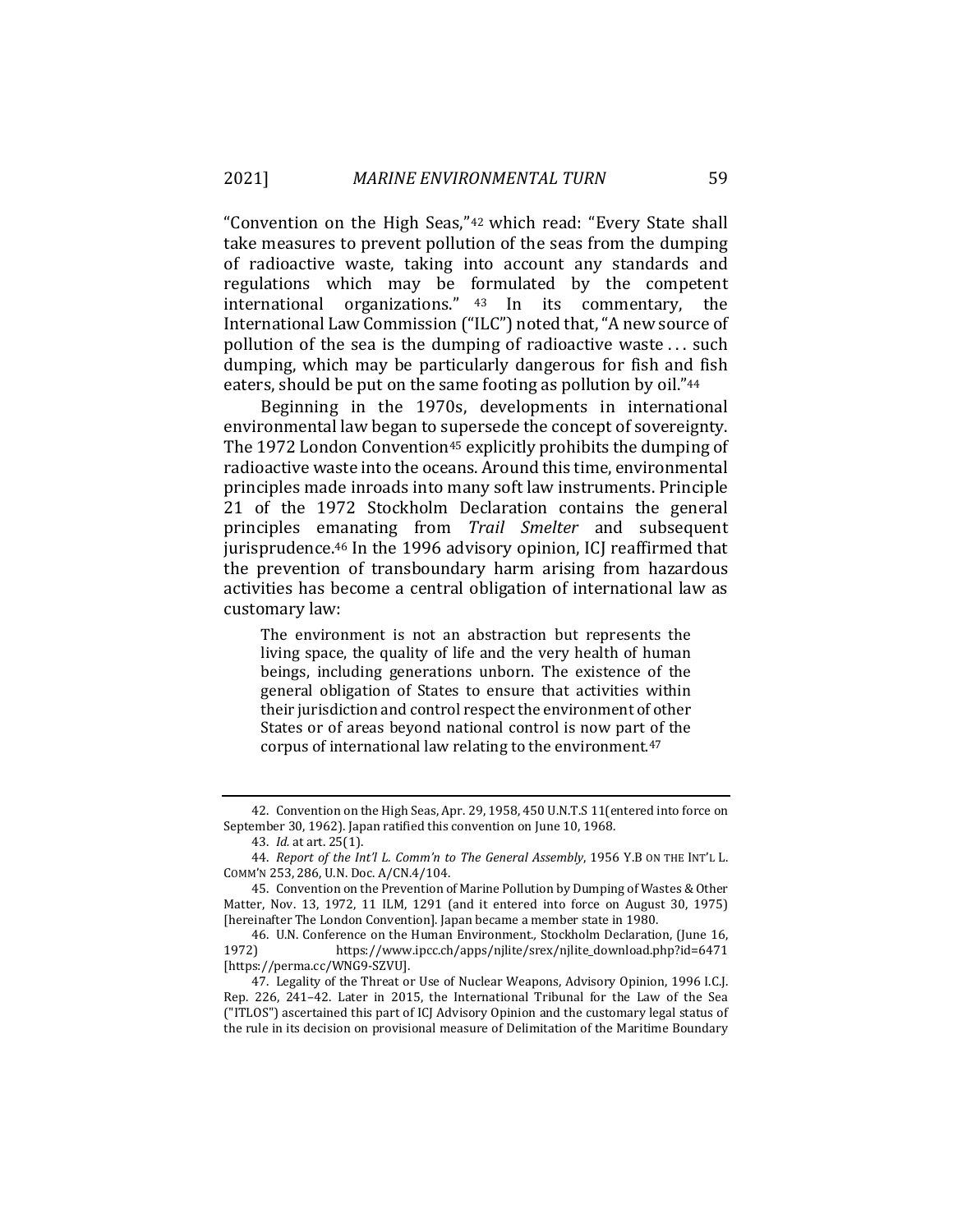In 1982, for the first time in history, the obligation to protect and preserve the marine environment became part of a multilateral treaty with binding force. 48 Part XII of UNCLOS which has 46 provisions dedicated to the protection and preservation of the marine environment—is praised as the "paradigm for all international environmental law,"49 since it is "universal" and "applicable to all States as generally accepted customary international law."50 It is true that UNCLOS innovatively codified "*erga omnes* interests"—specifically determined interests that states have towards the international community as a whole by way of Part XII. Yet, it should be stressed that UNCLOS is a "product of its time"—negotiated during the 1970s, the agreement targeted the uses of the oceans and was not an "environmental treaty in essence."51

Article 192 of UNCLOS sets out that, "States have the obligation to protect and preserve the marine environment." In principle, the discharge of Fukushima-treated wastewater falls within the terms of Article 192 and the subsequent provisions of Part XII since "pollution of the marine environment" is defined as the introduction of "substances or energy into the marine environment … which results or is likely to result in such deleterious effects as harm to living resources and marine life, hazards to human health, [or a] hindrance to marine activities."52 Article 192 provides the most general legal obligation, but not a political one, in Part XII,53 reflecting the pre-existing customary

in the Atlantic Ocean between Ghana and Côte d'Ivoire on April 25, 2015. *See*. Delimitation of the Maritime Boundary between Ghana and Côte d'Ivoire in the Atlantic Ocean (Ghana/Côte d'Ivoire), Case No. 23, Judgment of Sept. 23, 2017, Provisional Measures, 2015 ITLOS Rep., 33, ¶ 71.

<sup>48.</sup> Victor Alencar Mayer Feitosa Ventura, Environmental Jurisdiction in the Law of the Sea: The Brazilian Blue Amazon 196-97. (2020); Moira L. McConnell & Edgar Gold, *The Modem Law of the Sea: Framework for the Protection and Preservation of the Marine Environment?* 23 CASE WESTERN RSRV. J. OF INT'L L. 83, 89 (1991).

<sup>49.</sup> McConnell & Gold, *supra* note 48, at. 103.

<sup>50.</sup> Louis Sohn, *Implications of the Law of the Sea Convention Regarding the Protection and Preservation of the Marine Environment*, *in* THE DEVELOPING ORDER OF THE OCEANS 106 (Robert B. Krueger & Stefan A. Riesenfeld, eds., 1985).

<sup>51.</sup> VENTURA, *supra* note 48.

<sup>52.</sup> UNCLOS, *supra* note 33, at art. 1(1)(4).

<sup>53 .</sup> Chie Kojima, *South China Sea Arbitration and the Protection of the Marine Environment: Evolution of UNCLOS Part XII Through Interpretation and the Duty to Cooperate*, 21 ASIAN YEARBOOK INT'L L. 166, 171 (2015). UNITED NATIONS CONVENTION ON THE LAW OF THE SEA: A COMMENTARY, PART III 1280 (Alexander Proelss et al. eds., 2017).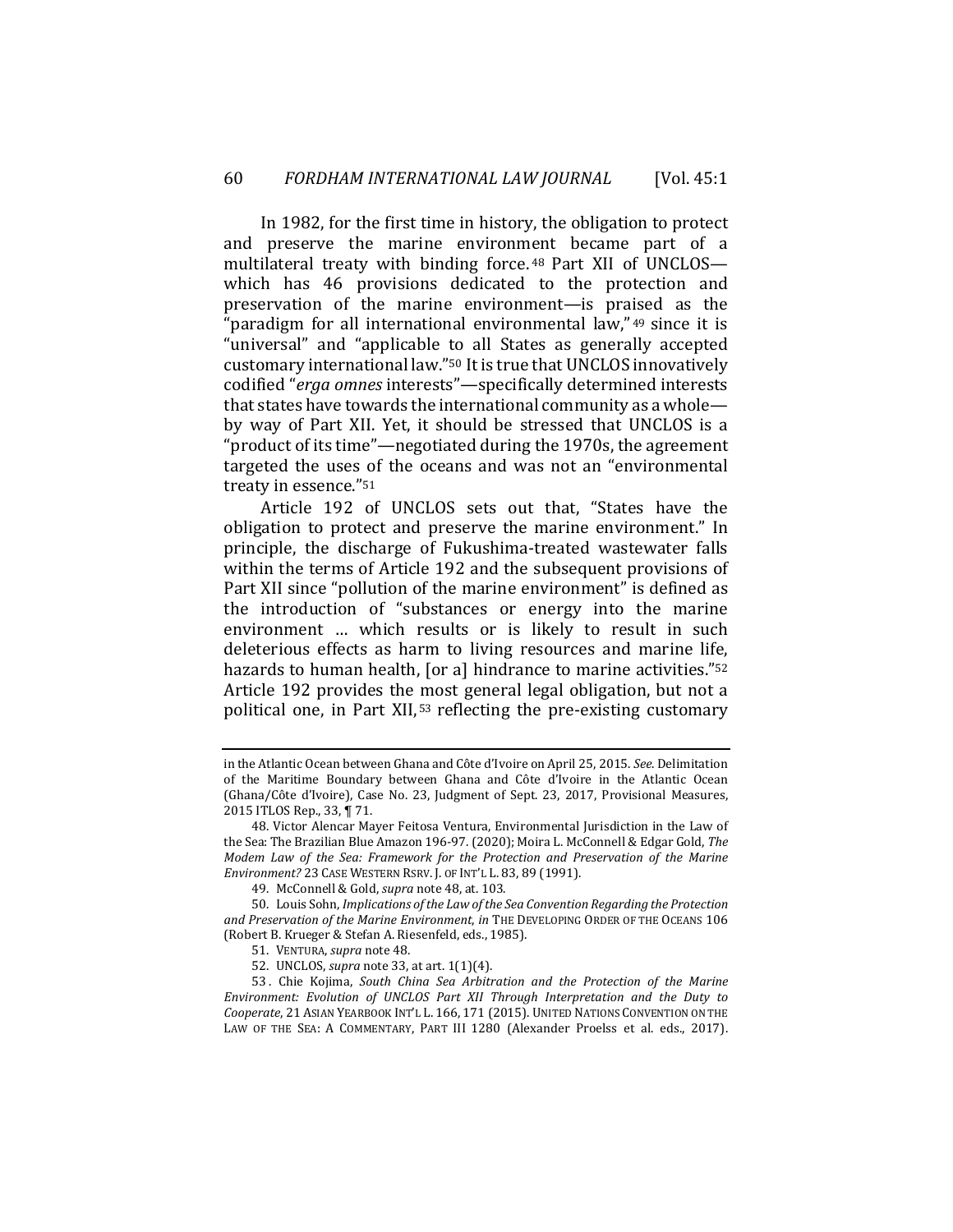international law no-harm-principle, sourced in various international judicial determinations.54

Article 194(1) sets forth that, "States shall take all measures necessary to prevent, reduce and control pollution of the marine environment from any source, using for this purpose the best practicable means at their disposal and in accordance with their capabilities." Article 194(1) is a procedural rule55 as supported by the 2015 *Chagos Marine Protected Area* arbitration. The Tribunal stated that the United Kingdom was under an obligation to "endeavor to harmonize" its policies with Mauritius. 56 Article 194(2), which aims to protect other states from marine pollution damage, 57 contains a stronger obligation than the one usually found in international customary law.58 Note that the second half of Article 194(2) does not require "the existence of damage" as a requirement of establishing liability. Thus, it is logical to infer that the "existence of wide-spread pollution" arising from incidents or activities under a state's jurisdiction or control that spreads beyond the area where the state exercises sovereign rights is enough to establish liability for failing to "take all measures."59 Because under Article 194(3), such measures taken by States "shall deal with all sources of pollution," neither the place of origin nor the source gives a state an excuse for failing to prevent, reduce, and

<sup>(</sup>explaining that "If this provision were only meant to be a political statement, the negotiating parties would rather have left it solely at another position e.g. at the Preable").

<sup>54.</sup> Maria Gavouneli, *Protection Standards for the Marine Environment: Updating Part XII of the Law of the Sea Convention?*, *in* STRESS TESTING THE LAW OF THE SEA 254, 256 (Stephen Minas & H. Jordan Diamond eds., 2018).

<sup>55.</sup> UNITED NATIONS CONVENTION ON THE LAW OF THE SEA: A COMMENTARY, PART III,*supra* note 53, at 1305.

<sup>56.</sup> In the Matter of the Chagos Marine Protection Area Arb. (Mauritius v. U.K.), Award 211, ¶¶ 538-39 (Perm Ct. Arb. 2015)[hereinafter Chagos MPA].

<sup>57.</sup> UNCLOS, *supra* note 33, at art. 194(2):

States shall take all measures necessary to ensure that activities under their jurisdiction or control are so conducted as not to cause damage by pollution to other States and their environment, and that pollution arising from incidents or activities under their jurisdiction or control does not spread beyond the areas where they exercise sovereign rights in accordance with this Convention.

<sup>58.</sup> Pulp Mills on the River Uruguay (Arg. v. Uru.), Judgment, 2010 I.C.J. Rep., ¶ 101 [hereinafter Pulp Mills].

<sup>59.</sup> UNITED NATIONS CONVENTION ON THE LAW OF THE SEA: A COMMENTARY, PART III,*supra* note 53, at 1306.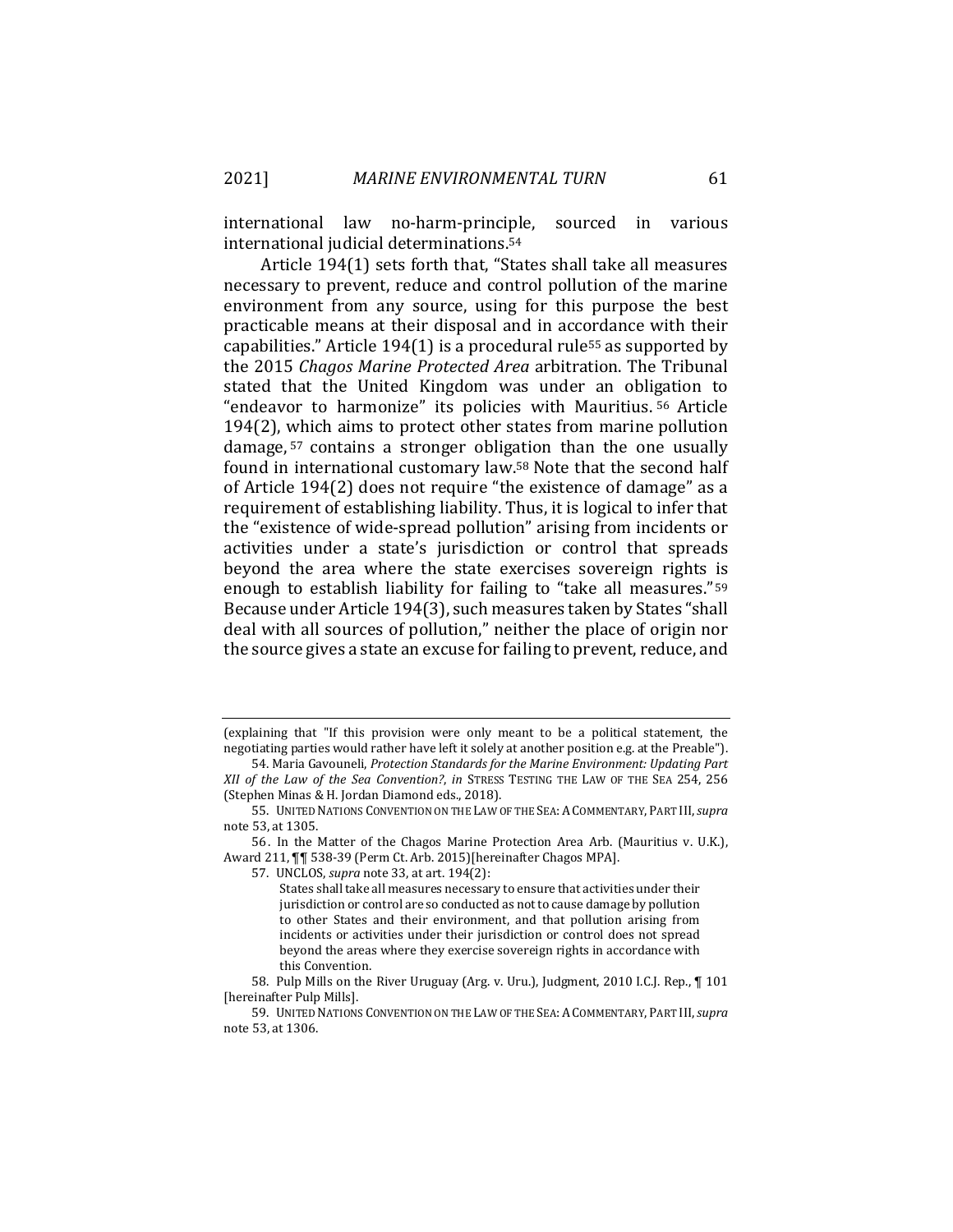control marine pollution, "whether [it be from] land, marine, or any other sources."

It is axiomatic to read Articles 192 and 194 as covering Fukushima wastewater resulting in marine pollution. Two other UNCLOS provisions are relevant here: Article 207, which requires member states to regulate and prevent land-based sources of marine pollution,<sup>60</sup> and Article 123,<sup>61</sup> which calls for cooperation among states bordering an enclosed or semi-closed sea in the exercise of their rights and in the performance of their duties under this Convention.62 Coastal states, such as China and Korea, may invoke this provision on the assumption that wastewater has an adverse impact on the marine environment in the East China Sea, the Yellow Sea (West Sea), or the East Sea (Sea of Japan).63 Taken

61. UNCLOS, *supra* note 33, at art. 123 (Cooperation of States bordering enclosed or semi-enclosed seas):

> States bordering an enclosed or semi-enclosed sea should cooperate with each other in the exercise of their rights and in the performance of their duties under this Convention. To this end they shall endeavour, directly or through an appropriate regional organization: (a) to coordinate the management, conservation, exploration and exploitation of the living resources of the sea; (b) to coordinate the implementation of their rights and duties with respect to the protection and preservation of the marine environment; (c) to coordinate their scientific research policies and undertake where appropriate joint programmes of scientific research in the area; (d) to invite, as appropriate, other interested States or international organizations to cooperate with them in furtherance of the provisions of this article.

62. UNITED NATIONS CONVENTION ON THE LAW OF THE SEA: A COMMENTARY, PART III,*supra* note 53, at 887.

63. China claims that Japan has neither properly consulted with China and Korea, nor addressed the parties' legitimate. *See* Press Release, Ministry of Foreign Affairs of the

<sup>60.</sup> UNCLOS, *supra* note 33, at art. 207 (Pollution from land-based sources): States shall adopt laws and regulations to prevent, reduce and control pollution of the marine environment from land-based sources . . . taking into account internationally agreed rules, standards and recommended practices and procedures. 2. States shall take other measures as may be necessary to prevent, reduce and control such pollution. 3. States shall endeavour to harmonize their policies in this connection at the appropriate regional level. 4. States . . . shall endeavour to establish global and regional rules, standards and recommended practices and procedures to prevent, reduce and control pollution of the marine environment from land-based sources ... Such rules ... shall be re-examined from time to time as necessary. 5. Laws, regulations, measures, rules, standards and recommended practices and procedures . . . shall include those designed to minimize, to the fullest extent possible, the release of toxic, harmful or noxious substances, especially those which are persistent, into the marine environment.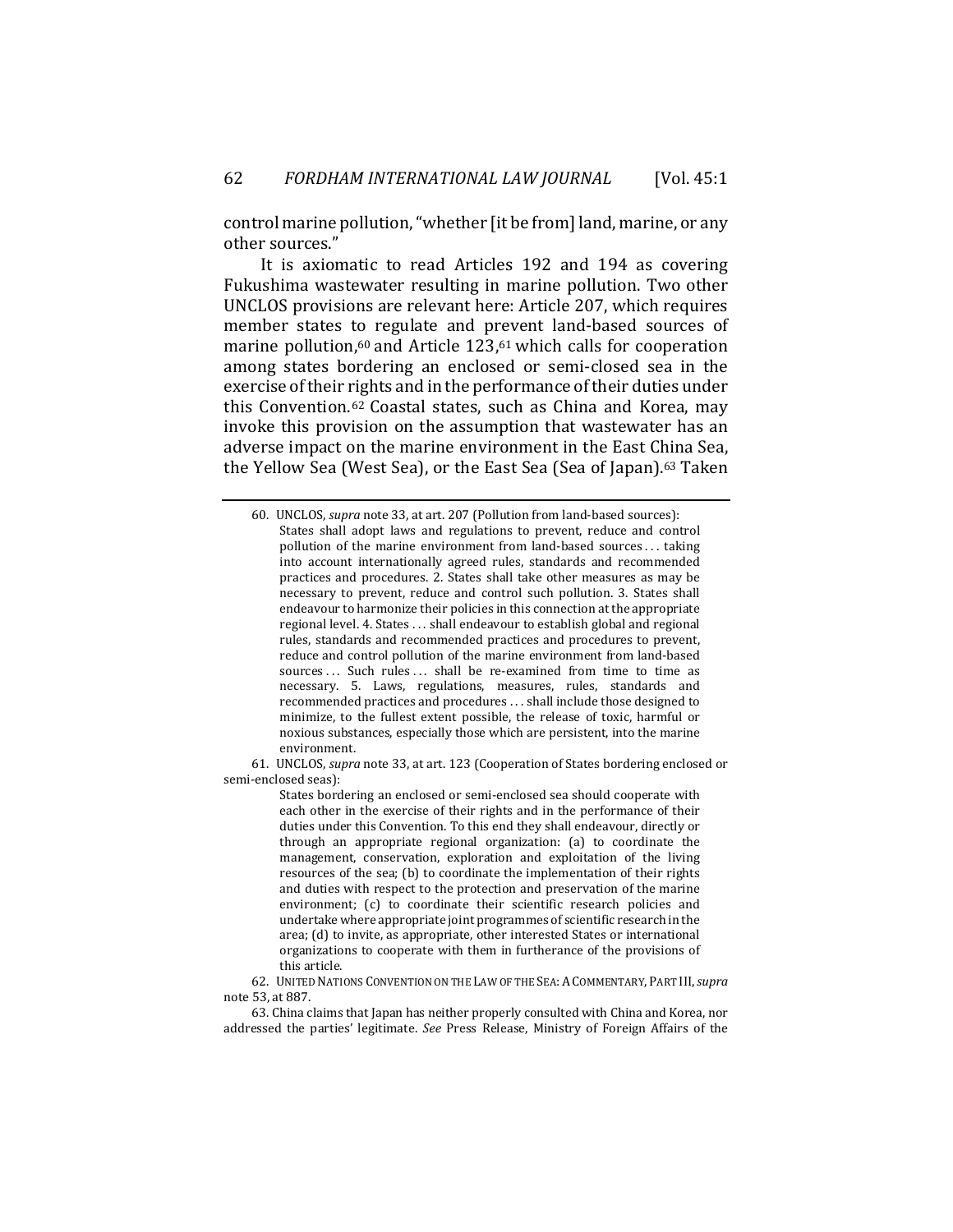together, Articles 192, 194, 207, and 123 appear to cover the Fukushima-treated wastewater comprehensively.

Article 197 requires states to cooperate on a global or regional basis, "directly or through competent international organizations." The International Tribunal for the Law of the Sea (ITLOS) regards the Article 197 duty to cooperate as "a fundamental principle in the prevention of pollution of the marine environment under Part XII of the Convention and general international law."64 Additionally, Article 207 confirms rules for land-based sources. Article 207(4) obliges states to "endeavor to establish global and regional rules, standards and recommended practices and procedures to prevent, reduce and control pollution of the marine environment from landbased sources." But it is little surprise that states pay scant attention to elaborating strict international rules and regulations for land-based pollution sources compared to other sources of marine pollution since economic developments associated with land-based pollution count for much with states.65

Further, environmental impact assessments ("EIA") are not mentioned in UNCLOS. However, Section 4 of Part XII, comprising Articles 204 to 206, sets out a state obligation to conduct environmental assessments for activities that might result in marine pollution or significant changes to the marine environment.66 Yet, subjective elements in Article 206— phrases such as, "reasonable grounds for believing" and "as far as

People's Republic of China, Foreign Ministry Spokesperson Wang Wenbin's Regular Press Conference on June 11, 2021 (June 11, 2021), https://www.fmprc.gov.cn/mfa\_eng/xwfw\_665399/s2510\_665401/t1883214.shtml [https://perma.cc/LB5G-GDRC]; *see also China Supports S. Korea's Just Position in Condemning Japan's Decision to Dump Wastewater into Sea, Urges Japan to Withdraw Mistaken Plan: FM*, GLOBAL TIMES (June 30, 2021)https://www.globaltimes.cn/page/202106/1227512.shtml [https://perma.cc/H3SP-R7D8].

<sup>64.</sup> MOX Plant (Ir. v. U.K.) Provisional Measures, 2001 ITLOS Rep., ¶ 82 (Nov. 9, 2001).

<sup>65.</sup> UNITED NATIONS CONVENTION ON THE LAW OF THE SEA: A COMMENTARY, PART III,*supra* note 53, at 1380.

<sup>66.</sup> UNCLOS, *supra* note 33, at art. 206 (Assessment of potential effects of activities): When States have reasonable grounds for believing that planned activities under their jurisdiction or control may cause substantial pollution of or significant and harmful changes to the marine environment, they shall, as far as practicable, assess the potential effects of such activities on the marine environment and shall communicate reports of the results of such assessments in the manner provided in article 205.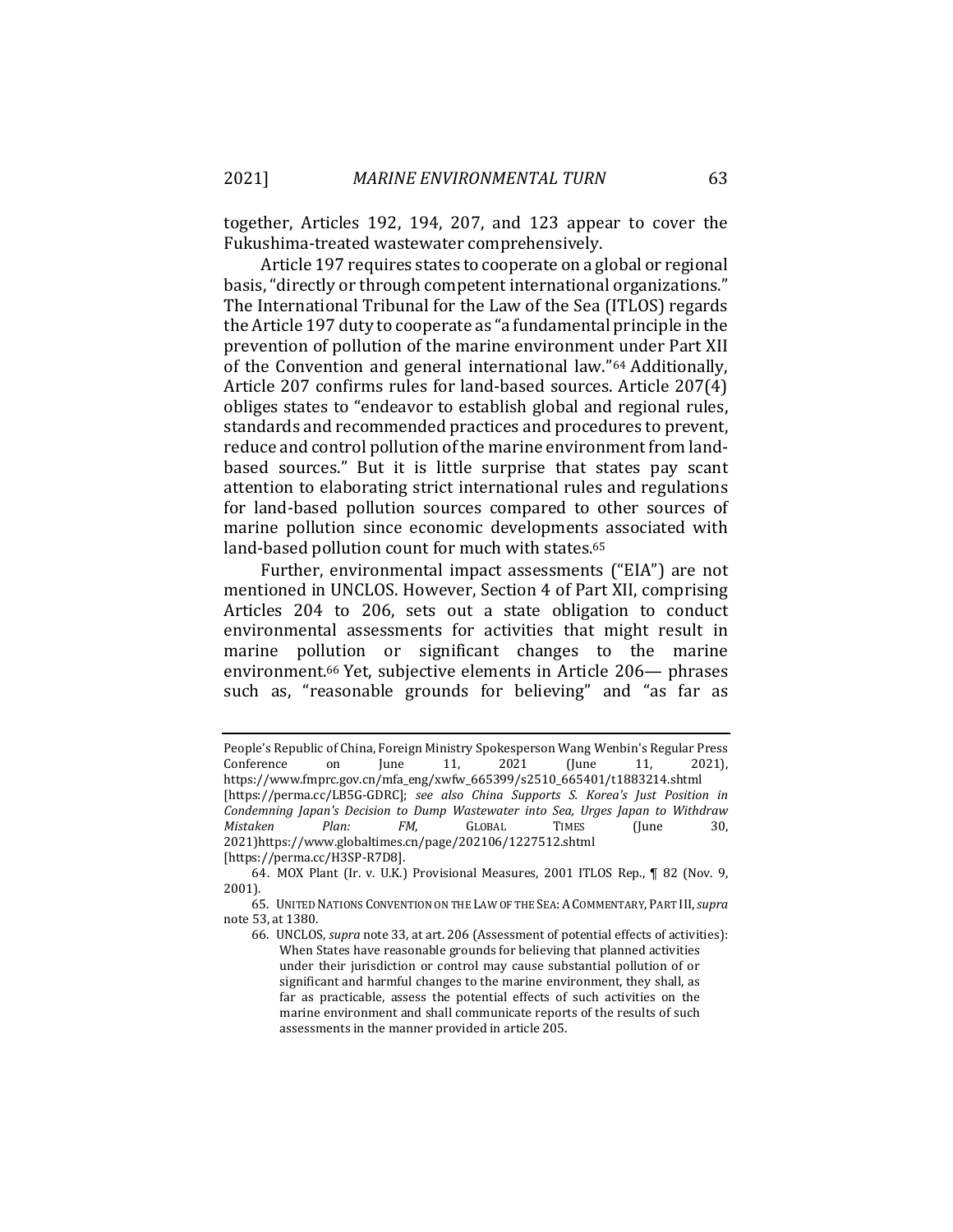practicable," as well as the words "substantial" and "significant" have aided and abetted states' excuses for not conducting EIAs.<sup>67</sup>

The discharge of Fukushima-treated wastewater does not fall under the category of "dumping" in accordance with Article 1(1)(5) of UNCLOS because the Fukushima is not a "man-made structure at sea."68 Therefore, provisions regulating "dumping" in UNCLOS have no bearing on Fukushima wastewater. Neither the 1972 London Convention<sup>69</sup>—which prohibits the dumping of highlevel radioactive waters into the sea—nor the 1996 Protocol to the 1972 London Convention<sup>70</sup>—which prohibits the dumping of all radioactive waste and other materials into the sea through a "reverse list approach"—can regulate wastewater for the same reason.71

In sum, Fukushima wastewater squarely fits into Part XII of UNCLOS and customary international laws that are designed to protect the marine environment. However, the discretion that these legal instruments lend to states in drafting regulations and enforcing standards prevents relevant rules from having any practical effect 72 Echoing this understanding, Yukari Takamura

69. The London Convention, *supra* note 45, at art. 4.1. Under this convention, parties adopted a nonbinding resolution calling for a moratorium on dumping of low-level radioactive waste pending completion of a two-year technical and scientific review of such dumping by experts. *See* Int'l Maritime Org. [IMO], London Convention Res. LDC.14(7), *Disposal of Radio-Active Wastes and Other Radio-Active Matter at Sea* (1983).

70. Protocol to the 1972 London Convention, Nov. 7, 1996, ATS 11 (came into effect on Mar 24, 2006) [hereinafter 1996 Protocol]. Japan became party to the Protocol in 2007. 71. Article 1.4 of the 1996 Protocol defines "dumping" as follows:

As a result, Yukari Takamura asserts that "the release from Fukushima Daiichi NPP falls outside of the scope of the 1996 Protocol." *See* Takamura, *supra* note 3, at 96.

72. Despite the assertive declarations in UNCLOS of mandatory obligations on states to protect the marine environment, their effect in practice is muted. Damaged states have

<sup>67.</sup> *See* NEIL CRAIK, THE INTERNATIONAL LAW OF ENVIRONMENTAL IMPACT ASSESSMENT: PROCESS, SUBSTANCE AND INTEGRATION 116 (2008).

<sup>68.</sup> UNCLOS, *supra* note 33, at art. 1(1)(5)(a): "dumping" means: (i) any deliberate disposal of wastes or other matter from vessels, aircraft, platforms or other man-made structures at sea; (ii) any deliberate disposal of vessels, aircraft, platforms or other manmade structures at sea.

Any deliberate disposal into the sea of wastes or other matter from vessels, aircraft, platforms or other man-made structures at sea; 2. Any deliberate disposal into the sea of vessels, aircraft, platforms or other man-made structures at sea; 3. Any storage of wastes or other matter in the seabed and the subsoil thereof from vessels, aircraft, platforms or other man-made structures at sea; and 4. Any abandonment or toppling at site of platforms or other man-made structures at sea, for the sole purpose of deliberate disposal. *Id.* at art. 1.4.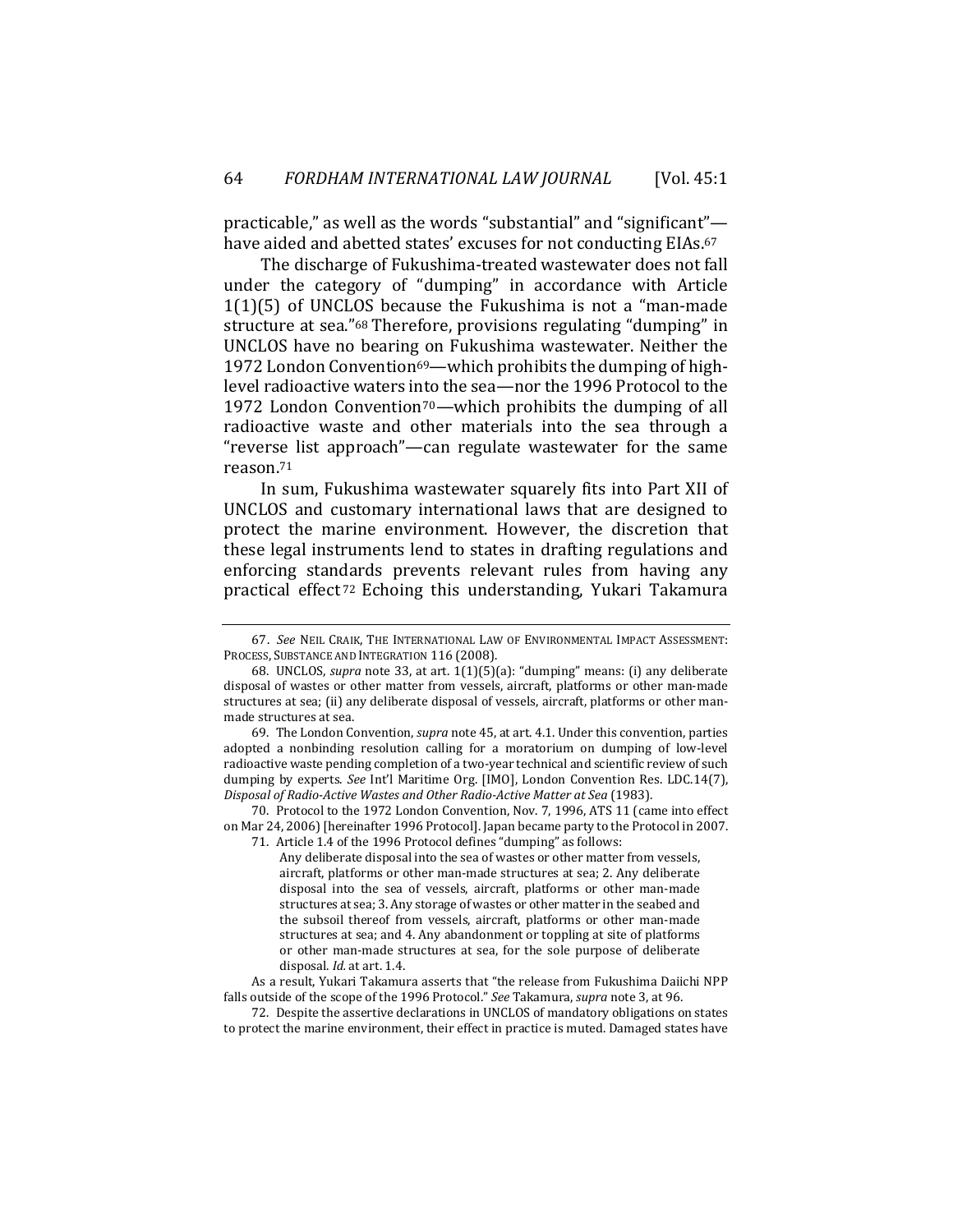summarizes that "states enjoy some degree of discretion in how and to what extent they implement these obligations…The choice of measures and the standards is largely left to the discretion of states since there are few internationally agreed-upon rules and standards governing land-based pollution."73

# *B. The Need for Interpreting Part XII UNCLOS as a "Living" Framework Instrument*

UNCLOS is an "open framework agreement" as a "living treaty."74 The law of the sea must be amenable to developments. As a living treaty, UNCLOS is designed to be responsive to contemporaneous cries from the seas. It therefore stands to reason that duties and obligations under UNCLOS ought to be read in a sustainable fashion.75

Notably, Part XII of UNCLOS has many "open-ended provisions ripe for further evolution and implementation" in the interest of the modern conservation norms and objectives of international marine environmental law.76 In other words, Part XII cannot be understood as reflecting complete and detailed rules for states with respect to marine environmental protection. Rather, bearing in mind that UNCLOS is a framework convention, Part XII provides a framework that envisages elaboration by subsequent regional or issue-specific treaties and state practice.77 There is no

75. *See* Richard Barnes, *The Law of the Sea Convention and the Integrated Regulation of the Oceans*, *in* THE 1982 LAW OF THE SEA CONVENTION AT 30: SUCCESSES, CHALLENGES AND NEW AGENDAS 190 (David Freestone ed., 2013); VENTURA, *supra* note 48, at 214.

76 . Robin M. Warner, *Conserving Marine Biodiversity in Areas Beyond National Jurisdiction: Co-Evolution and Interaction with the Law of the Sea*, *in* THE OXFORD HANDBOOK OF THE LAW OF THE SEA 752, 775 (Donald Rothwell et al. eds., 2015). In this respect, some argue that states are supposed to become and adhere to other treaties to fulfil their obligation to protect the marine environment, notwithstanding no express mentions in Part XII. *See* David Dzidzornu, *Coastal State Obligations and Powers Respecting EEZ Environmental Protection under Part XII of the UNCLOS: A Descriptive Analysis*, 8 COLO. J. INT'L ENVTL. L. AND POL'Y (1997).

difficulties in bringing marine environmental disputes to international proceedings because of the lack of detail in UNCLOS as to what are the standards of the various elements. *See* Alan Boyle, *The Environmental Jurisprudence of the International Tribunal for the Law of the Sea*, 22 INT'L J. OF MARINE AND COASTAL L., 369, 377-78 (2007).

<sup>73.</sup> Takamura, *supra* note 3, at 100.

<sup>74 .</sup> Alan Boyle, *Further Development of the 1982 Convention on Law of the Sea: Mechanisms for Change*, *in* LAW OF THE SEA PROGRESS AND PROSPECTS 40, 46 (David Freestone et al. eds., 2006); VENTURA, *supra* note 48, at 214.

<sup>77.</sup> Kojima, *supra* note 53, at 178.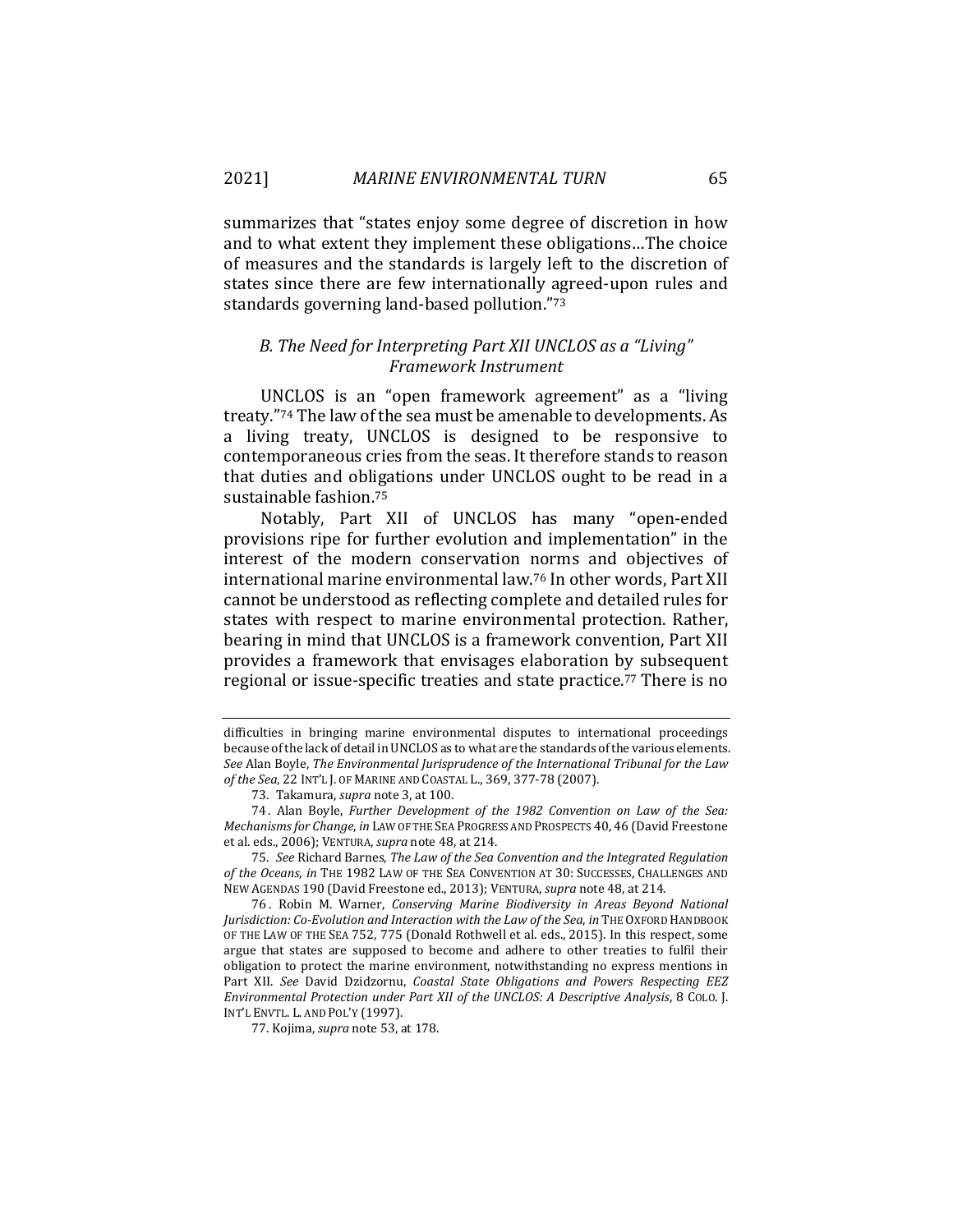doubt that provisions regarding protection and preservation of the marine environment require "living interpretation in the light of the developments in international law."78 The 2016 *South China Sea* arbitration demonstrated the living treaty characteristic of UNCLOS by emphasizing that the content of Article 192 was informed by other provisions of Part XII and "other applicable rules of international law,"79 which is interpreted as encompassing both treaties and customary international law.80

Over about forty years since the adoption of UNCLOS, a number of such treaties, customary rules, and soft-law instruments 81 have appeared, providing reference to the interpretation of Part XII. The paramount examples are the "Convention on Biological Diversity," 82 the "1972 London Convention," and the "1996 Protocol to the 1972 London Convention"—which is a "victory for general community interests over the interests of twenty or so industrialized States." <sup>83</sup> Regarding non-binding instruments, the "Montreal Guidelines for the Protection of the Marine Environment against Pollution from Land-based Sources"—adopted in 1985 by the United Nations Environment Programme ("UNEP")—is a noteworthy example.84 Soft law instruments include the Rio Declaration on Environment and Development,85 Agenda 21 of the 1992 Rio Conference,86 and the Global Programme of Action for the Protection of the Marine

<sup>78.</sup> *Id.* at 180.

<sup>79.</sup> South China Sea Arbitration (Phil. v. China), PCA Case No. 2013–19, Award (Perm. Ct. Arb. 2016) 373, ¶ 941 [hereinafter South China Sea].

<sup>80.</sup> Kojima, *supra* note 53, at. 171.

<sup>81.</sup> The legal status of soft law varies; however, it is not necessarily non-binding in all circumstances. *See* BIRNIE ET AL., *supra* note 36, at 107.

<sup>82.</sup> The Convention on Biological Diversity, June 5, 1992, 1760 UNTS 69.

<sup>83.</sup> CHURCHILL &LOWE, *supra* note 1, at 370. This is particularly so given that dumping "allows a small number of industrialized states acting for their own benefit to impose pollution risks on many others, perhaps extending into future generations. *See* BIRNIE ET AL., *supra* note 36, at 467.

<sup>84.</sup> Governing Council of UNEP, Decision 13/18/II (May 24, 1985).

<sup>85.</sup> *See* Report of the United Nations Conference on Environment and Development, U.N. Doc. A/CONF.151/26 (Vol. I) (June 1992), https://www.un.org/en/development/desa/population/migration/generalassembly/do cs/globalcompact/A\_CONF.151\_26\_Vol.I\_Declaration.pdf [https://perma.cc/9XZH-XBDZ].

<sup>86.</sup> Report of the United Nations Conference on Environment and Development, U.N. Doc. A/CONF.151/26/Rev.l 1 (June 1992), U.N. Sales No. E.93.1.8, p. 9ff, https://www.un.org/esa/dsd/agenda21/Agenda%2021.pdf [https://perma.cc/JKN5- TT8E].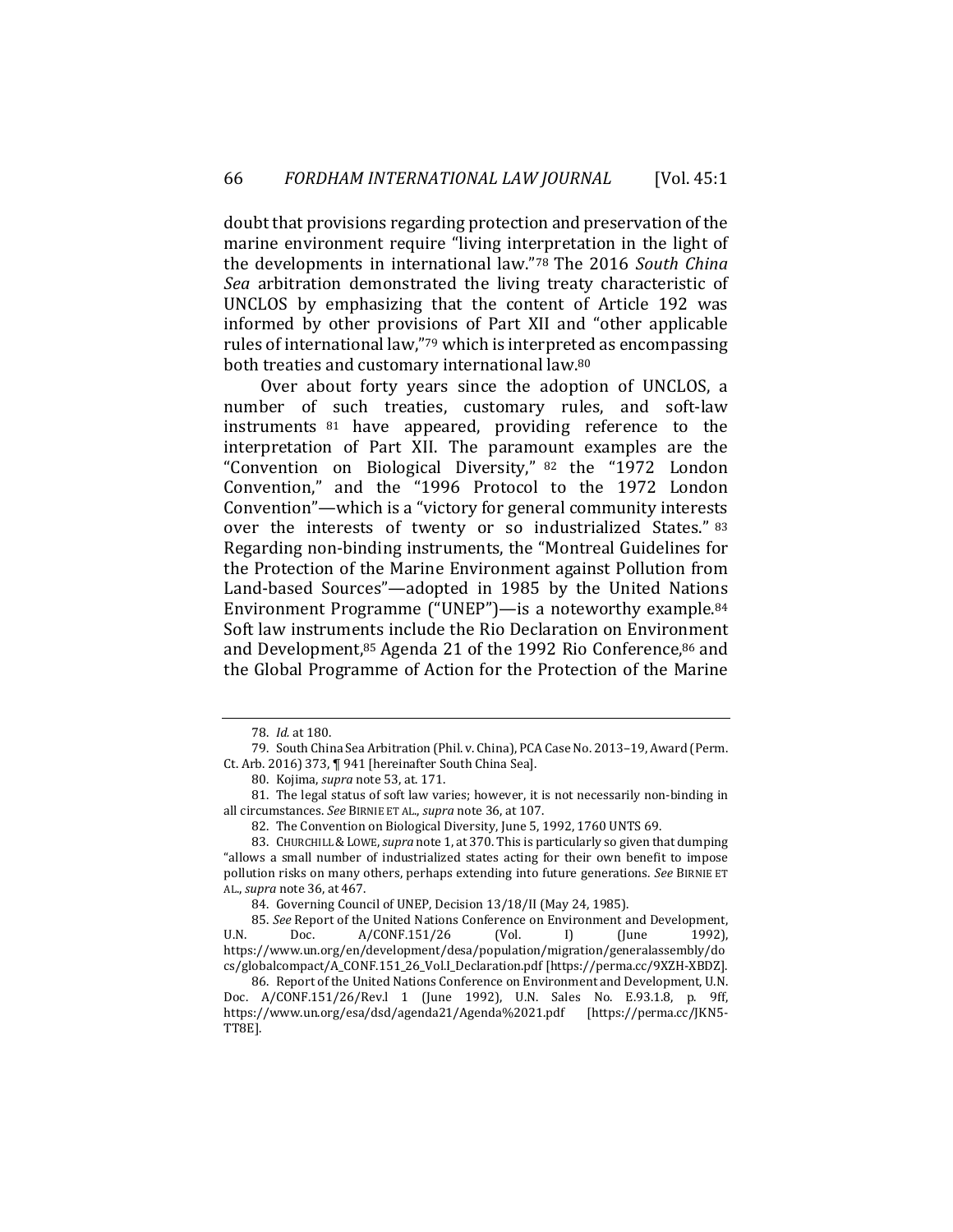Environment from Land-based Activities. 87 Although, at first glance, the aforementioned sources of law present issues of fragmentation, plurality, and sometimes a lack of binding force, the mainstreaming of environmental concerns through this multifaceted legal system has nonetheless benefitted the cause of protecting the marine ecosystems, and consequentially contributed to the goal of Part XII of UNCLOS.88

UNCLOS is also a paradigmatic example of "evolutionary interpretation" of treaties, a method of interpretation as envisioned in Articles 31 to 33 of the 1969 Vienna Convention on the Law of Treaties.89 ICJ notes that in some situations "the Parties' intent upon conclusion of the treaty was…to give the terms used…a meaning or content capable of evolving…so as to make allowance for…developments in International law." 90 In this respect, the importance lies in the fact that the interpretation and application of Part XII of UNCLOS, as the starting point, must be attended to within the larger legal system at the time of the interpretation out of regard for the further evolution of the law of the sea.91 On this very point, in *Namibia Advisory Opinion,* ICJ opined:

[T]he Court must take into consideration the changes which have occurred in the supervening half-century, and its interpretation cannot remain unaffected by the subsequent development of law, through the Charter of the United Nations and by way of customary law. Moreover, an international instrument has to be interpreted and applied within the framework of the entire legal system prevailing at the time of the interpretation.92

Pursuant to Article 293, international courts or tribunals that interpret Part XII can apply "other rules of international law not incompatible with UNCLOS," which prohibits international courts

<sup>87.</sup> Intergovernmental Conference to Adopt a Global Programme of Action for the Protection of the Marine Environment from Land-Based Activities, *Global Programme of Action for the Protection of the Marine Environment from Land-Based Activities*, UNEP(OCA)/LBA/IG.2/7 (Dec. 5, 1995).

<sup>88.</sup> *See* VENTURA, *supra* note 48, at 195.

<sup>89.</sup> *Id.* at 216.

<sup>90.</sup> Dispute Regarding Navigational and Related Rights (Costa Rica v. Nicaragua), Judgment of 13 July 2009, ICJ Reports 2009, para. 64.

<sup>91.</sup> Alan Boyle, *Law of the Sea Perspectives on Climate Change*, *in* THE 1982 LAW OF THE SEA CONVENTION AT 30: SUCCESSES, CHALLENGES AND NEW AGENDAS 157 (David Freestone ed., 2013).

<sup>92.</sup> Namibia Advisory Opinion (1971) I.C.J. Rep. 16, at 31 (June 21, 1971).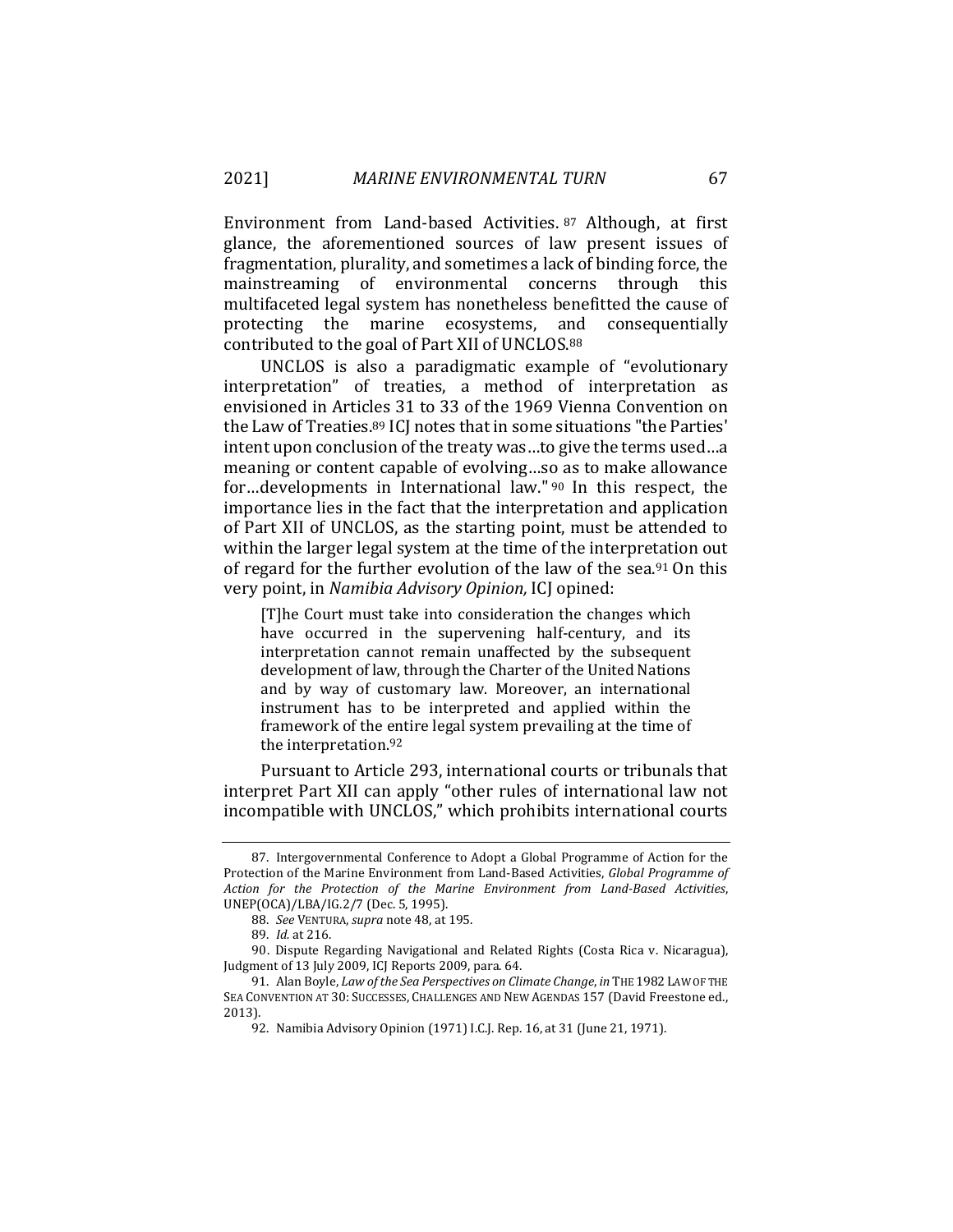from functioning in isolation. 93 The *South China Sea* tribunal established that generic terms included in UNCLOS can similarly have an active interaction not only with other environmental treaties, but also general international law. UNCLOS can therefore "adapt to new challenges without creating an implementation agreement or amending to UNCLOS." 94 Chie Kojima opines that "the tribunal's positive attitude towards the principle of systematic integration in interpreting UNCLOS" is witnessed in the tribunal's reading of Article 23795 as having a close link with the general obligations of Part XII of UNCLOS, as well as particular obligations under other treaties.96 In short, no one can be sure that any matter involving wastewater that threatens marine life will not be dealt with in connection with other rules—such as the Convention on Biological Diversity.

Part XII of UNCLOS should be interpreted and applied not only in the way contained in its original text, but also rather in reference to rules in relevant international instruments (mainly hard law but in supplementary terms soft law as well). Only an interpretation of UNCLOS Part XII that is in context with other rules and obligations outlined in international cases and ILC instruments can warrant the legality of states' behaviors. Such an approach to UNCLOS will contribute to organic developments of the international law of the sea system per marine environmental protection. 97 The next

 1. The provisions of this Part are without prejudice to the specific obligations assumed by States under special conventions and agreements concluded previously which relate to the protection and preservation of the marine environment and to agreements which may be concluded in furtherance of the general principles set forth in this Convention. 2. Specific obligations assumed by States under special conventions, with respect to the protection and preservation of the marine environment, should be carried out in a manner consistent with the general principles and objectives of this Convention.

96 . Kojima, *supra* note 53, at 172. Also, the tribunal held that a The Tribunal emphasized that a State could violate Articles 192 and 237 not only by harming the marine environment but also by failing to take active measures to protect and preserve the marine environment. *See* South China Sea, Perm. Ct. Arb. at 373-74.

97. If states adopt law-making treaties or confirm declarations of legal principles adopted by international organizations regarding marine environmental protection, thoseinstrument will be regarded in part as lex lata or statements of what international

<sup>93 .</sup> Philippe Gautier, *The Role of International Courts and Tribunals in the Development of Environmental Law*, 109 AM. SOC'Y INT'L L. PROC. 192 (2015).

<sup>94.</sup> Kojima, *supra* note 53, at 166, 175.

<sup>95.</sup> UNCLOS, *supra* note 33, at art. 237 (Obligations under other conventions on the protection and preservation of the marine environment):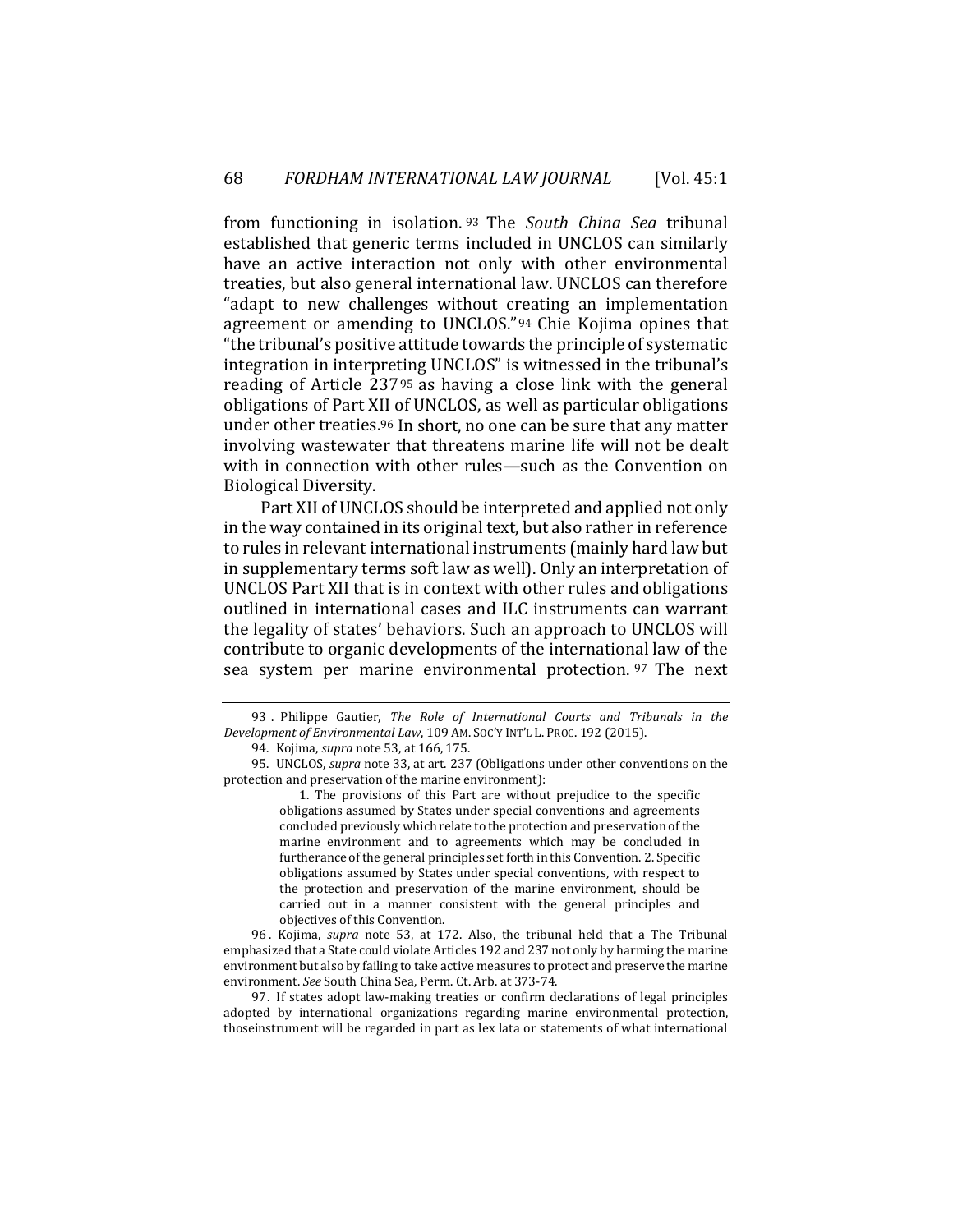Section will cover how the meaning and scope of various provisions of Part XII has evolved under judicially review.

# *III. HOW THE MARINE ENVIRONMENTAL TURN OCCURRED IN THE LAW OF THE SEA*

The marine environmental turn in the law of the sea is the result of, above all, two trends: 1) international courts and tribunals increasingly ruling that certain elements constitute the state obligations under Part XII of UNCLOS, and 2) the growth of the international community's common interest in protecting and preserving the marine environment, especially of areas beyond national jurisdiction. This section examines three obligations—the obligation of due diligence, the obligation to conduct environmental impact assessment, and the obligation to cooperate—in regards to the lawfulness of Japan's discharge of Fukushima wastewater. This Section also examines how the obligations under Part XII are inherently related to the "*erga omnes*" characteristic, and anticipates that international courts will endorse the status of obligations *erga omnes* of some core elements in Part XII of UNCLOS in the future.

#### *A. Rules vs. Standards Under Part XII of UNCLOS*

Law and economics scholars distinguish between two different types of norms in regulatory systems: rules and standards.98 Rules are clear and easy to apply, thus reducing the costs and creating greater predictability. Rules, however, produce higher error rates because future decisionmakers have less leeway to consider "totality of the circumstances."99 In contrast, standards are relatively unclear and hard to apply. Standards render high decision costs, but ultimate lower error costs since decisionmakers have some latitude in applying the norm to all the facts.<sup>100</sup> In short,

law is and at the same time as lex ferenda or statements of what international should be, thereby eventually engendering norm development of the matter under consideration. *See* Oxman, *supra* note 7, at 120.

<sup>98.</sup> *See, e.g*., Colin S. Diver, *The Optimal Precision of Administrative Rules*, 93 YALE L. J. 65 (1983); Louis Kaplow, *Rules versus Standards: An Economic Analysis*, 42 DUKE L. J. 557 (1992).

<sup>99.</sup> JOHN YOO, POINT OF ATTACK: PREVENTIVE WAR, INTERNATIONAL LAW, AND GLOBAL WARFARE 93-94 (2014).

<sup>100.</sup> *Id.*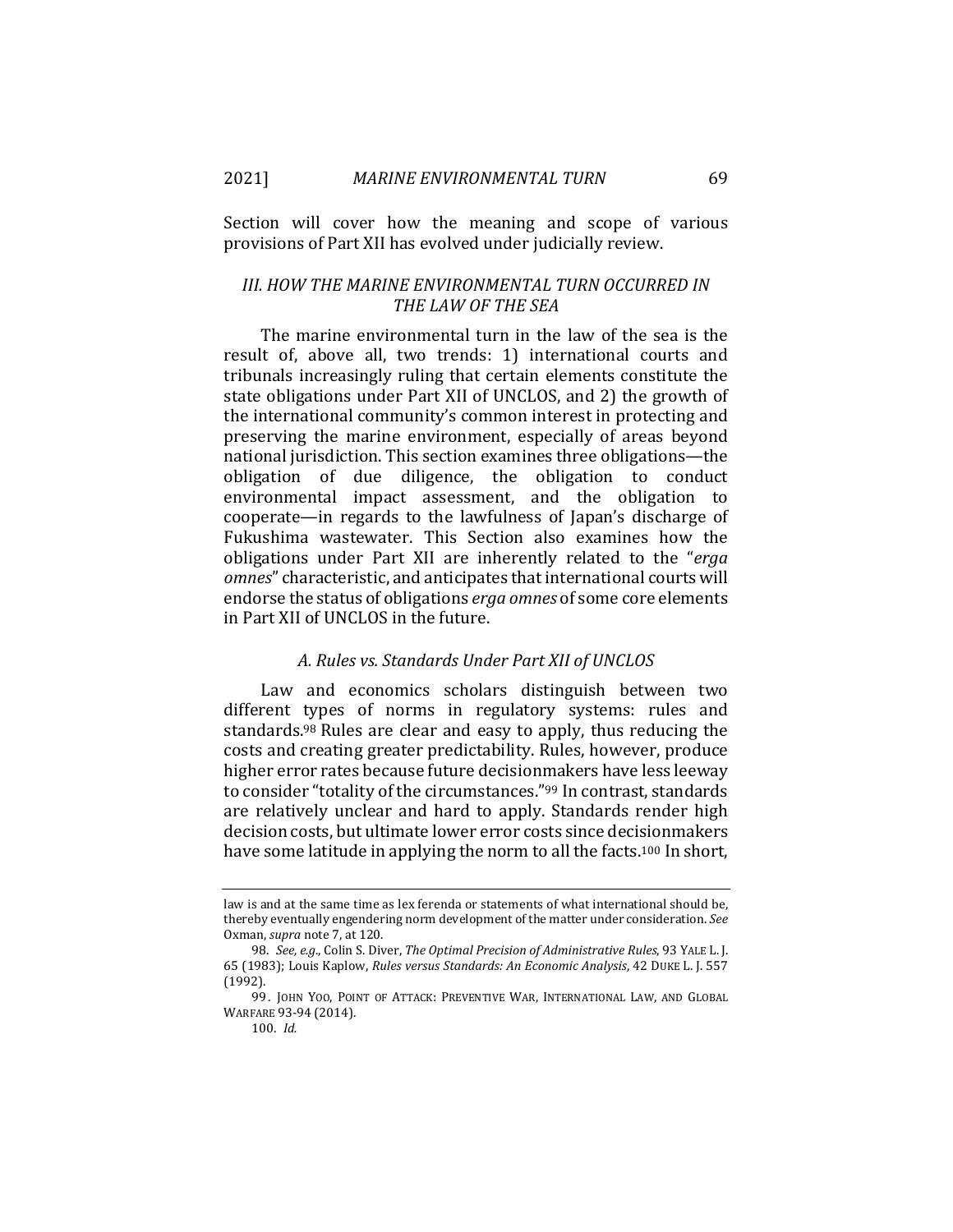"[t]he more complicated the legal rule, the greater the likelihood that these administrative costs, including error costs, will be high."101

UNCLOS adopts the rule approach for some institutions102 and the standard approach for others.103 It is reasonable to infer that the negotiators at the UN Conference on the Law of the Sea from 1973 to 1982 (UNCLOS III) might have tried to regulate as much as they could while still reaching a consensus among ego-centric sovereign states. Notwithstanding significantly procrastinated sessions and the accompanying costs of negotiating states, states had no option but to agree upon a vague resolution in order to reach a consensus.104 This is how some core provisions of UNCLOS ended up in the form of standards. Additionally, the negotiators had simply not foreseen some developments, such as climate change, marine degradation by massive land-based sources, and technological developments.105

For some UNCLOS institutions couched in the standard approach, contemporary decisionmakers—foreign ministries, international courts, and international lawyers—are perceived to be more qualified to come up with subsequent measures to

103 . *See e.g.,* UNCLOS *supra* note 33, at Part V (EEZ) (permissibility of certain activities and methods of maritime boundary delimitation), Part XII (protection and preservation of the marine environment), Part VIII (Regime of Islands), and Part XIII (marine scientific research).

104. Approaching the end of UNCLOS III, delegates tired of negotiating and receiving criticism for the excessive length of the negotiations and associated costs. "The working premise at the end for largely exhausted delegates at the Third Conference was that imperfect solutions were better than no solutions at all." *See* Myron H. Nordquist & William G. Phalen, *Interpretation of UNCLOS Article 121 and Itu Aba (Taiping) in the South China Sea Arbitration Award*, *in* INTERNATIONAL MARINE ECONOMY: LAW AND POLICY 27, 77 (Myron H. Nordquist et al. eds., 2017).

<sup>101.</sup> RICHARD A. EPSTEIN, SIMPLE RULES FOR A COMPLEX WORLD 31 (1995).

<sup>102.</sup> *See e.g.,* UNCLOS *supra* note 33, at art. 15 (delimitation of the territorial sea: the median line out of regard for special circumstances), art. 19 (meaning of innocent passage), art. 47 (archipelagic baselines: the specific water-to-land ratio requirement and the maximum length of baselines up to 100 nm), and Part XI (The Area) and Annex III (Basic Conditions of Prospecting, Exploration and Exploitation) relating to the Implementation of Part XI of UNCLOS.

<sup>105.</sup> For example, UNCLOS negotiators did not expect technological development in marine scientific research and military intelligence gathering activities. *See* M.J. Valencia, *Introduction: Military and Intelligence Gathering Activities in the Exclusive Economic Zones: Consensus and Disagreement II*, 29 Marine Policy, 97, 98 (2005); Sam Bateman, *Hydrographic Surveying in Exclusive Economic Zones–Is it Marine Scientific Research*?, *in*  FREEDOM OF SEASM PASSAGE RIGHTS, AND THE 1982 LAW OF THE SEA CONVENTION 122 (Myron H. Nordquist et al. eds., 2009).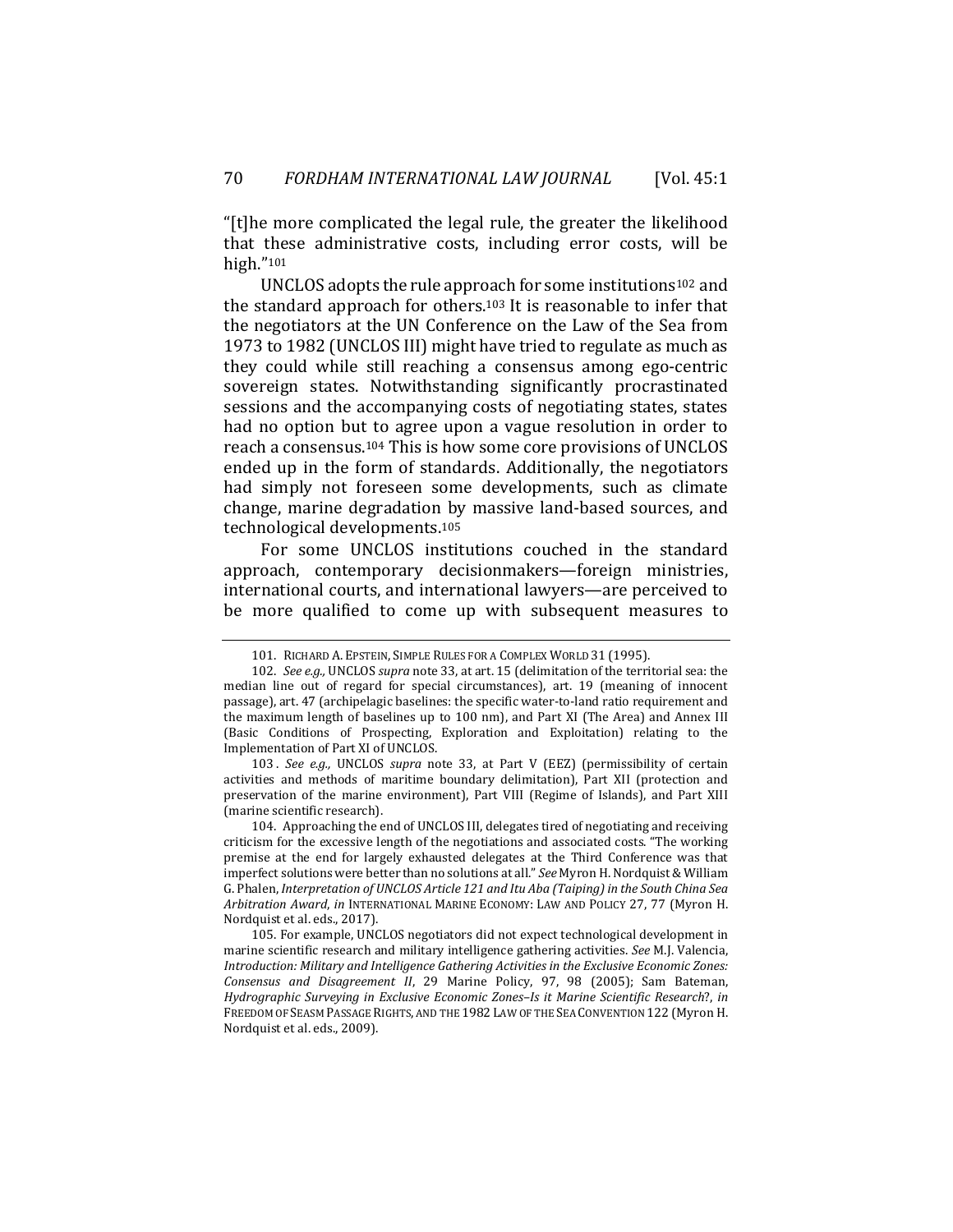improve a regulatory function of UNCLOS. This is because current governments, international courts and tribunals, and international lawyers have access to superior information, which was unavailable to the negotiators, and are equipped with more data, experience, and better technical qualifications.106 Understanding the both the achievements and limitations of UNCLOS III, states today ought to supplement, reinforce, and implement the marine environmental protection regimes that draw on "standards." To this end, bilateral, regional, or multilateral agreements that have been agreed thus far, the work of ILC, and the materialized elements of Part XII "standards" through international jurisprudence should be referred to for the benefit of state parties to UNCLOS and, by extension, the international community.

#### *B. The Evolving Interpretation of Part XII of UNCLOS*

In 1941, the *Trail Smelter* arbitration first established the "no harm principle," and the 1949 *Corfu Channel* Case further developed its doctrine. The "no harm principle" limits state sovereignty in relation to marine environmental damage caused outside its territory.107 The consensus among most international legal scholars is that the "no harm principle," with regards to state responsibility for pollution damage outside its territory, must be regarded as customary law because of the 1974 *Nuclear Test* case.108 The 1996 Advisory Opinion of ICJ on the *Legality of the Threat or Use of Nuclear Weapons* states, "The existence of the general obligation of states to ensure that activities within their jurisdiction and control respect the environment of other states or areas beyond national jurisdiction is now part of the corpus of international law relating to the environment."109 In 2001, the ILC adopted "Draft articles on Prevention of Transboundary Harm from Hazardous Activities" ("the ILC's 2001 draft articles"). Article 3 of this instrument states that, "The State of origin shall take all appropriate measures to prevent significant transboundary harm

<sup>106.</sup> *See* YOO, *supra* note 99, at 94-96.

<sup>107.</sup> CHURCHILL &LOWE, *supra* note 1, at 322 (noting that under the no harm principle "States must not permit their nationals to discharge into the sea matter that could cause harm to the nationals of other States").

<sup>108.</sup> Nuclear Test (Austl. v. Fr.), Merits, Judgment, 1974 I.C.J. Rep. 389 (June 1974).

<sup>109.</sup> Legality of the Threat or Use of Nuclear Weapons, Advisory Opinion, 1996 I.C.J., ¶ 29 (July 8).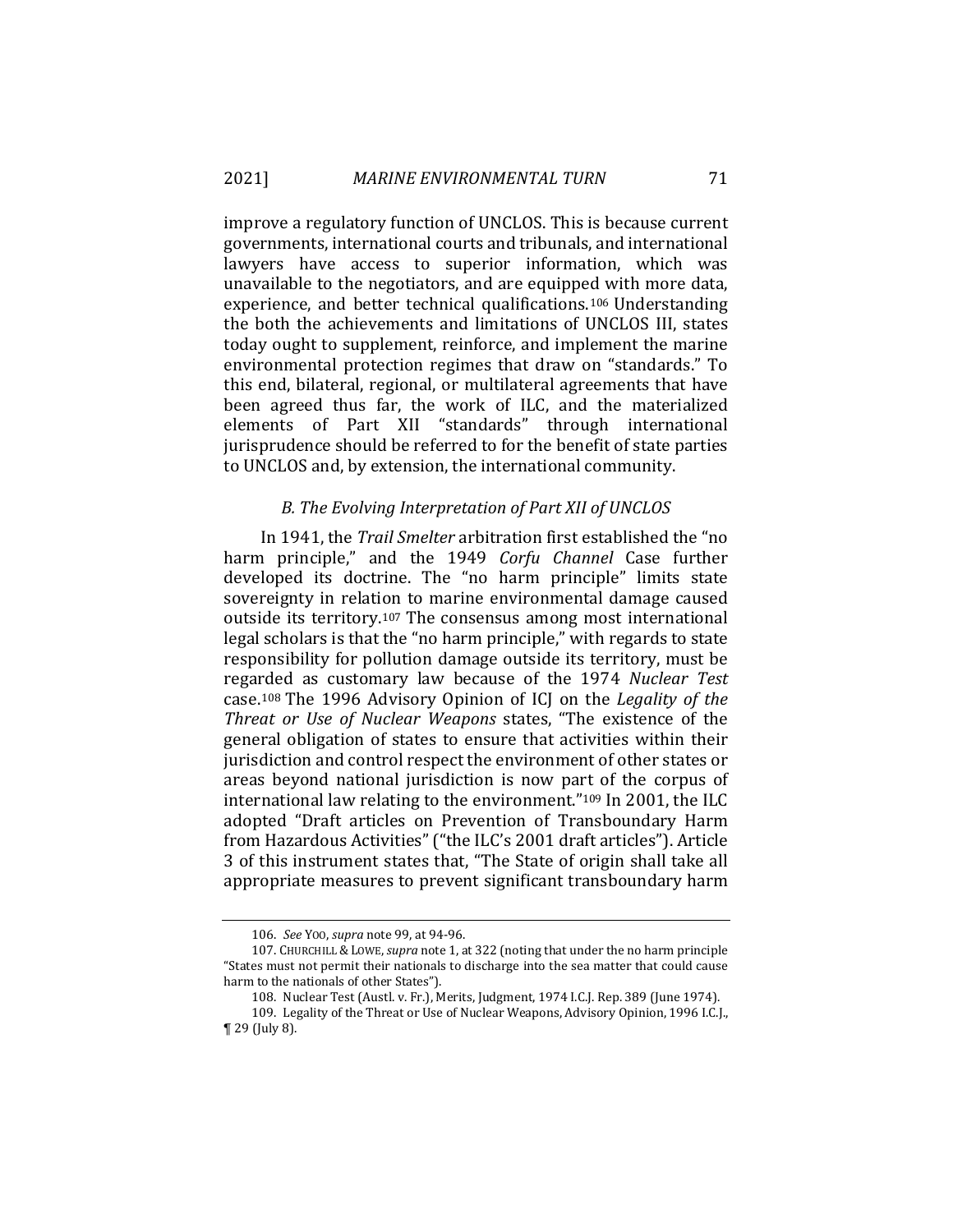or at any event to minimize the risk thereof."110 ILC clarifies that the meaning of "take all appropriate measure" is an obligation to "prevent harm, or to minimize the risk thereof," but that it "cannot be confined to activities which are already properly appreciated as involving such a risk. The obligation extends to taking appropriate measures to identify activities which involve such a risk, and this obligation is of a *continuing character*."111

Under Articles 192 and 194, all states have the "obligation to ensure" that no damage is caused to other states and that there is no pollution of the marine environment. This is understood as an "obligation of conduct" by international courts and tribunals, as seen, both implicitly and explicitly, in the 2010 *Pulp Mills on the River Uruguay,* 112 the 2011 Seabed Disputes Chamber Advisory Opinion 113 by the ICJ, and the 2015 Sub-Regional Fisheries Commission (SRFC) Advisory Opinion by ITLOS.114

Under Roman law and civil law traditions, "obligations of conduct" requires the achievement of a particular procedure demanding an endeavor toward a goal and an outcome, whereas "obligation of result" requires a specific and concrete outcome.115 States cannot invariably prevent any use of their territory in ways harmful to others; yet, states can "reasonably be expected to take

114 . Request for an Advisory Opinion Submitted by the Sub-Regional Fisheries Commission, Advisory Opinion, 2015 ITLOS Rep., 4 (noting that "obligation of conduct" requires "due diligence" in the sense of a flag State not only adopting appropriated rules and measures, but also a "certain level of vigilance in their enforcement and the exercise of administrative control.").

<sup>110.</sup> *Report of the International Law Commission on the Work of Its Fifty-third Session*, [2001] 2(2) Y.B. INT'L L. COMM'N 153, UN Doc. A/56/10 [hereinafter ILC 2001 Draft Articles].

<sup>111.</sup> *Id.* at 153-54 (emphasis added).

<sup>112.</sup> Pulp Mills, 2010 I.C.J. at 14.

<sup>113.</sup> Responsibilities and Obligations of States with Respect to Activities in the Area, Advisory Opinion, 2011 ITLOS Rep., 41 (noting that "this obligation may be characterized as an obligation 'of conduct' and not 'of result,' and as an obligation of 'due diligence'" and the notions of obligations "of due diligence" and obligations "of conduct" are connected").

<sup>115.</sup> Benoit Mayer, "Obligations of conduct in the international law on climate change: A defence," Review of European, Comparative & International Environmental Law, Vol. 27 (2018), pp. 130-1; Rüdiger Wolfrum, Obligation of Result Versus Obligation of Conduct: Some Thoughts About the Implementation of International Obligations, in Mahnoush H. Arsanjani et al. (eds.), Looking to the Future: Essays on International Law in Honor of W. Michael Reisman (Leiden and Boston: Brill, 2011), p. 367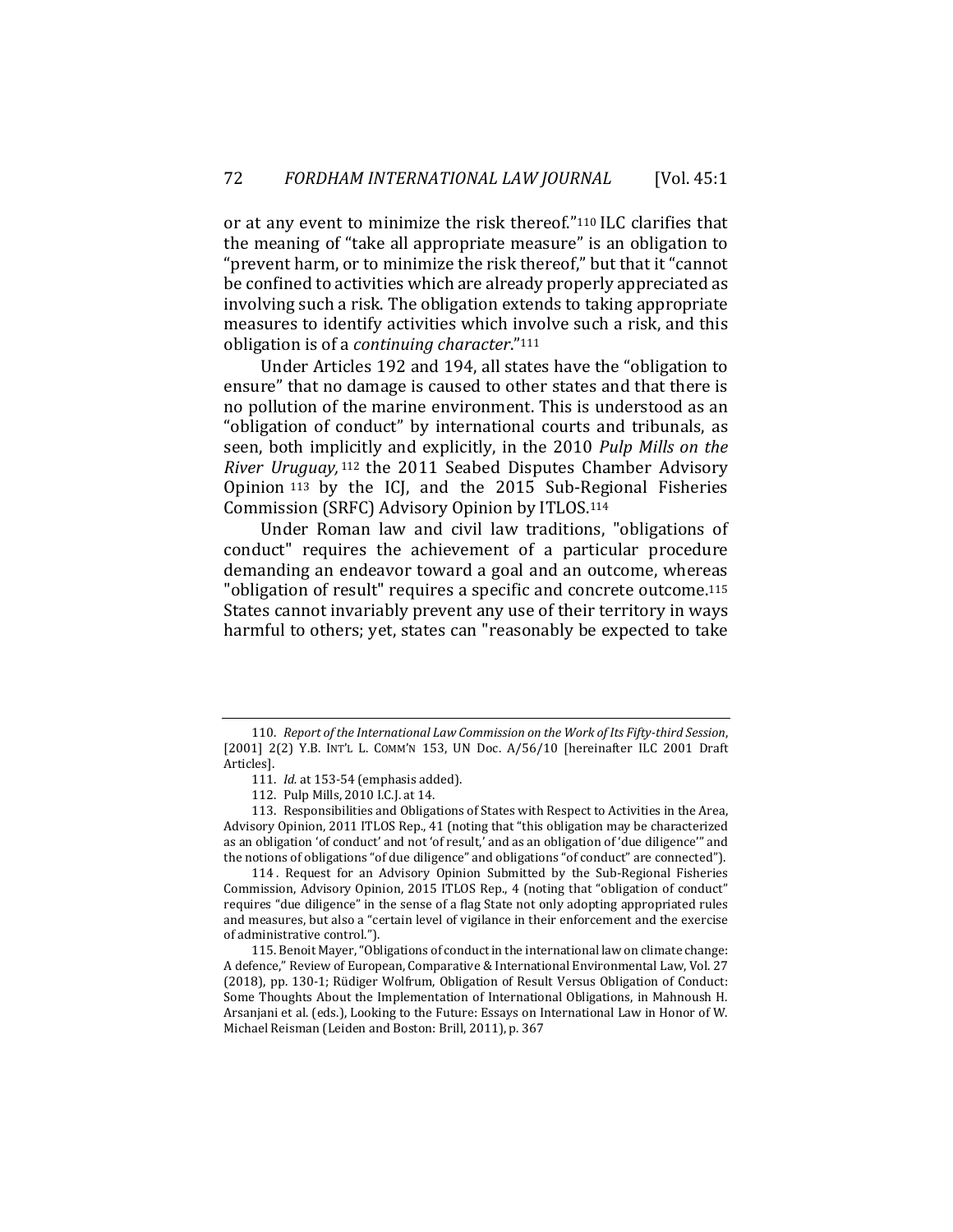'appropriate steps.'" 116 According to ICJ, states may infringe an obligation of conduct without breaching the objective of an obligation<sup>117</sup> Although assessing non-compliance with obligations of conduct is a difficult task, the burden of proof belongs to the alleged violator, and international courts would be eventually requested to assess the evidence of compliance provided by the parties.118

In 2016, drawing on the relevant decisions, *South China Sea* clarifies that the obligation to ensure, as an obligation of conduct, requires "due diligence" and a "certain level of vigilance" in the exercise of state functions.119 In the meantime, in the 2015 *Chagos Marine Protected Area* arbitration, the tribunal opined that Article 194(1) has a "prospective character," and thus states' obligation to take all measure to prevent, reduce, and control pollution from any source should be satisfied by the best efforts of states.120

One commentator appraises the importance of the *South China Sea* arbitration by claiming that the tribunal touched upon "common interests of the international community as a whole" for the manifestation of marine environmental protection.121 In fact, the *South China Sea* tribunal confirmed that "the environmental obligations in Part XII apply to States irrespective of where the alleged harmful activities took place"122 and further noted, with regard to Article 192, that:

Article 192 thus entails the positive obligation to take active measures to protect and preserve the marine environment . . . [and] the negative obligation not to degrade the marine

<sup>116.</sup> Benoit Mayer, "Obligations of conduct in the international law on climate change: A defence," Review of European, Comparative & International Environmental Law, Vol. 27 (2018), p. 136.

<sup>117.</sup> Benoit Mayer, "Obligations of conduct in the international law on climate change: A defence," Review of European, Comparative & International Environmental Law, Vol. 27 (2018), p. 138.

<sup>118.</sup> Benoit Mayer, "Obligations of conduct in the international law on climate change: A defence," Review of European, Comparative & International Environmental Law, Vol. 27 (2018), p. 139.

<sup>119.</sup> South China Sea, Perm Ct. Arb. at 375.

<sup>120.</sup> Chagos MPA, Perm. Ct. Arb. at 211.

<sup>121.</sup> Yoshifumi Tanaka, *The South China Sea Arbitration: Environmental Obligations Under the Law of the Sea Convention*, 27 REV. EUR,COMPAR.&INT'L ENV'TL. 90, 90-91 (2018). In South China Sea, the Philippines alleged that China had breached Articles 123, 192, 194, 197, 205 and 206 of the Convention (para. 906) and the tribunal found that China breached Articles 192, 194(1), 194(5), 197, 123 and 206 of UNCLOS (para 1203(12) and (13)).

<sup>122.</sup> *See* South China Sea, Perm Ct. Arb. at 108, 370.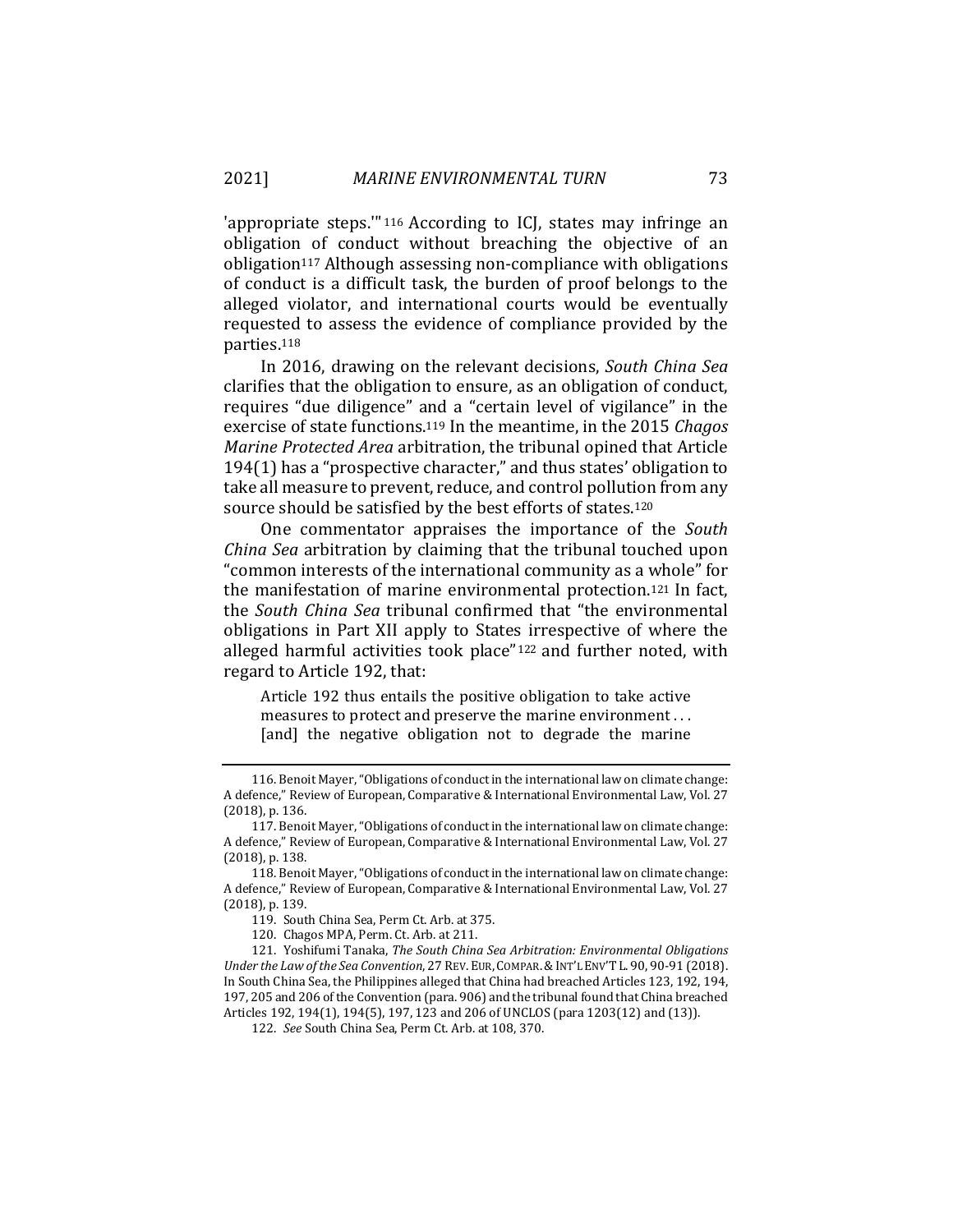environment at the same time. The corpus of international law relating to the environment, which informs the content of the general obligation in Article 192, requires that States "ensure that activities within their jurisdiction and control respect the environment of other States or of areas beyond national control." Thus States have a positive "'duty to prevent, or at least mitigate' significant harm to the environment when pursuing large-scale construction activities." The Tribunal considers this duty informs the scope of the general obligation in Article 192.123

Furthermore, the tribunal found that Article 192 must be read against the background of other applicable international law124 and that the general corpus of international law is to be interpreted to mean the corpus of international law relating to the environment, including multilateral environmental treaties. <sup>125</sup> Consequently, the tribunal interpreted Article 192 with reference to 194(5) and the Convention on International Trade in Endangered Species of Wild Fauna and Flora (CITES), concluding that some Chinese activities have a "harmful impact on the fragile marine environment."126

Bearing in mind the evolving interpretation of Part XII as demonstrated above, it is reasonable to infer that: a) Articles 192, 194, 207, 127 and 237, along with bilateral or multilateral agreements regarding the marine environment and marine resources, concern Fukushima-treated wastewater; b) Japan has an obligation to "take all measures" to protect the marine environment from the release of the wastewater; c) Japan has the obligation, under Articles 192 and 194, that is a mixture of both the obligation of conduct and result; and d) Japan has a "positive duty to prevent or mitigate significant harm" to the environment before, during, and after discharging the water out of regard for the

<sup>123.</sup> *See id.* at 380 (internal footnotes omitted).

<sup>124.</sup> *Id.* at 381.

<sup>125.</sup> *Id.* at 380. *See also* Tanaka, *The South China Sea Arbitration: Environmental Obligations Under the Law of the Sea Convention,* s*upra* note 121, at 92.

<sup>126.</sup> South China Sea, Perm. Ct. Arb. at 382 (deciding that "a failure to take measures to prevent these practices would constitute a breach of Articles 192 and 194(5) of the Convention, and turns now to consider China's responsibility for such breaches").

<sup>127.</sup> Article 207 envisages an approach of regional cooperation concerning landbased marine pollution. *See* UNITED NATIONS CONVENTION ON THE LAW OF THE SEA: A COMMENTARY, PART III,*supra* note 53, at 1386.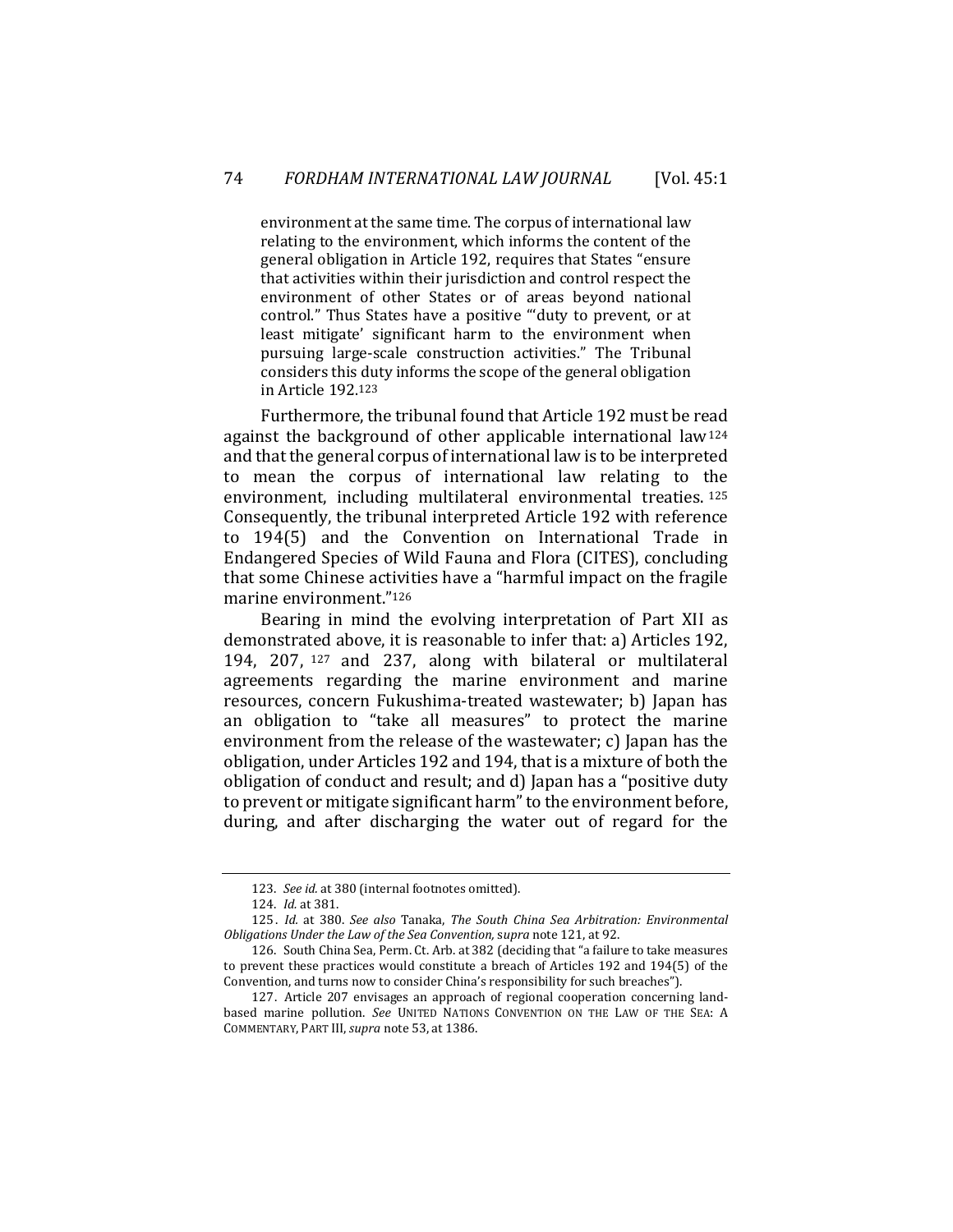"prospective character" 128 of this obligation, regardless of how slowly the contamination occurs.

#### *C. Due Diligence, Due Regard, and the Precautionary Principle*

The duty to prevent harm in customary international law requires the exercise of due diligence by states to prevent significant environmental harm from activities within its jurisdiction or control.129 If a state's negligence or other failures to act with due diligence causes harm to other states, liability will ensue; if such negligence or failure concerns "ultra-hazardous activities," strict liability will transpire.130 If harm does occur, the harm that was brought about by a lack of proper care will demand the state to pay compensation; yet, for most cases, due diligence does not purport to mean "strict liability." In reality, the concept of the "due diligence" obligation is a variable one, if not everchanging. According to ITLOS, the concept of due diligence

may change over time as measures considered sufficiently diligent at a certain moment may become not diligent enough [in light of] new scientific or technological knowledge. It may also change in relation to the risks involved in the activity . . . less risky than exploration activities which, in turn, entail less risk than exploitation ... activities ... may require different standards of diligence. The standard of due diligence has to be more severe for the riskier activities.131

Commentators observe that the principle of sovereign equality has influenced to form the duty of due diligence. Balancing different rights and interests among sovereign states is the essence of the obligation of due diligence. 132 As many legal standards

<sup>128 .</sup> For the "prospective character" of the obligation under Article 194(1), see Chagos MPA, Perm. Ct. Arb at 211.

<sup>129.</sup> Donald Anton, *The Principle of Residual Liability in the Seabed Disputes Chamber of the International Tribunal for the Law of the Sea: The Advisory Opinion on Responsibility and Liability for International Seabed Mining (ITLOS case no. 17)*, 7 MCGILL INT'L J. SUSTAINABILITY L. AND POL'Y, 242, 243-4(2011).

<sup>130 .</sup> Alan Boyle, State Responsibility and International Liability for Injurious Consequences of Acts not Prohibited by International Law: A Necessary Distinction? 39 INT'L & COMP. L. Q., 1, 15 (1990).

<sup>131.</sup> Responsibilities and Obligations of States with Respect to Activities in the Area, Advisory Opinion, 2011 ITLOS Rep., 43.

<sup>132.</sup> *See* Mathias Forteau, *The Legal Nature and Content of 'Due Regard' Obligations in Recent International Case Law*, 34 INT'L J. OF MARINE AND COASTAL L. 30 (2019); Julia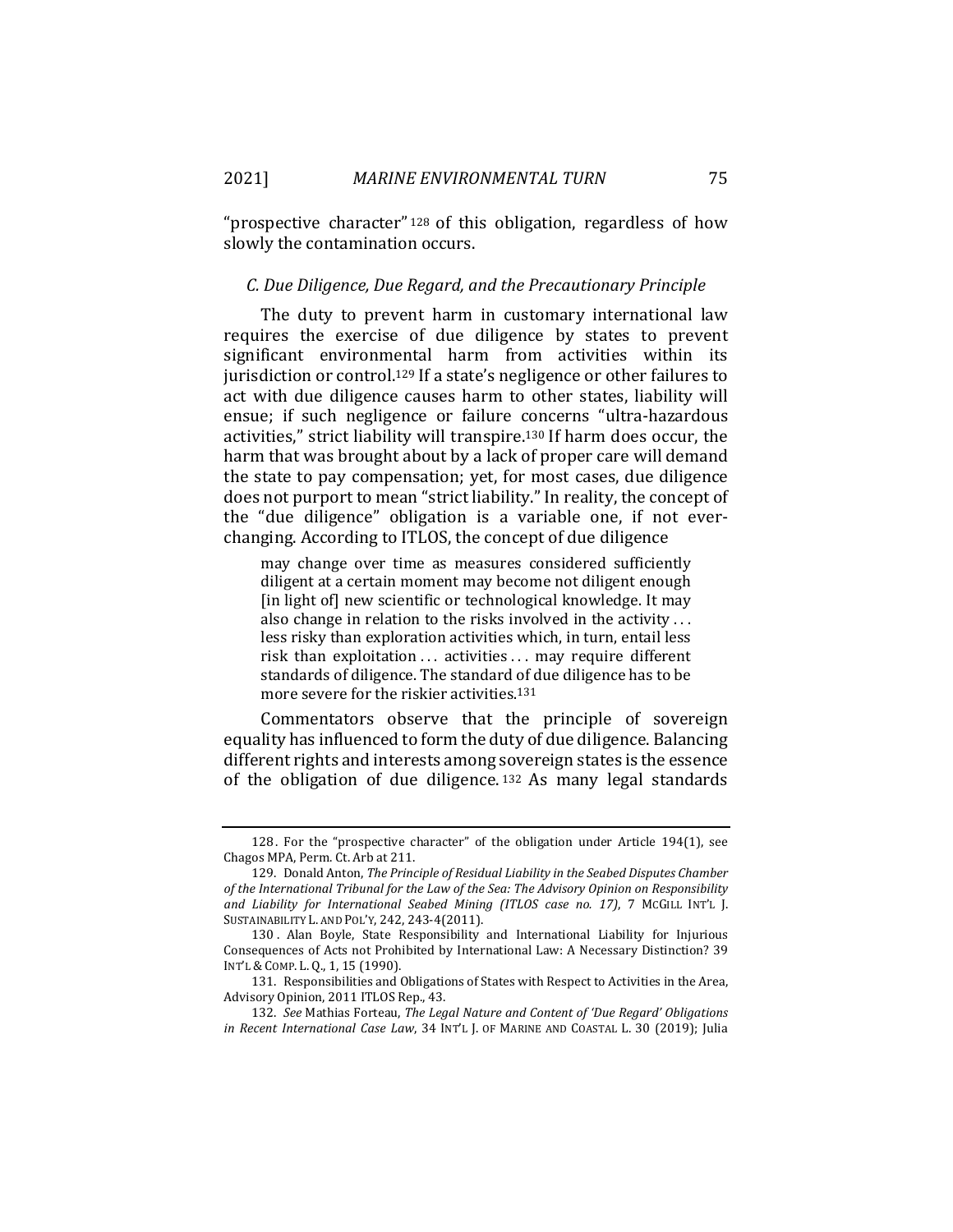require "some degree of care," entailing setting a threshold that must satisfy the extent to which a state's behavior discharges such an obligation,133 a due diligence obligation requires states to prove that they have taken all the necessary measures domestically to prevent environmental harm134 rather than guarantee a particular result.

A question may arise regarding different parlance that seems to indicate similar legal notions. In some cases, the terms, "due regard," "due diligence," "reasonable regard," 135 "due recognition,"136 and "a reasonable standard of care"137 may bring about subtle legal distinctions.138 This Article, however, regards these terms as functionally the same concept: a certain degree of care. Many international courts and tribunals support this view. In the 1974 *Fisheries Jurisdiction* case, ICJ regarded "reasonable regard" as equivalent to "due regard." 139 In the 2015 ITLOS advisory opinion requested by the Sub-Regional Fisheries Commission, ITLOS perceived "due regard" as the same as "due diligence."140 Also, the 2015 *Chagos Marine Protected Area* arbitral tribunal viewed requirements of "good faith" and "due regard" as equivalent.141 The 2016 *South China Sea* tribunal indicated that any

137. ILC 2001 Draft Articles, *supra* note 110, at 154.

138. Some scholars presumably argue that due regard is stricter than due diligence with the former being a relative obligation in comparison to due diligence not necessarily being a relative obligation. *See*, e.g., Forteau, *supra* note 132, at 38.

139. Fisheries Jurisdiction,1974 I.C.J. at 29 (noting that "the principle of reasonable regard . . . requires Iceland and [UK] to have due regard to each other's interests, and to the interests of other States . . . ").

140 . Request for an Advisory Opinion Submitted by the Sub-Regional Fisheries Commission, Advisory Opinion, 2015 ITLOS Rep., 61, 63 (stating that "The flag State is under an obligation, in light of the provisions of article [58(3), 62(4), and 192] of [UNCLOS], to take the necessary measures to ensure ... The foregoing obligations are obligations of 'due diligence'").

141. Chagos MPA, Perm. Ct. Arb. at 203, 211 (noting that "Article 2(3) requires the [UK] to exercise good faith with respect to Mauritius' rights . . . Article 56(2) requires the [UK] to have due regard for Mauritius' rights ... The Tribunal considers these requirements to be, for all intents and purposes, equivalent").

Gaunce, *On the Interpretation of the General Duty of 'Due Regard'*, 32 OCEAN YEARBOOK 7 (2018).

<sup>133.</sup> Forteau, *supra* note 132, at 28.

<sup>134.</sup> VENTURA, *supra* note 48, at 212.

<sup>135.</sup> *See, e.g.,* Convention on the High Seas, *supra* note 42, art. 2 (adopted on April 29, 1958) ("These freedoms, and others which are recognized by the general principles of international law, shall be exercised by all States with reasonable regard to the interests of other States in their exercise of the freedom of the high seas.").

<sup>136.</sup> *See, e.g.,* Fisheries Jurisdiction (UK v. Iceland), Judgement, 1974 I.C.J. Rep., ¶ 71.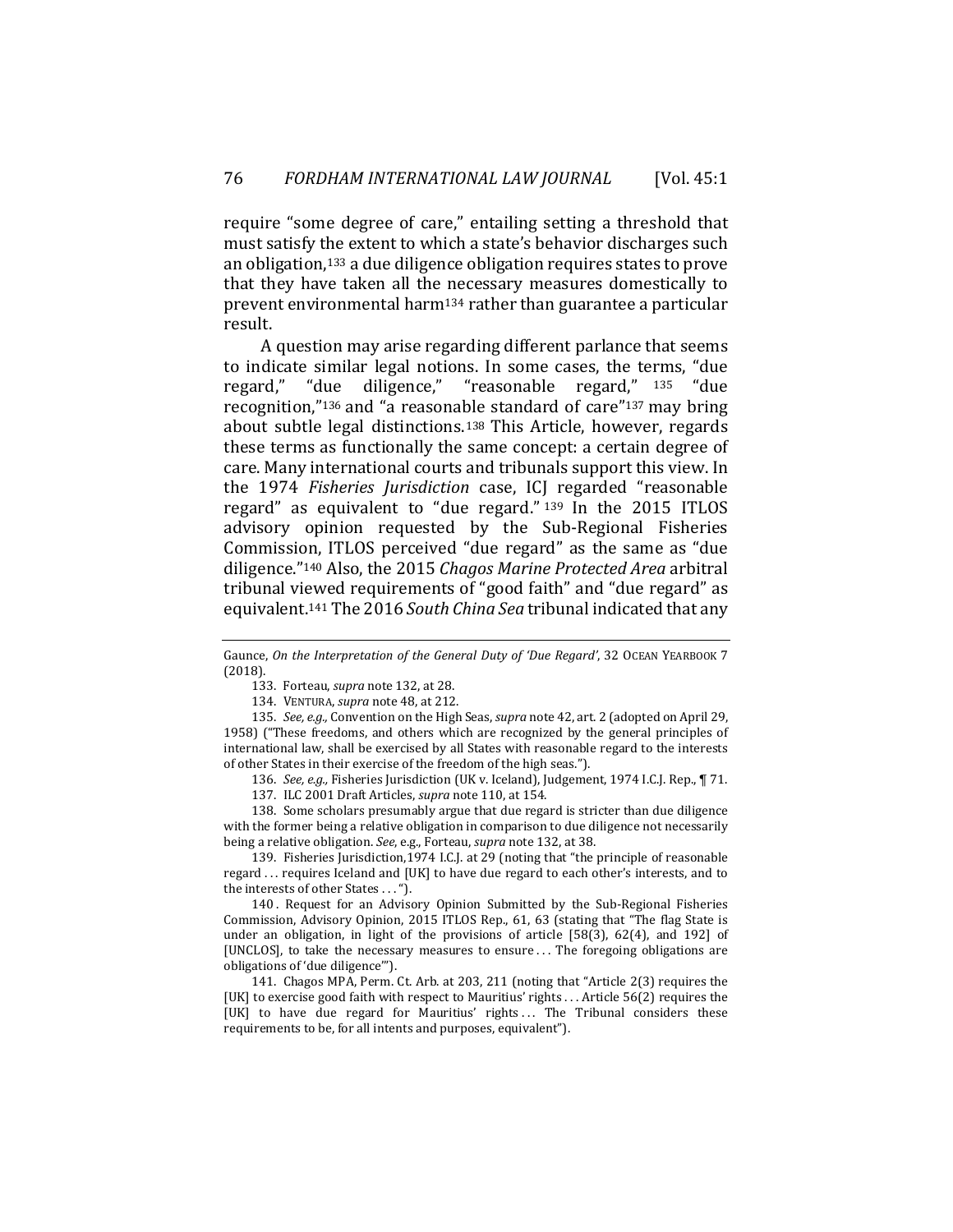states' behavior falling short of "due diligence" would fail to keep "due regard" under UNCLOS.142 In short, it is reasonable to assume that due regard and due diligence, among other such terms, function in the same manner.

According to Article 3 of the ILC's 2001 draft articles,143 "the State of origin shall take all appropriate measures to prevent significant transboundary harm or at any event to minimize the risk thereof." Regarding due diligence, the ILC confirmed that the conduct of the state of origin will determine the lawfulness of a state's behavior in accordance with Article 3. 144 ILC further commented that:

the State of origin is required . . . to exert its best possible efforts to minimize the risk . . . States are under an obligation to take unilateral measures to prevent significant transboundary harm or at any event to minimize the risk thereof arising out of activities ... The standard of due diligence ... should be examined is that which is generally considered to be appropriate and proportional to the degree of risk of transboundary harm in the particular instance . . . [Ultra-hazardous activities] require a much higher standard of care in designing policies and a much higher degree of vigour ... its location ... materials used in the activity, and whether the conclusions drawn from the application of these factors in a specific case are reasonable, are among the factors to be considered in determining the due diligence requirement in each instance.145

As emphasized above, the required degree of care is in proportion to the degree of hazard involved. The potential degree of harm that radioactive wastewater can cause is evident, although

<sup>142.</sup> South China Sea, Perm. Ct. Arb. at 294 (stating that "the Tribunal considers that anything less than due diligence by a State in preventing its nationals from unlawfully fishing in the exclusive economic zone of another would fall short of the regard due pursuant to Article 58(3) of the Convention").

<sup>143.</sup> Article 2 of this draft instrument defines transboundary harm as **"**harm caused in the territory of or in other places under the jurisdiction or control of a State other than the State of origin, whether or not the States concerned share a common border." ILC 2001 Draft Articles, *supra* note 110, at 153. Also, in 2006, the ILC adopted eight draft principles on the allocation of loss in the case of transboundary harm arising out of hazardous activities. Report of the International Law Commission, Fifty-eighth session A/61/10, pp. 106-110.

<sup>144.</sup> ILC 2001 Draft Articles, *supra* note 110, at 15.

<sup>145.</sup> *Id.*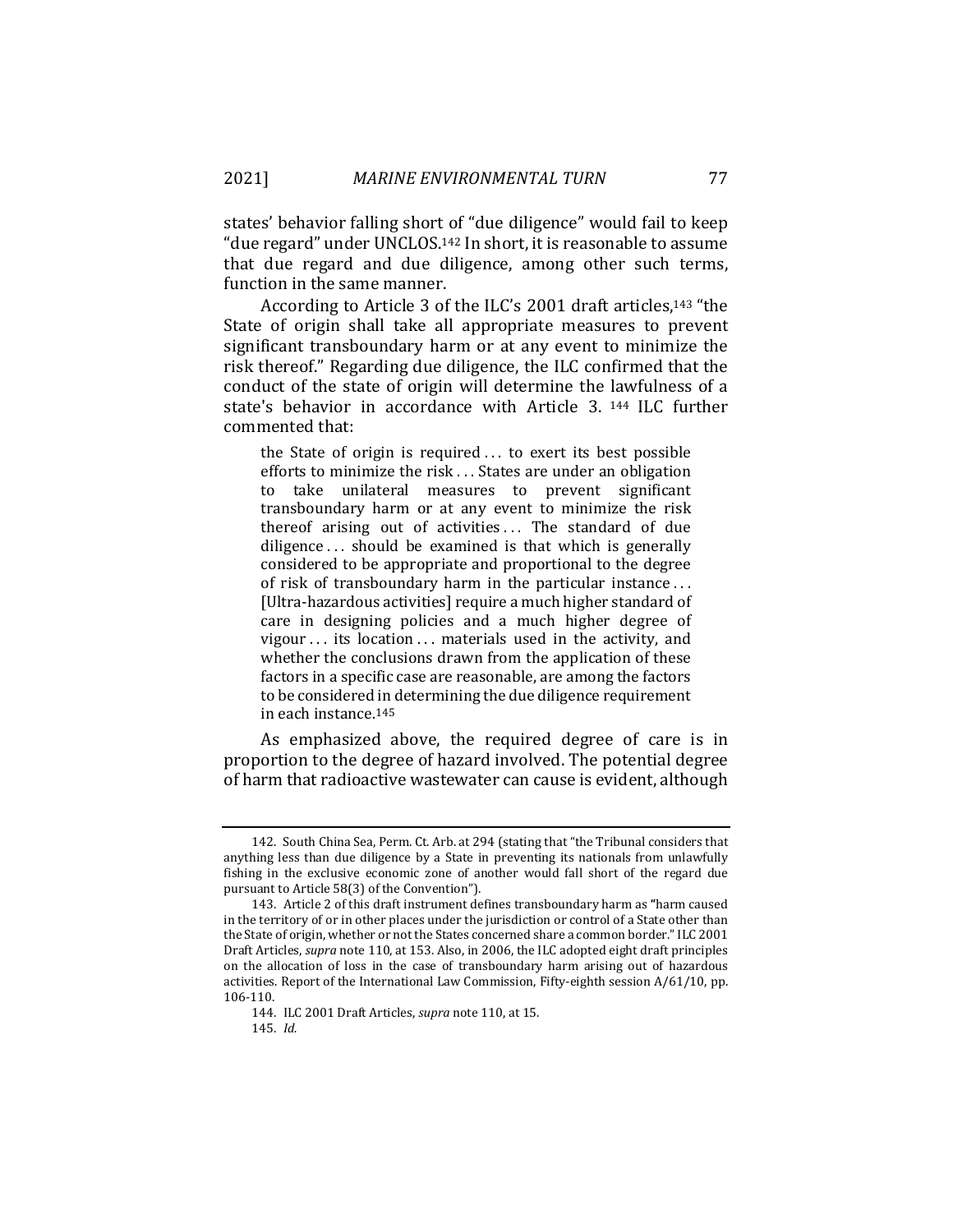debated among scientists. Thus, Japan must know or should have known that the discharge of wastewater has the risk of significant harm. As the degree of harm is perceived higher, the required duty of care should be greater.146

In practice, international jurisprudence has comported with principles on due diligence put forward by ILC. For instance, in 2011, the ITLOS Seabed Disputes Chamber has underlined that "the standard of due diligence has to be more severe for the riskier activities."147 In the 2014 *Virginia G* case, ITLOS—viewing the term "all possible consideration" as equivalent to "due regard"—stated that the state functioning under UNCLOS should look over the relevant situation thoroughly. 148 In addition, in the former advisory opinion, ITLOS has approached the high standard of due diligence as a "question of fact" rather than a "question of law"; the riskier an activity, the more due diligence would be required.149

In some cases, international tribunals stress the need to establish cooperative arrangements as a way of discharging a due diligence obligation. In the 2012 *Delimitation of the maritime boundary in the Bay of Bengal* case between Bangladesh and Myanmar, ITLOS adduced a cooperative mechanism within the socalled "grey area," in which one state' continental shelf is overlapped with the exclusive economic zone of other states. Through the cooperative mechanism, due regard can be realized by the "conclusion of specific agreements or the establishment of appropriate cooperative arrangements" between coastal states.150

<sup>146.</sup> *Id.* at 155.

<sup>147.</sup> Responsibilities and Obligations of States with Respect to Activities in the Area, Advisory Opinion, 2011 ITLOS Rep., 43.

<sup>148 .</sup> M/V "Virginia G" (Panama/Guinea-Bissau), Judgment, 2014 ITLOS Rep., 99 (Apr. 14, 2014).

<sup>149.</sup> Makane Moïse Mbengue, *The South China Sea Arbitration Innovations in Marine Environmental Fact-Finding and Due Diligence Obligations*, 110 AM. J. OF INT'L L. UNBOUND 285, 286 (2016). In this advisory opinion, UNCLOS perceived environmental impact assessment, regulation and use of best available technology, application of the precautionary principle, and availability of recourse for compensation for damage as the contents of due diligence obligation. *See* Responsibilities and Obligations of States with Respect to Activities in the Area, Advisory Opinion, 2011 ITLOS Rep., ¶¶121-50.

<sup>150.</sup> Delimitation of the Maritime Boundary in the Bay of Bengal (Bangl./Myan.), Judgment, 2012 ITLOS Rep., ¶¶475–76.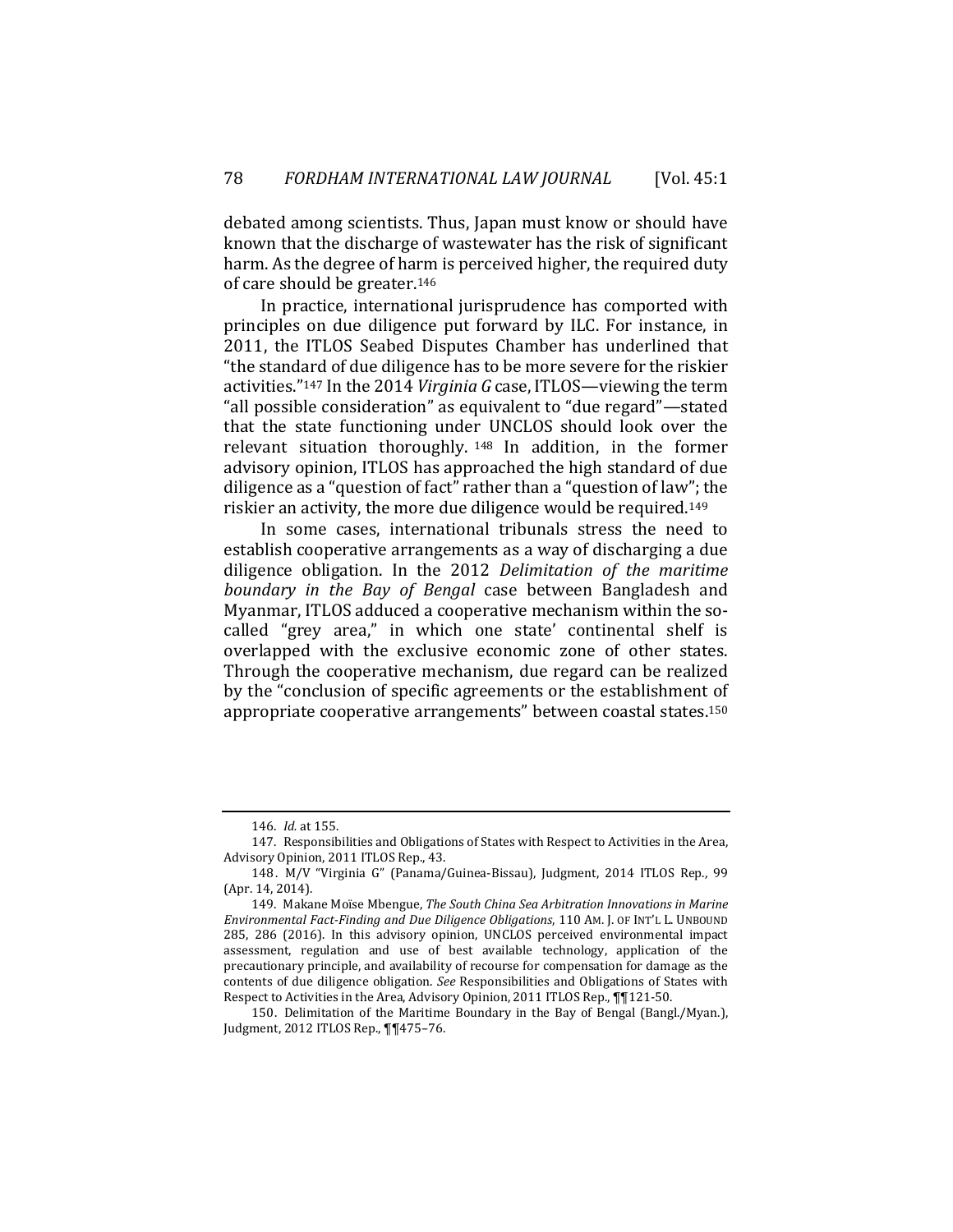This cooperative format is further supported by the 2014 *Bay of Bengal Maritime Boundary* arbitration*.*<sup>151</sup>

In 2015, the *Chagos Marine Protected Area* arbitral tribunal denies the "one-size-fits-all" criterion for deciding the exercise of "due regard."152 The tribunal took a monumental step in adducing six practical elements against which the question of due regard should be examined. Specifically, the extent of the regard required by UNCLOS will depend upon: a) the nature of the rights held by other states (or the international community); b) the importance of such rights; c) the extent of the anticipated impairment; d) the nature and importance of the planned activities; e) the availability of alternative approaches; and f) whether there was some consultation with the affected State. 153 Paragraph 519 of the *Chagos Marine Protected Area* award, in which these elements were contained, was upheld by *South China Sea*.154 Furthermore, the *Chargos* tribunal acknowledged the future rights of other states need to be considered significant at the time of the judicial process both as a matter of good faith and to satisfy UNCLOS. <sup>155</sup> International courts or tribunals will most likely examine the due regard of any state activity that could potentially cause marine degradation under the above criteria, bearing in mind the future rights of other states and the rights at the time of litigation.

As many international lawyers agree, the 2016 *South China Sea* arbitration espouses an expansive approach to due diligence in the context of Part XII of UNCLOS, advancing practicality in testing due diligence arising from the marine environmental protection regime. 156 In this arbitration, the "normative sophistication or diversification of international environmental law" is adopted as a "source of richness for the standard of due diligence under general international law."157

<sup>151 .</sup> Bay of Bengal Maritime Boundary Arbitration (Bangl./India), PCA Case No. 2010-16, Award of 7 July 2014 (Perm. Ct. Arb. 2014) 103, ¶¶507–08.

<sup>152.</sup> Chagos MPA, Perm. Ct. Arb. at 202.

<sup>153.</sup> Chagos MPA, Perm. Ct. Arb. at 202.

<sup>154.</sup> South China Sea, Perm. Ct. Arb. at 293.

<sup>155.</sup> Chagos MPA, Perm. Ct. Arb. at 203.

<sup>156.</sup> Mbengue, *supra* note 149, at 285-86.

<sup>157.</sup> *Id.* at 286 (further arguing that "International environmental law feeds the law of the sea by giving a 'particular shape' to the duty of due diligence under Part XII of UNCLOS").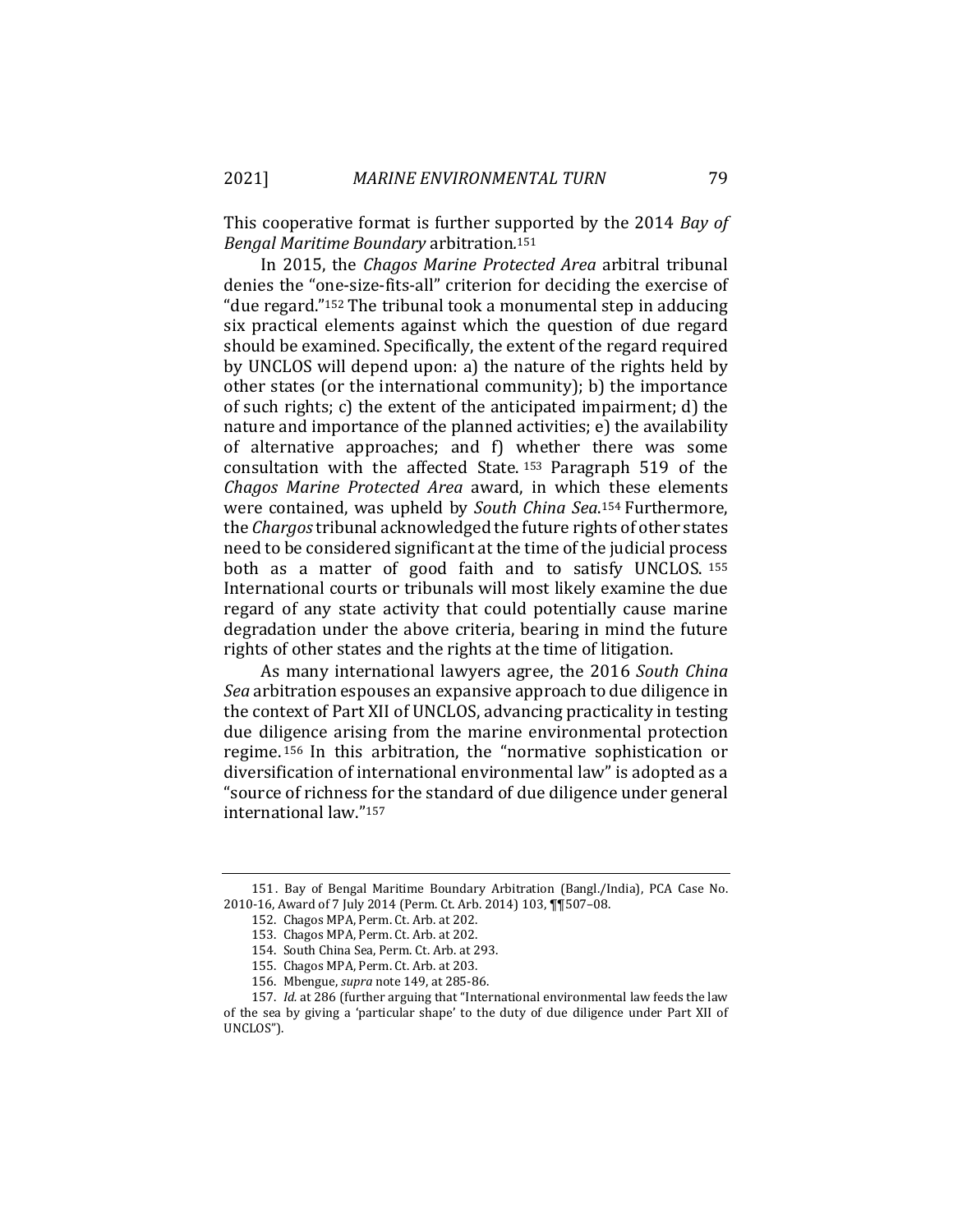So not only environmental treaties but also other regimes, such as nuclear treaty regimes or fisheries regimes, can be referenced in international proceedings that examine due diligence associated with marine degradation down the road. In brief, the *South China Sea* tribunal insists that a strong "level of vigilance" is required under Part XII, deducing the "high standard of due diligence" in the operation of a holistic-systemic treaty interpretation. 158 In this sense, the tribunal shed light on the "question of law" aspect of due diligence.159

Moreover, the tribunal validates that the due regard obligation is an obligation of conduct 160 by advancing two components: a) a duty to adopt rules and measures to prevent harmful acts; and b) a duty to maintain a level of vigilance in enforcing those rules and measures.161 Interestingly, the tribunal decided that causing "environmental degradation" by the small propeller vessels involved in harvesting the giant clams was illegal within Part XII of UNCLOS. 162 Fukushima wastewater may be viewed as causing "environmental degradation" because the scope and scale of the planned release had more significant influence on ocean degradation than a state's fishery practice using "small propeller vessels" in one part of the ocean.

As contemporary international jurisprudence shows, the main characteristic of due diligence is its procedural nature,163 alluding to procedural means in its application. In other words, "the duty of due regard does not include real substantial obligations [calling for] pragmatic, case-by-case measures to be decided by the relevant states."164 Therefore, a duty to cooperate is deduced from due regard, which will be discussed below. Even more importantly, a due diligence obligation is not only dedicated to balancing the rights of different states, but also to heading off breaches of UNCLOS—not least concerning areas beyond national

<sup>158.</sup> *Id.*

<sup>159.</sup> Responsibilities and Obligations of States with Respect to Activities in the Area, Advisory Opinion, 2011 ITLOS Rep., 44-52.

<sup>160.</sup> South China Sea, Perm. Ct. Arb. at 293-94 (quoting the 2015 ITLOS advisory opinion).

<sup>161.</sup> *Id.* at 382.

<sup>162.</sup> *Id.* at 384.

<sup>163.</sup> *See* UNITED NATIONS CONVENTION ON THE LAW OF THE SEA: A COMMENTARY, PART III, *supra* note 53, at 431.

<sup>164.</sup> Forteau, *supra* note 132, at 32.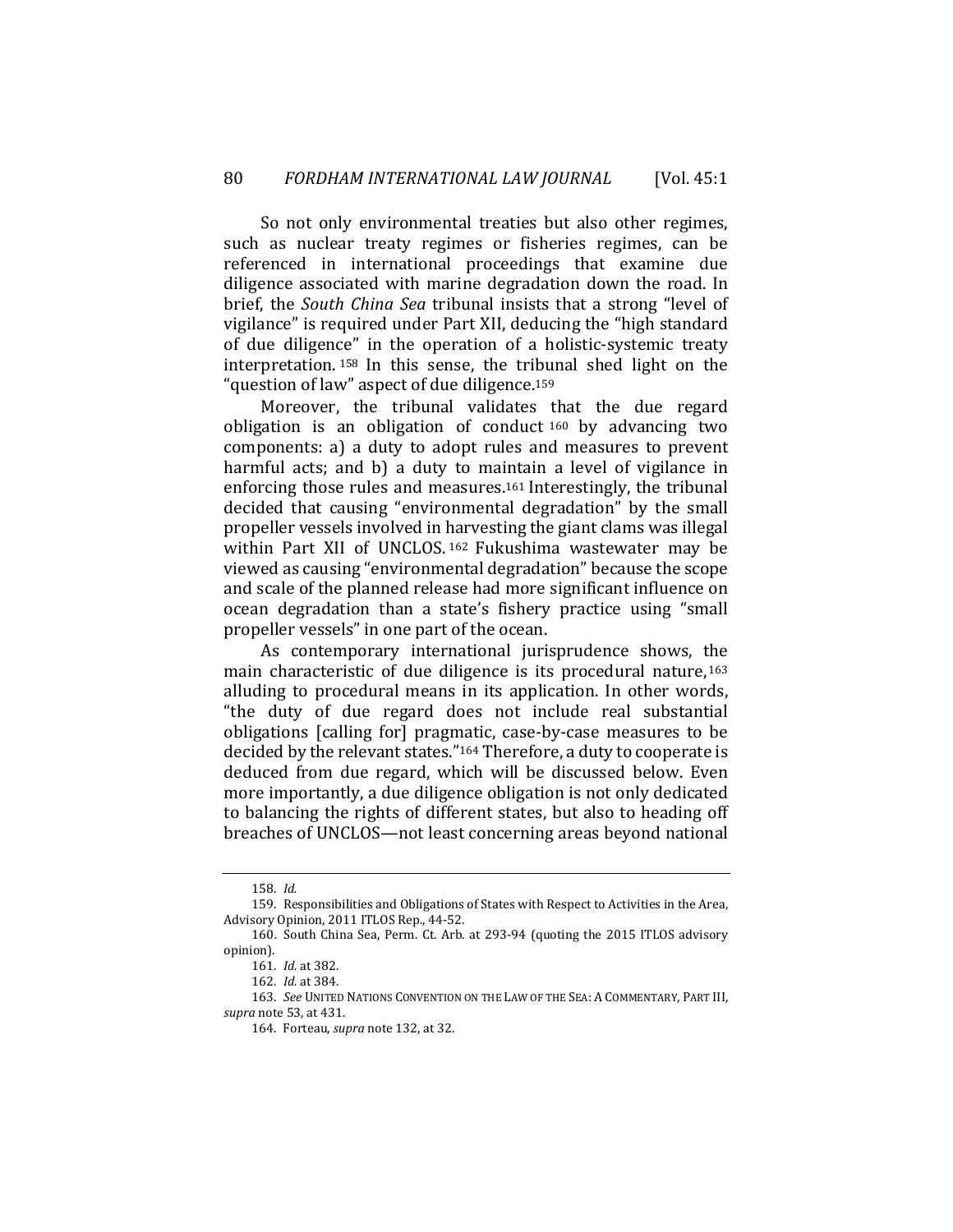jurisdiction, which look fundamental in terms of fulfilling the goal of UNCLOS. 165 It is understood that Japan has a "procedural obligation" to control and reduce the discharge of radioactive wastewater from any source likely to pollute the marine environment of areas beyond national jurisdiction or cause harm to other states.166

Another consideration regarding due diligence is that states should consult the precautionary principle in fulfilling this somewhat elusive obligation. 167 Notwithstanding its status as a principle rather than a customary law,168 the link between a due diligence obligation and the precautionary approach is validated in the ITLOS provisional measure of the 1999 *Southern Bluefin Tuna* cases (New Zealand v. Japan; Australia v. Japan)169 and in the 2010 *Pulp Mills on the River Uruguay*. 170 Eventually, in 2011, ITLOS announced in its advisory opinion that "the precautionary approach . . . has initiated a trend towards making this approach

<sup>165.</sup> *Id.* at 42.

<sup>166.</sup> *See* Boyle, *supra* note 91, at 160.

<sup>167.</sup> The precautionary principle was initiated in international environmental law and later this principle has started to permeate other fields of international law. *See* Laurence Boisson de Chazournes, *Precaution in International Law: Reflection on its Composite Nature*, *in* LAW OF THE SEA, ENVIRONMENTAL LAW AND SETTLEMENT OF DISPUTES: LIBER AMICORUM JUDGE THOMAS A. MENSAH 21 (Tafsir Malick Ndiaye & Rüdiger Wolfrum eds., 2007).

<sup>168 .</sup> Many scholars claim that the precautionary principle is a customary international legal principle. *See, e.g*., James Cameron & Juli Abouchar, *The Status of the Precautionary Principle in International Law*, i*n* THE PRECAUTIONARY PRINCIPLE AND INTERNATIONAL LAW: THE CHALLENGE OF IMPLEMENTATION 29-53 (David Freestone & Ellen Hey eds,, 1996); PHILIPPE SANDS, PRINCIPLES OF INTERNATIONAL ENVIRONMENTAL LAW 279 (2d ed., 2003). Meanwhile, Laurence Boisson de Chazournes argues that the reluctant attitude of international judges in dealing with the precautionary principle demonstrates the principle as not a principle of international law. Nevertheless, she assesses the principle is soon likely to become a principle in customary law considering international, regional, and domestic judicial trend. Boisson de Chazournes, *supra* note 167, at 28-29.

<sup>169.</sup> Southern Bluefin Tuna (New Zealand v. Japan; Australia v. Iapan), Provisional Measures, Order of Aug. 27, 1999, 1999 ITLOS Rep., 296 (noting that parties "should in the circumstances act with prudence and caution to ensure that conservation measures are taken . . . there is scientific uncertainty regarding measures to be taken to conserve the stock of southern bluefin tuna ... although the Tribunal cannot conclusively assess the scientific evidence presented by the parties, it finds that measures should be taken as a matter of urgency").

<sup>170.</sup> Pulp Mills, 2010 I.C.J. at 71, ¶164 (stating that a "precautionary approach may be relevant in the interpretation and application of the provisions of the Statute" but denying a "reversal of the burden of proof").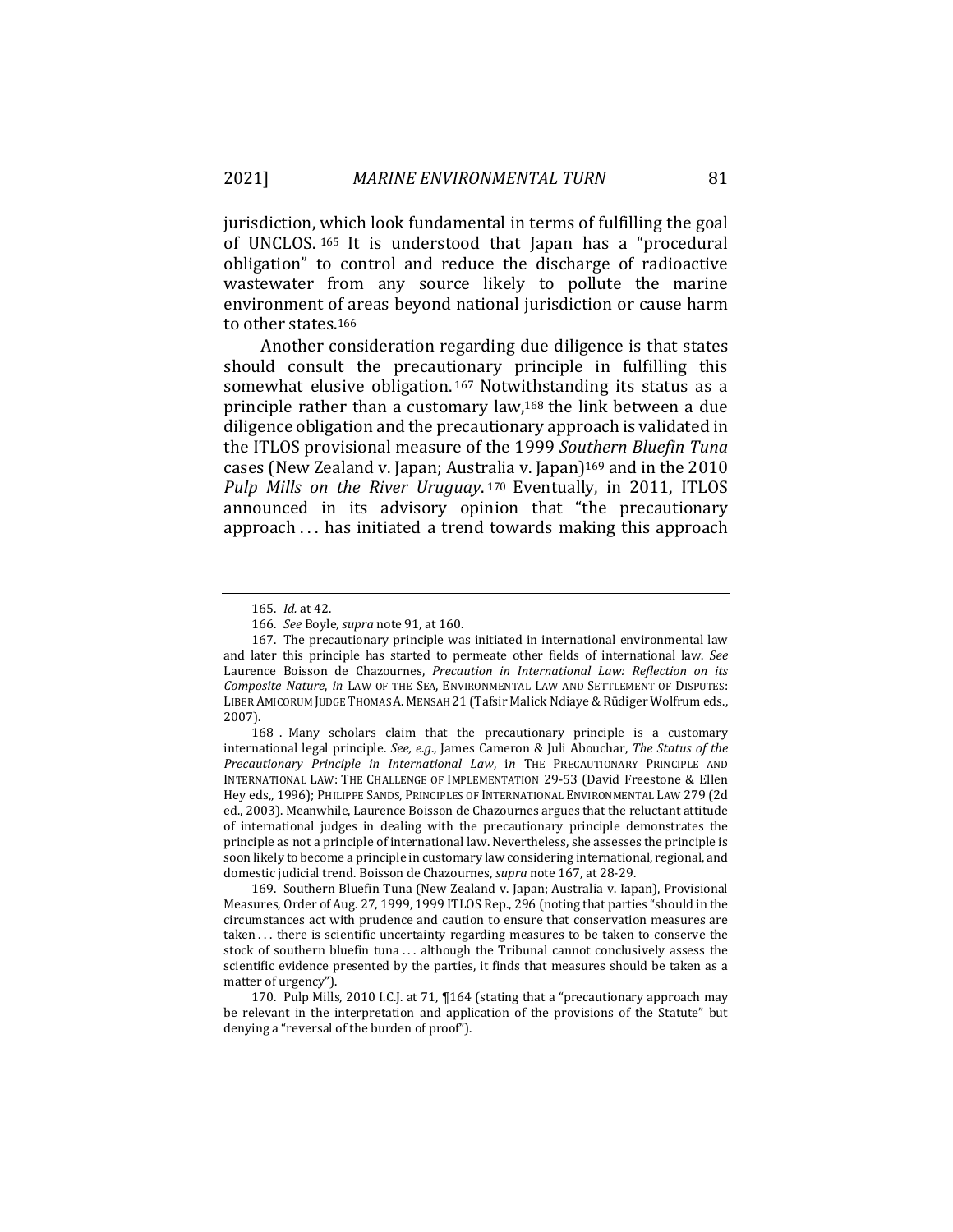part of customary international law." 171 The precautionary principle has four constituting elements: a) risk, b) damage (impact), c) scientific uncertainty, and d) capacities.172 Firstly, the risk is a "more or less conceivable and contingent danger" that can cause damage. As long as there is any trace of doubt as to the occurrence of an event, there is a risk. Even "uncertain risks" that have not been established by science but which are not unthinkable must be handled by the precautionary principle.173 "Scientific uncertainty" is a *sine qua non* condition to the application and legitimacy of the precautionary principle.174 If the risk is known, preventive measures can be exercised. If risk or impact is unknown or contended—situations under "the absence of complete scientific certainty due to the lack of adequate scientific data"—a precautionary approach is essential to planning activities. 175 Furthermore, in many conventions containing a precautionary approach, the reversal of the burden of proof is a necessary mechanism of implementation.176

As mentioned above, in the 2011 advisory opinion, ITLOS emphasizes—while noting that the precautionary approach is already an "integral part of the general obligation of due diligence" of states' activities in the Area—that:

[The due diligence obligation] applies in situations where scientific evidence concerning the scope and potential negative impact of the activity in question is insufficient but where there are plausible indications of potential risks. A sponsoring State would not meet its obligation of due diligence if it disregarded those risks. Such disregard would amount to a failure to comply with the precautionary approach.177

Although this advisory opinion was in relation to the Area, the discussion is an important clarification of customary international

<sup>171.</sup> Responsibilities and Obligations of States with Respect to Activities in the Area, Advisory Opinion, 2011 ITLOS Rep., 47.

<sup>172.</sup> Boisson de Chazournes, *supra* note 167, at 22-23.

<sup>173.</sup> *Id.* (explaining that "not only a 'risk ascertainable in a science laboratory,' but also a 'risk in human societies as they actually exist, in other words, the actual potential for adverse effects on human health in the real world where people live and work and die'"). 174. *Id.* at 24.

<sup>175.</sup> *Id.*

<sup>176.</sup> *Id.* at 26.

<sup>177.</sup> Responsibilities and Obligations of States with Respect to Activities in the Area, Advisory Opinion, 2011 ITLOS Rep., 46.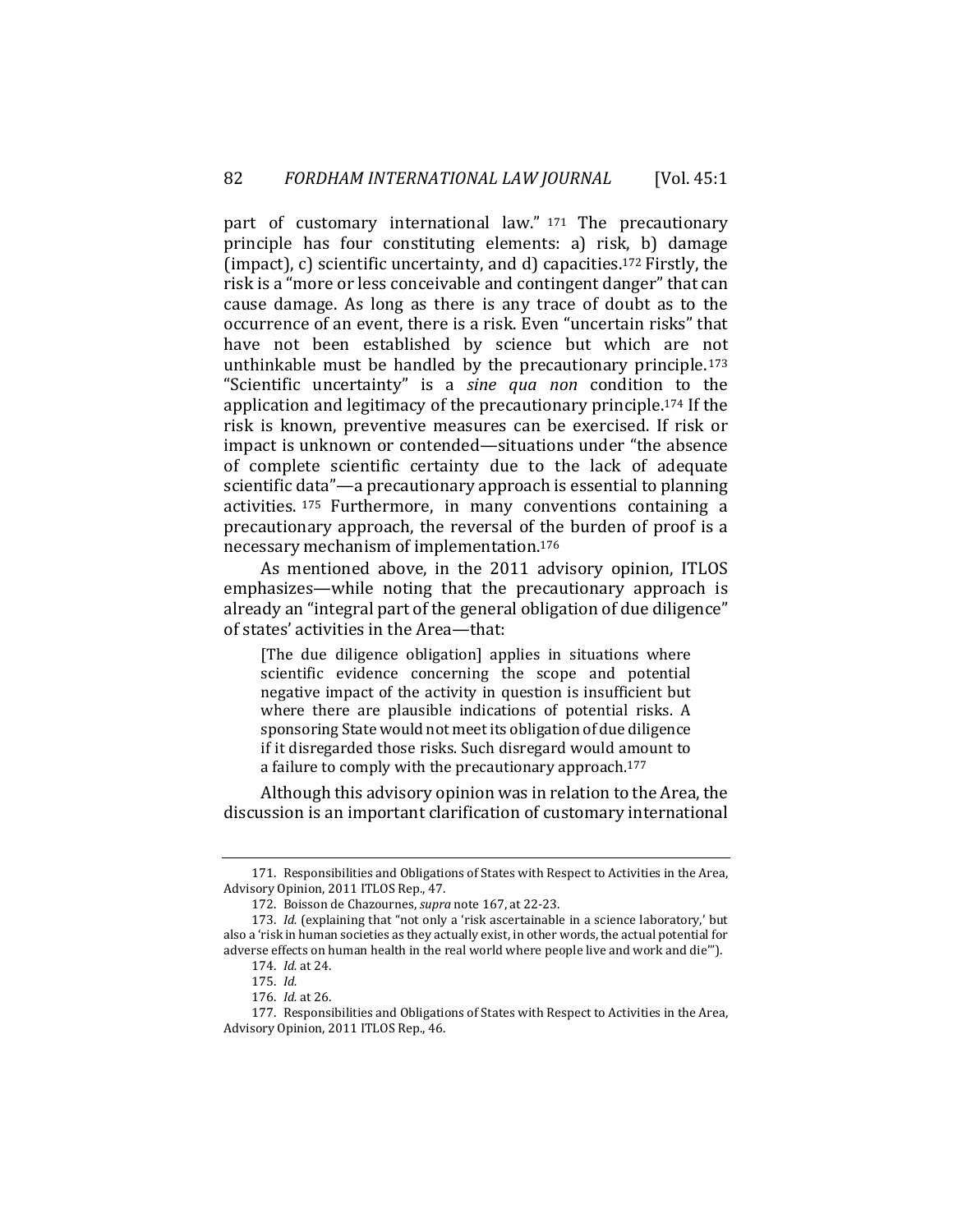environmental law and Part XII of UNCLOS, with application to all marine areas.

Although the precautionary principle has not expanded into international jurisprudence, one certainty is that the constituting elements of a precautionary principle, such as the "principle of intergenerational equity" (the acknowledgment of the rights of future generations) and the "principle of public participation" (the request of scientific communities, the private sector, NGOs, and local populations getting involved in decision-making processes) are likely to be increasingly considered by international courts and tribunals dealing with disputes regarding the marine environment.178

#### *D. The Obligation to Conduct Environmental Impact Ass*e*ssments*

An obligation of due diligence in preventing significant transboundary harm requires states to ascertain whether there is a risk of significant transboundary harm prior to undertaking an activity likely to have an adverse impact on the environment of another state or areas beyond national jurisdiction.179 A commonly held view among international lawyers is that the duty to carry out EIAs has become customary international law. 180 In 1969, US domestic law established the first EIA obligation.181 Since the early 1990s, international lawyers have argued that conducting effective EIAs before taking action that could adversely affect "either shared natural resources, another country's environment, or the Earth's commons" is a customary obligation in the making.182 The *Trail Smelter* decision also established an obligation to conduct an EIA before state actions. This jurisprudential trend has continued ever

<sup>178.</sup> Boisson de Chazournes, *supra* note 167, at 32-33.

<sup>179.</sup> Certain Activities Carried Out by Nicaragua in the Border Area (Costa Rica v. Nicaragua) and Construction of a Road in Costa Rica along the San Juan River (Nicaragua v. Costa Rica), Judgment, 2015 I.C.J. Rep., ¶153.

<sup>180 .</sup> *See* Kojima, *supra* note 53, at 175-6; Astrid Epiney, *Environmental Impact Assessment*, *in* THE MAX PLANCK ENCYCLOPEDIA OF PUBLIC INTERNATIONAL LAW 587-88 (Rüdiger Wolfrum ed., 2012) (indicating, however, that some scholars argue that conducting EIAs is not yet part of customary international law). For a contrary view regarding the legal status of EIA, see, for example, John H Knox, *The Myth and Reality of Transboundary Environmental Impact Assessment*, 96 AM. J. INT'L. L., 291, 319 (2002).

<sup>181.</sup> Epiney, *Environmental Impact Assessment*, *in* THE MAX PLANCK ENCYCLOPEDIA OF PUBLIC INTERNATIONAL LAW, *supra* note 176, at 581.

<sup>182 .</sup> *See, e.g.,* Nicholas Robinson, *International Trends in Environmental Impact Assessment*, 19 B.C. ENV. AFFAIRS L. REV. 602 (1992).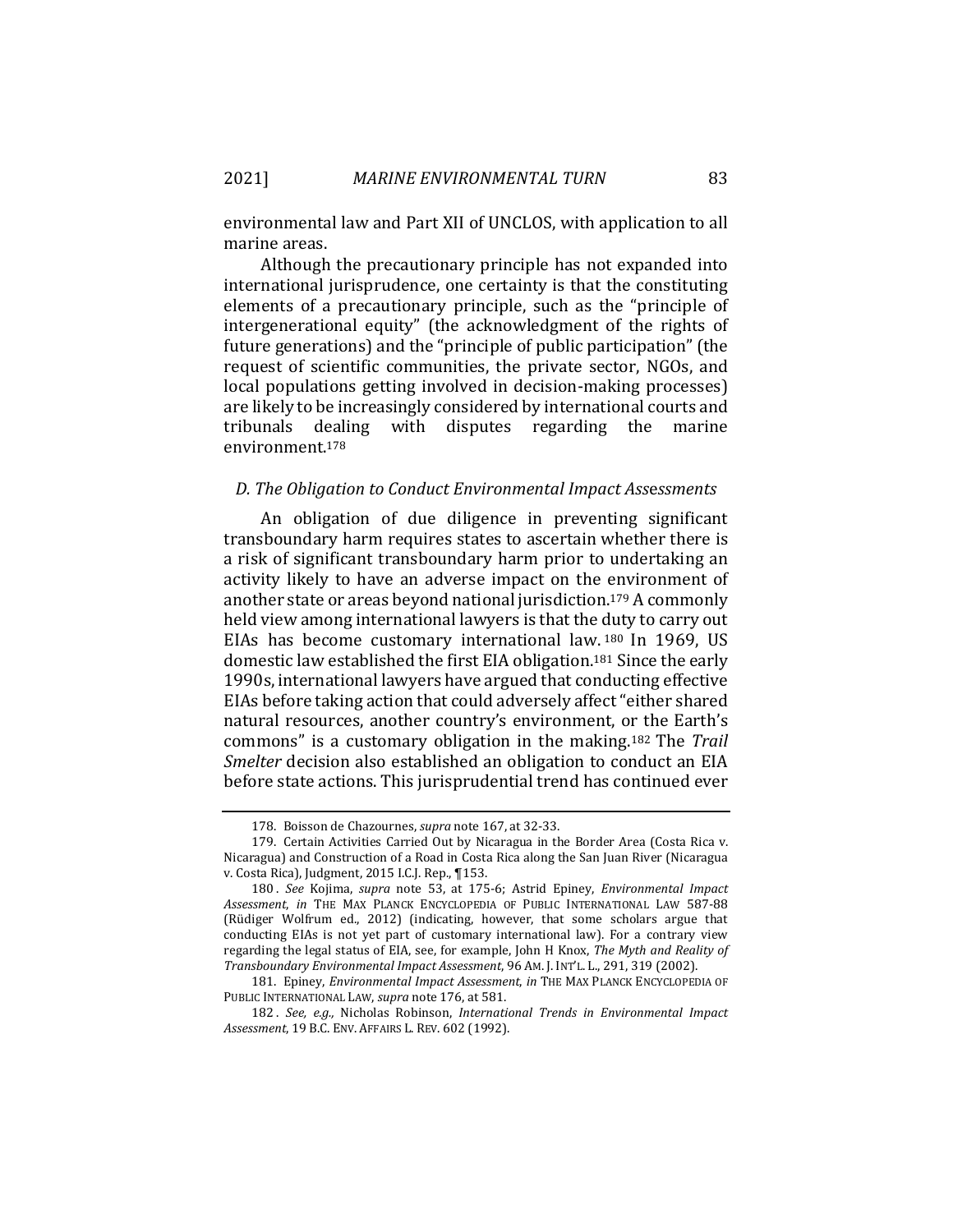since UNCLOS came into effect in 1994, despite the absence of an explicit requirement of EIA in UNCLOS.183

Article 7 of the ILC's 2001 draft articles sets forth that, "Any decision in respect of the authorization of an activity within the scope of the present articles shall, in particular, be based on an assessment of the possible transboundary harm caused by that activity, including any environmental impact assessment."184 The ILC commentaries mention that state practice converges to require EIAs to "assess whether a particular activity has the potential of causing significant transboundary harm" while acknowledging the need of the states likely to be affected to get informed of and evaluate what possible harmful effects that activity might have on them. 185 Additionally, ILC confirms the importance of the protection of the environment *per se*, not of harm to humans or property.186

In the 1997 *Gabčíkovo–Nagymaros* case, ICJ acknowledged the need for EIAs—without mentioning the term—by stating, "[t]he awareness of the vulnerability of the environment and the recognition that environmental risks have to be assessed on a continuous basis."187 Later in the 2010 *Pulp Mills* case, ICJ affirmed the obligation to conduct EIAs by noting, "[I]t may now be considered a requirement under general international law to undertake an [EIA] where there is a risk that the proposed industrial activity may have a significant adverse impact in a transboundary context, in particular, on a shared resource."188 In addition, in its 2011 advisory opinion, the ITLOS Seabed Disputes Chamber stressed that "the obligation to conduct an [EIA] is a direct obligation under [UNCLOS] and a general obligation under customary international law" indicating that Article 206 of

<sup>183.</sup> This trend is often perceived as an example of the evolutionary interpretation of UNCLOS. *See* Kojima, *supra* note 53, at 177.

<sup>184.</sup> ILC 2001 Draft Articles, *supra* note 110, at 157.

<sup>185.</sup> *Id.* at 159.

<sup>186.</sup> *Id.* 

<sup>187.</sup> Gabčíkovo–Nagymaros Project (Hung./Slovak.), Judgment, 1997 I.C.J. Rep. ¶112 (Sept. 25). This ICJ position was criticized for not noting EIAs as a customary international law principle*. See generally* Erika L. Preiss, *The International Obligation to Conduct an Environmental Impact Assessment: The ICJ Case Concerning the Gabčíkovo–Nagymaros Project,* 7 N.Y.U. ENVTL. L. J. 307 (1999).

<sup>188.</sup> Pulp Mills, 2010 I.C.J. at 83 (noting the need to have regard to the "nature and magnitude of the proposed development and its likely adverse impact on the environment as well as to the need to exercise due diligence in conducting such an assessment").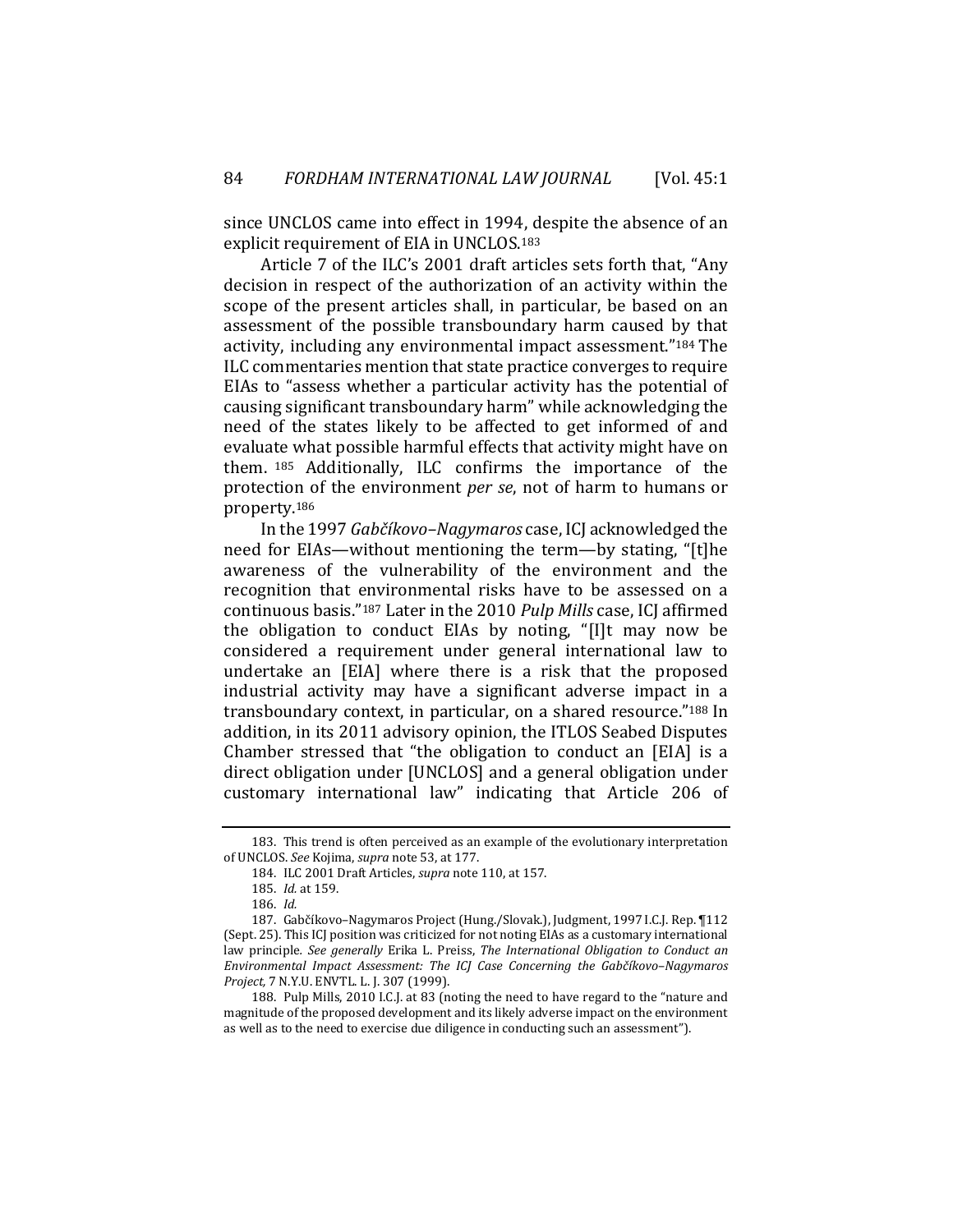UNCLOS stipulates the EIA obligation on states.189 Interestingly, in 2015 *Certain Activities Carried Out by Nicaragua in the Border Area* (Costa Rica v. Nicaragua) and *Construction of a Road in Costa Rica along the San Juan River* (Nicaragua v. Costa Rica), ICJ appears to consider that states under less risks of significant transboundary harm do not need to conduct EIAs. 190 However, as Yoshifumi Tanaka observes, due to the difficulty of determining the subjective appreciation in harm ("significant transboundary harm"), an arbitrary decision of the state of origin not to conduct EIAs will not likely be supported.191

Against this background, ITLOS, in the 2015 *Delimitation of the Maritime Boundary in the Atlantic Ocean* case between Ghana and Côte d'Ivoire, ordered provisional measures to carry out "strict and continuous monitoring of all activities … with a view to ensuring the prevention of serious harm to the marine environment.192 Also, *South China Sea* innovatively affirmed, while reiterating the obligation to carry out EIA as customary international law,193 that:

Article 206 ensures that planned activities with potentially damaging effects may be effectively controlled and that other States are kept informed of their potential risks . . . While the terms "reasonable" and "as far as practicable" contain an element of discretion for the State concerned, the obligation to communicate reports of the results of the assessments is absolute.194

It appears that the difficulty of examining the propriety of EIAs may have caused the tribunal to focus on the non-fulfillment

<sup>189.</sup> Responsibilities and Obligations of States with Respect to Activities in the Area, Advisory Opinion, 2011 ITLOS Rep., 50, ¶145-46.

<sup>190.</sup> Certain Activities Carried Out by Nicaragua in the Border Area (Costa Rica v. Nicaragua) and Construction of a Road in Costa Rica along the San Juan River (Nicaragua v. Costa Rica), Judgment, 2015 I.C.J. at 720.

<sup>191.</sup> Tanaka, *The South China Sea Arbitration: Environmental Obligations Under the Law of the Sea Convention, supra* note 121, at. 94.

<sup>192 .</sup> Delimitation of the Maritime Boundary in the Atlantic Ocean (Ghana/Côte d'Ivoire), Case No. 23, Provisional Measures, Order of Apr. 25, 2015, 2015 ITLOS Rep., 166, ¶ 108(1)(c).

<sup>193.</sup> South China Sea, Perm. Ct. Arb. at 377, ¶ 948 (citing the relevant paragraph (145) of the 2011 ITLOS advisory opinion on Responsibilities and Obligations of States with respect to Activities in the Area).

<sup>194.</sup> South China Sea, Perm Ct. Arb. at 377, ¶948.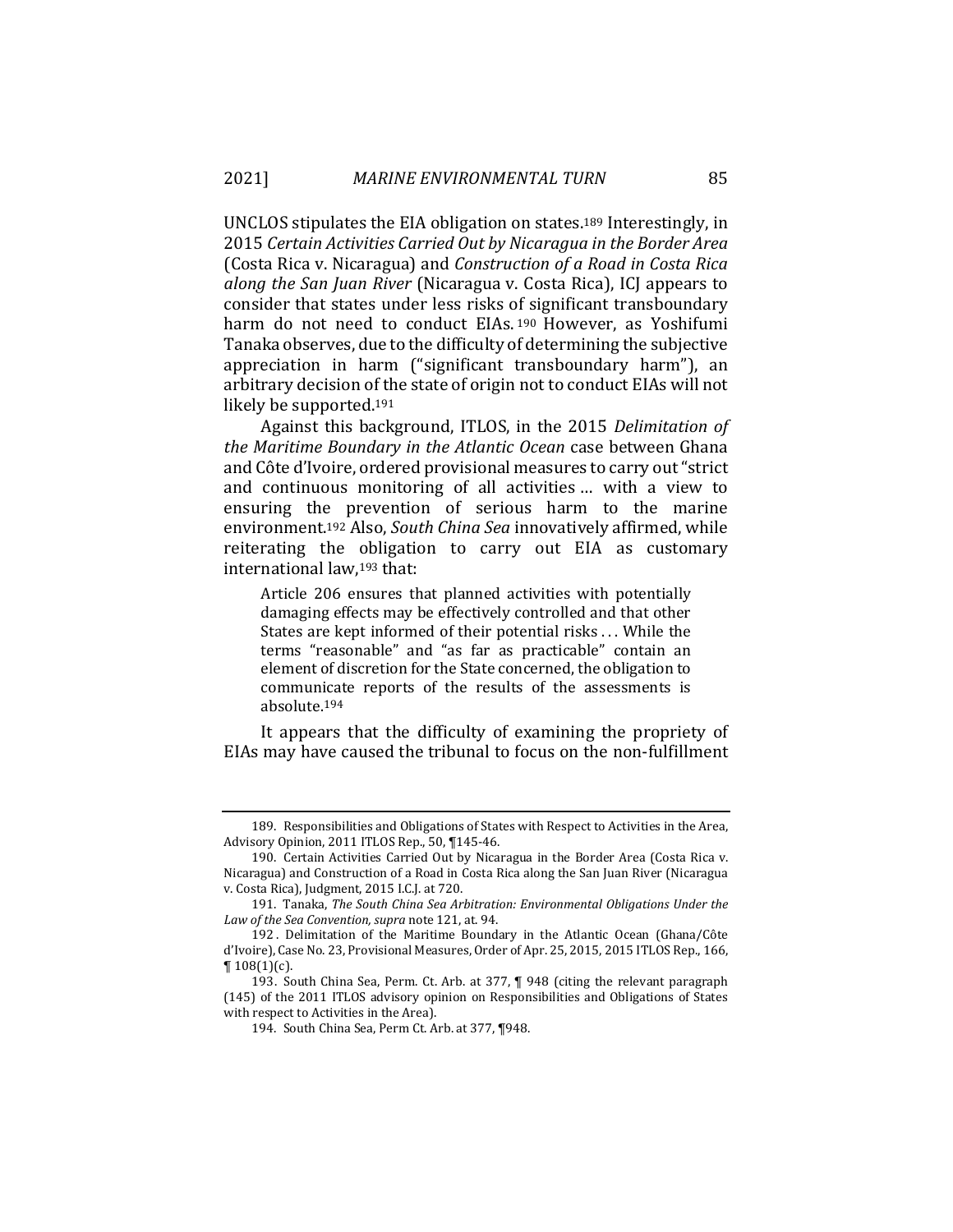of a procedural requirement: "communication." 195 As will be discussed, the duty to communicate the result of an EIA for a planned activity to the affected states is included as part of carrying out an EIA.

What is proper EIA? The quality of EIA is often disputed. In the 2001 *Mox Plant* case, the plaintiff state (Ireland) claimed that the defendant state (United Kingdom) had failed to conduct a proper assessment of the impact on the marine environment.196 It is true that the specific contents of EIAs required in each case are left to the discretion of each state.197 Nonetheless, as confirmed in *South China Sea*, "comprehensiveness" of the contents of EIAs is a *sine qua non* characteristic of EIA.198 Failing to exercise due diligence "encompassing a full examination of the potential environmental impact of a particular project" and due consideration for the "interests of affected parties" may fall short of the EIA comprehensiveness test. 199 Furthermore, if the likelihood of affecting the marine environment of areas beyond national jurisdiction by a planned activity is high, the "shared interests of the international community, such as the long-term sustainability of marine resources" should be taken into account at the scoping stage of EIA.200

International doctrine, state practice, and legal obligations among states all endorse a state duty to conduct transboundary EIAs when engaging in activities likely to have environmental consequences to other states or areas beyond national jurisdiction. The current trend on EIA seems to push Japan to conduct EIA and monitor the environmental risks and impacts prior to the project by carrying out periodic review.201 This is particularly so given that

<sup>195.</sup> Tanaka, *supra* note 121, at 96.

<sup>196.</sup> MOX Plant, 2001 ITLOS Rep. at 99, ¶26.

<sup>197.</sup> *See* Pulp Mills, 2010 I.C.J. at 83, ¶205.

<sup>198.</sup> South China Sea, Perm Ct. Arb. at 396, ¶990. *See also* Mbengue, *supra* note 149 at 287.

<sup>199.</sup> Warner, *supra* note 76, at 774.

<sup>200.</sup> *Id.*

<sup>201.</sup> The ICJ acknowledged in the Pulp Mills case that an EIA "must be conducted prior to the implementation of the project. Moreover, once operations have started and, where necessary, throughout the life of the project, continuous monitoring of its effects on the environment shall be undertaken." Pulp Mills, 2010 I.C.J. at 83, ¶ 205. Given that the release of radioactive wastewater into the ocean may have cumulative effects on human health, conducting prior EIAs and monitoring of the environmental impact of any discharge seems obligatory. In fact, most relevant treaties require states to make periodic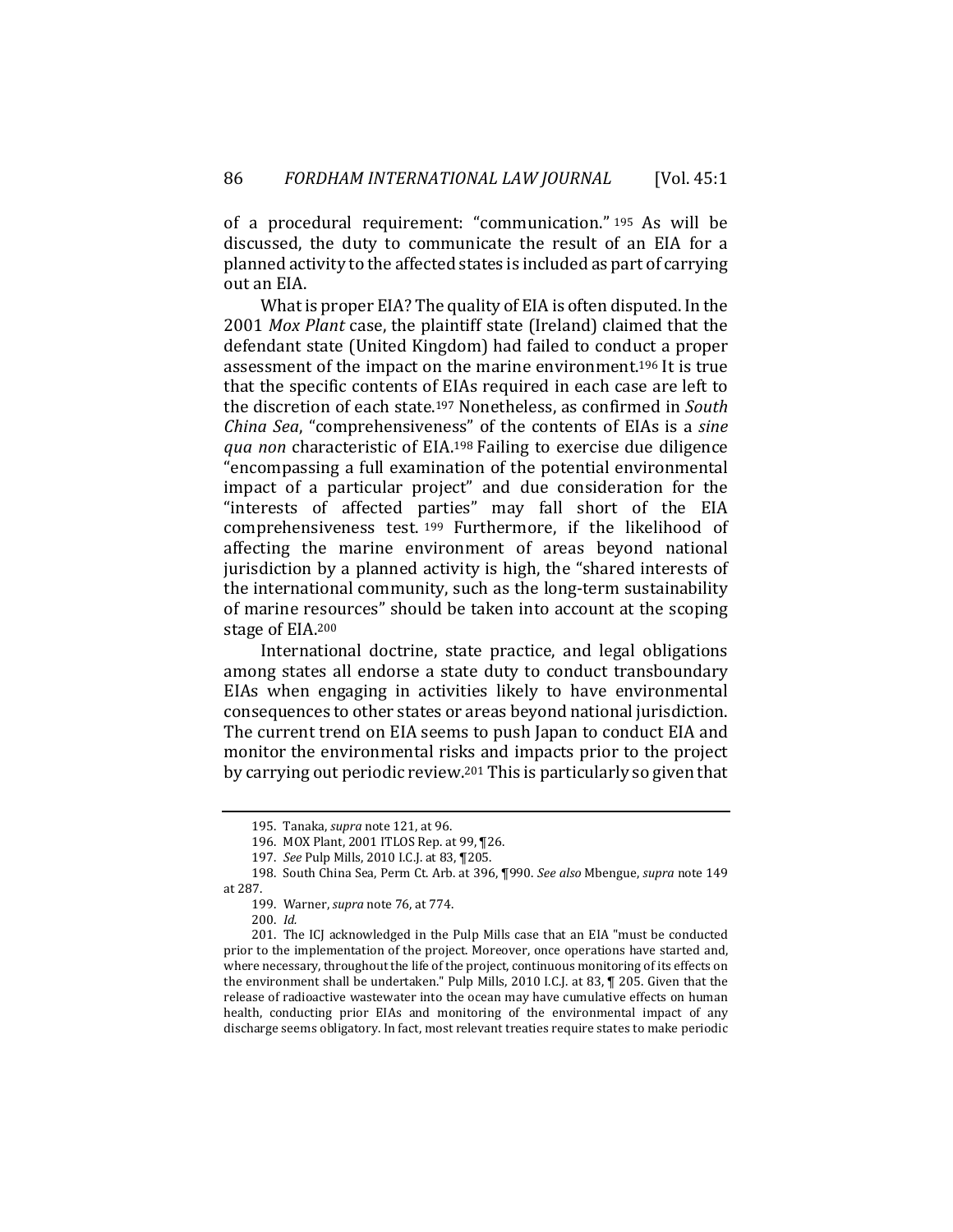marine environmental conditions change and scientific projection develops over time.

# *E. The Duty to Consult as a Fundamental Principle under UNCLOS and General International Law*

The obligation to cooperate is explicitly embodied in Articles 123 and 197 of UNCLOS. As Alan Boyle stressed, a key principle in both international environmental law and the law of the sea is the duty to cooperate in the effort to control environmental risks.202 By nature, transboundary environmental effects of activities on marine pollution are cumulative, distant, or uncertain, which renders proving the damage and calculating compensation unrealistic. In this respect, cooperation between coastal states, in regarding conducting EIAs, consultation, and exchange of information, is very much called for under UNCLOS.203 In principle, the duty to consult neighboring states with regard to a future project that might affect the rights and interest of such neighbors ought to be exercised: a) within a reasonable time; b) in a spirit of understanding of the other state's concerns in connection of the proposed activities; and if possible, c) by submitting suggestions of compromise.204

The ILC's 2001 draft articles provide some procedural obligations for states to prevent transboundary damage to the environment. These procedural obligations include "notification of" and "consultation with" states likely to be affected prior to authorization of activities based on a risk assessment.205 Under the principle of good faith,206 the duty to consult should extend to "all

206. *Id.* at 160 (noting that "The principle of good faith is an integral part of any requirement of consultations and negotiations"). See also the 1974 Fisheries Jurisdiction case, in which ICJ affirmed that "[t]he task [of the parties] will be to conduct their

reports on matters affecting the treaty, although the extent of this obligation is varied. *See* PATRICIA BIRNIE ET AL., *supra* note 36, at 242, 443, 461.

<sup>202.</sup> *See* Boyle*, supra* note 72 at 379.

<sup>203.</sup> *See* Stephen Stec & Gabriel E Eckstein, *Of Solemn Oaths and Obligations: The Environmental Impact of the ICJ's Decision in the Case Concerning the Gabčíkovo-Nagymaros Project*, 8 YEARBOOK INT'L ENVTL. L. 41, 48 (1997).

<sup>204.</sup> *See* UNITED NATIONS CONVENTION ON THE LAW OF THE SEA: A COMMENTARY, PART III, *supra* note 53, at 431.

<sup>205.</sup> Article 4 (Cooperation): States concerned shall cooperate in good faith and, as necessary, seek the assistance of one or more competent international organizations in preventing significant transboundary harm or at any event in minimizing the risk thereof. See ILC 2001 Draft Articles, *supra* note 110, at 159–61.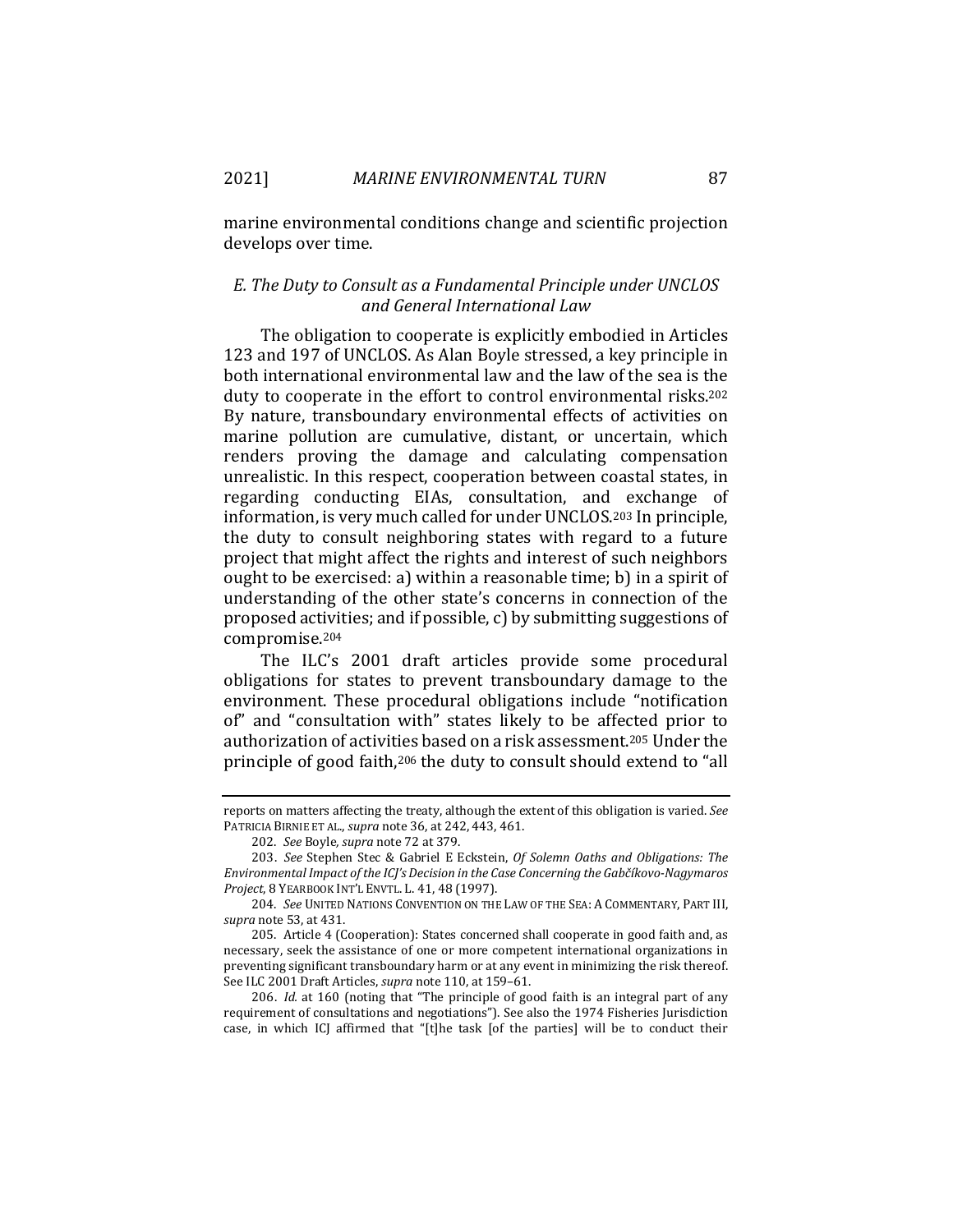phases of planning and of implementation." 207 Relevant to the matter at issue, the notification shall be accompanied by available scientific information on which the assessment is based.208

The duty to cooperate is a "fundamental principle in the prevention of pollution of the marine environment" under UNCLOS and general international law as confirmed in *MOX Plant*209 and *South China Sea*. 210 Since the duty to consult is inextricably connected to due regard,211 a lack of consultation may amount to failing to exercise due regard. Therefore, it is worth paying attention to *Certain Activities Carried Out by Nicaragua in the Border Area* (Costa Rica v. Nicaragua) and *Construction of a Road in Costa Rica along the San Juan River* (Nicaragua v. Costa Rica).212 In this case, ICJ opined—acknowledging that a risk of significant transboundary harm can be revealed in the result of EIA—that the state of origin is required to "notify and consult in good faith with the potentially affected State, where that is necessary to determine the appropriate measures to prevent or mitigate that risk."213

In *South China Sea*, the tribunal identified the duty to communicate the results of EIAs as an absolute obligation, regardless of different state capacities.214 Commentators parse the meaning of "absolute" in a way that the duty to consult under Article 206 is not limited to the risk that is thought as causing

negotiations on the basis that each must in good faith pay reasonable regard to the legal rights of the other." *See* Fisheries Jurisdiction, 1974 I.C.J. Rep. at ¶ 78.

<sup>207.</sup> Article 4 (Cooperation): "States concerned shall cooperate in good faith and, as necessary, seek the assistance of one or more competent international organizations in preventing significant transboundary harm or at any event in minimizing the risk thereof." ILC 2001 Draft Articles, *supra* note 110, at 155.

<sup>208.</sup> *Id.*

<sup>209.</sup> MOX Plant, 2001 ITLOS Rep. at 99, ¶ 82.

<sup>210.</sup> South China Sea, Perm Ct. Arb. at 377, ¶ 946.

<sup>211.</sup> *See* Whaling in the Antarctic (Australia v. Japan: New Zealand intervening), 2014 I.C.J. Rep., 257, ¶ 83 (Dec.16) (noting that "the State parties to the ICRW have a duty to cooperate with the IWC and the scientific Committee and thus should give due regard to recommendations calling for an assessment of the feasibility of non-lethal alternatives").

<sup>212.</sup> Certain Activities Carried Out by Nicaragua in the Border Area (Costa Rica v. Nicaragua) and Construction of a Road in Costa Rica along the San Juan River (Nicaragua v. Costa Rica), 2015 I.C.J. Rep, at 665.

<sup>213 .</sup> *Id.*, at 707, ¶104 (emphasizing that the duty to notify derives from a due diligence obligation).

<sup>214 .</sup> South China Sea, Perm Ct. Arb. at ¶948 (noting that "While the terms 'reasonable' and 'as far as practicable' contain an element of discretion for the State concerned, the obligation to communicate reports of the results of the assessments is absolute").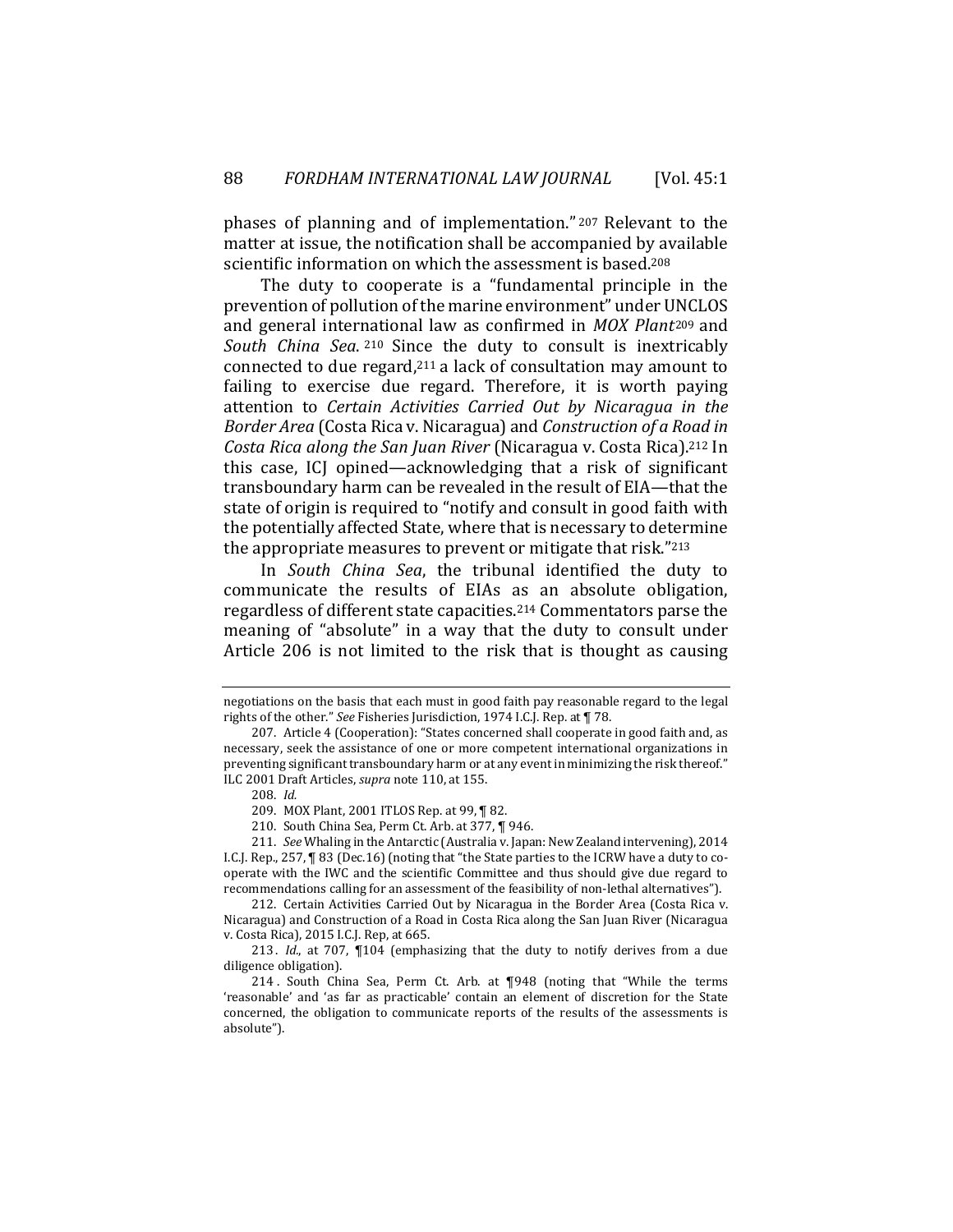significant transboundary harm.215 Thus, there is ample room to believe that the state of origin is under an obligation to communicate the results of EIAs with (mostly) neighboring states (or any other states likely to be affected) unless the state of origin has a sound reason to conclude, beyond a reasonable doubt, that the activity planned would not cause any significant harm to the marine environment. Although states of origin usually conduct such assessments, countries likely to be affected may have a voice in the decision-making process about the scientific "significance" of the harm under the principles of good faith and due diligence.

In *South China Sea*, the tribunal considers that:

given the scale and impact of the island-building activities . . . China could not reasonably have held any belief other than that the construction "may cause significant and harmful changes to the marine environment." Accordingly, China was required, "as far as practicable" to prepare an environmental impact assessment. It was also under an obligation to communicate the results of the assessment.216

Viewed in this light, Japan may decide that it would be superfluous to conduct an initial or subsequent EIA around its discharge of Fukushima wastewater into the sea, because the associated transboundary harm would be insignificant. Even though the duty of Japan to consult likely affected states would not be invoked, Japan's decision would likely still be declared illegal by an international court or tribunal. As seen in South China Sea, the decision not to conduct an EIA would be illegal based on the assumption that the treated wastewater would bring about marine degradation significantly, though incrementally.

Although it is unclear whether Japan has exercised the duty to notify some of its neighbors of the results of an EIA regarding the discharge of the wastewater through confidential diplomatic channels, 217 it appears that, since Japan announced the release plan, China, Russia, or Korea were not informed of such necessary information, based on which of these countries should examine the

<sup>215.</sup> Tanaka, *The South China Sea Arbitration: Environmental Obligations Under the Law of the Sea Convention, supra* note 121, at 94.

<sup>216.</sup> South China Sea, Perm Ct. Arb. at ¶ 988.

<sup>217.</sup> States are free to decide how they inform the states likely to be affected, but in general, states contact the other states through diplomatic channels. See ILC 2001 Draft Articles, *supra* note 110, at 160.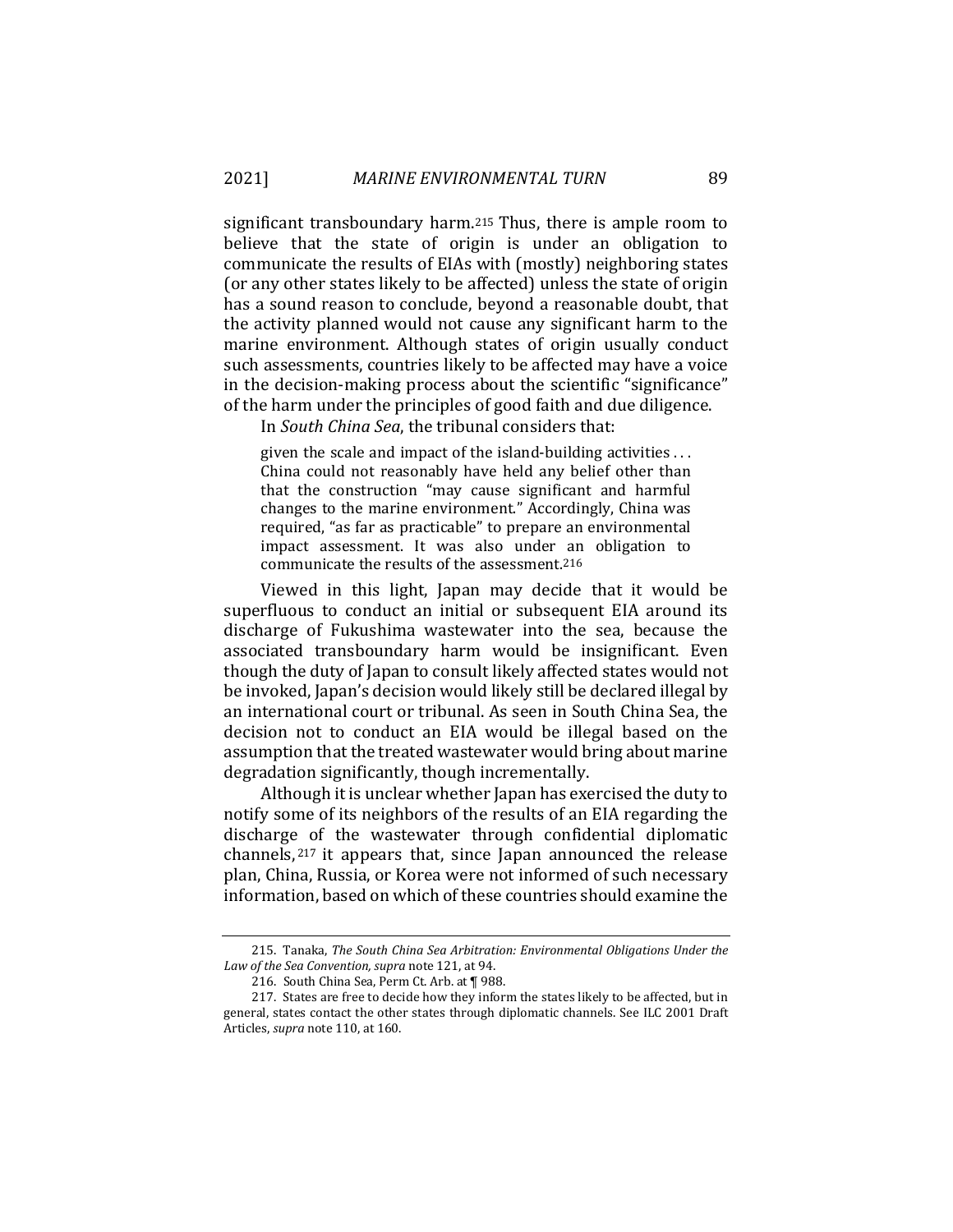possible effects of the planned discharge. The failure of notification might be inconsistent with Japan's obligations under UNCLOS, general international law, and the Early Notification Convention.218

In some fields of international law, the duty to cooperate is an evolving norm while functioning actively. 219 In international environmental law, the duty to cooperate "is meant to serve as the driving force for the progressive development" of multilateral framework agreements whose effectiveness depends upon continuing cooperation among the parties, developing "through additional instruments such as protocols or measures."220 Some provisions of UNCLOS are to be developed progressively as a framework convention. As such, the duty to consult is the driving force for the progressive development of Part XII of UNCLOS.221

# *F. The Marine Environmental Turn in the Law of the Sea and Obligations Erga Omnes*

The question remains whether massive marine environmental pollutions, especially in areas beyond national jurisdiction, could constitute a violation of an obligation *erga omnes.* The phrase "obligations *erga omnes*" was first introduced by ICJ in the 1970 *Barcelona Traction* case between Belgium and Spain. In *Barcelona Traction*, ICJ put forward the concept of "obligations of a State towards the international community as a whole," which are "the concern of all States" and for whose protection all states have a "legal interest."222 These obligations are comprehended as fundamentally different from those existing visà-vis another state in the field of diplomatic protection. If obligations under Part XII of UNCLOS were to take the "*erga omnes"* nature, states with a "legal interest" might seek legal redress under international law.

*Jus cogens* and obligations *erga omnes* have different legal consequences. Nonetheless, these two notions are inextricably interchangeable in the sense that "[a] rule from which no

<sup>218.</sup> *See* Takamura, *supra* note 3, at 106.

<sup>219.</sup> Kojima, *supra* note 53, at 178.

<sup>220 .</sup> Rüdiger Wolfrum, *Cooperation, International Law of, in* MAX PLANCK ENCYCLOPEDIA OF PUBLIC INTERNATIONAL LAW 789 (Rüdiger Wolfrum ed., 2010).

<sup>221.</sup> Kojima, *supra* note 53, at 178.

<sup>222.</sup> Barcelona Traction, Light and Power Company, Limited, Judgment, (Belg. v. Spain), Judgment, 1970 I.C.J. 32, ¶ 33 (Feb. 5).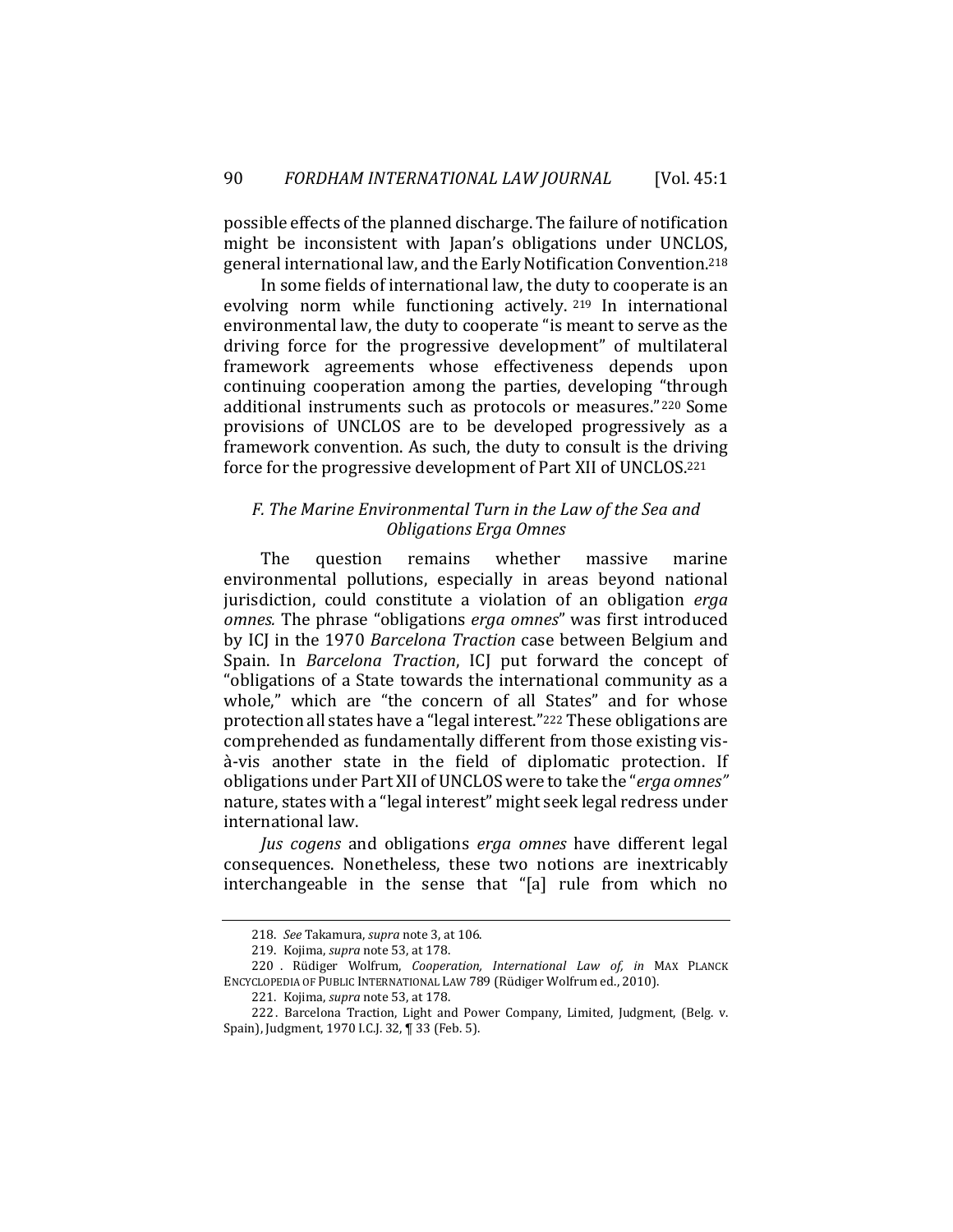derogation is permitted because of its fundamental nature will normally be one in whose performance all States seem to have a legal interest."223 Similarly, ILC confirms that "[p]eremptory norms of general international law (*jus cogens*) give rise to obligations owed to the international community as a whole (obligations *erga omnes*), in which all States have a legal interest."224

Notably, Article 53 of the 1969 Vienna Convention on the Law of the Treaties affirms the notion of a "peremptory norm of general international law" (*jus cogens*);225 yet, it leaves the establishment of *jus cogens* in the hands of state practice and the jurisprudence of international courts and tribunals. There is no single criterion for identifying which rules of international law become peremptory norms. Not surprisingly, the raison d'etre of obligations *erga omnes* rests on the protection of fundamental values and the common interests of the international community as a whole.<sup>226</sup> That is, community interests reflecting the fundamental values of the international community on a particular subject matter are a vital element of identifying obligations *erga onmes*. 227 Arguably, this would lead to the point at which obligations *erga omnes* may grow

<sup>223.</sup> Jochen A Frowein, *Obligations erga omnes, in* MAX PLANCK ENCYCLOPEDIA OF PUBLIC INTERNATIONAL LAW 916 (Rüdiger Wolfrum ed., 2012). Yoshifumi Tanaka explains the difference between *jus cogens* and obligations *erga omnes*. *See* Yoshifumi Tanaka, *The Legal Consequences of Obligations Erga Omnes in International Law*, 68 NETH. INT'L L. REV. 1, 9-11 (2021) (exploring that "it may be said that obligations *erga omnes* horizontally expand the scope of States that have legal interests in compliance, while the concept of *jus cogens* vertically introduces a normative hierarchy in the international legal system . . . *jus cogens* constitutes a subset of obligations *erga omnes* . . . the scope of obligations *erga omnes* is wider than that of *jus cogens*, logically obligations *erga omnes* cannot be completely identified on the basis of *jus cogens* . . . *Jus cogens* norms derive from the matrix of obligations *erga omnes,* but not the reverse situation").

<sup>224.</sup> Int'l Law Comm'n,, Rep. on the Work of its 71st session, U.N. Doc. A/74/10, at 145 (2015), https://legal.un.org/ilc/reports/2019/english/chp5.pdf [https://perma.cc/29AX-EJNU].

<sup>225. &</sup>quot;[A] peremptory norm of general international law is a norm accepted and recognized by the international community of States as a whole as a norm from which no derogation is permitted and which can be modified only by a subsequent norm of general international law having the same character." Vienna Convention on the Law of Treaties art. 53, May 23, 1969, 1155 U.N.T.S. 18.

<sup>226.</sup> *See* Tanaka, *The Legal Consequences of Obligations Erga Omnes in International Law*, *supra* note 223, at 29.

<sup>227.</sup> *See* Int'l Law Comm'n. Rep. on the Work of its 71st session, *supra* note 224. *See id.* at 9; ANTHONY AUST, MODERN TREATY LAW AND PRACTICE 319 (2007).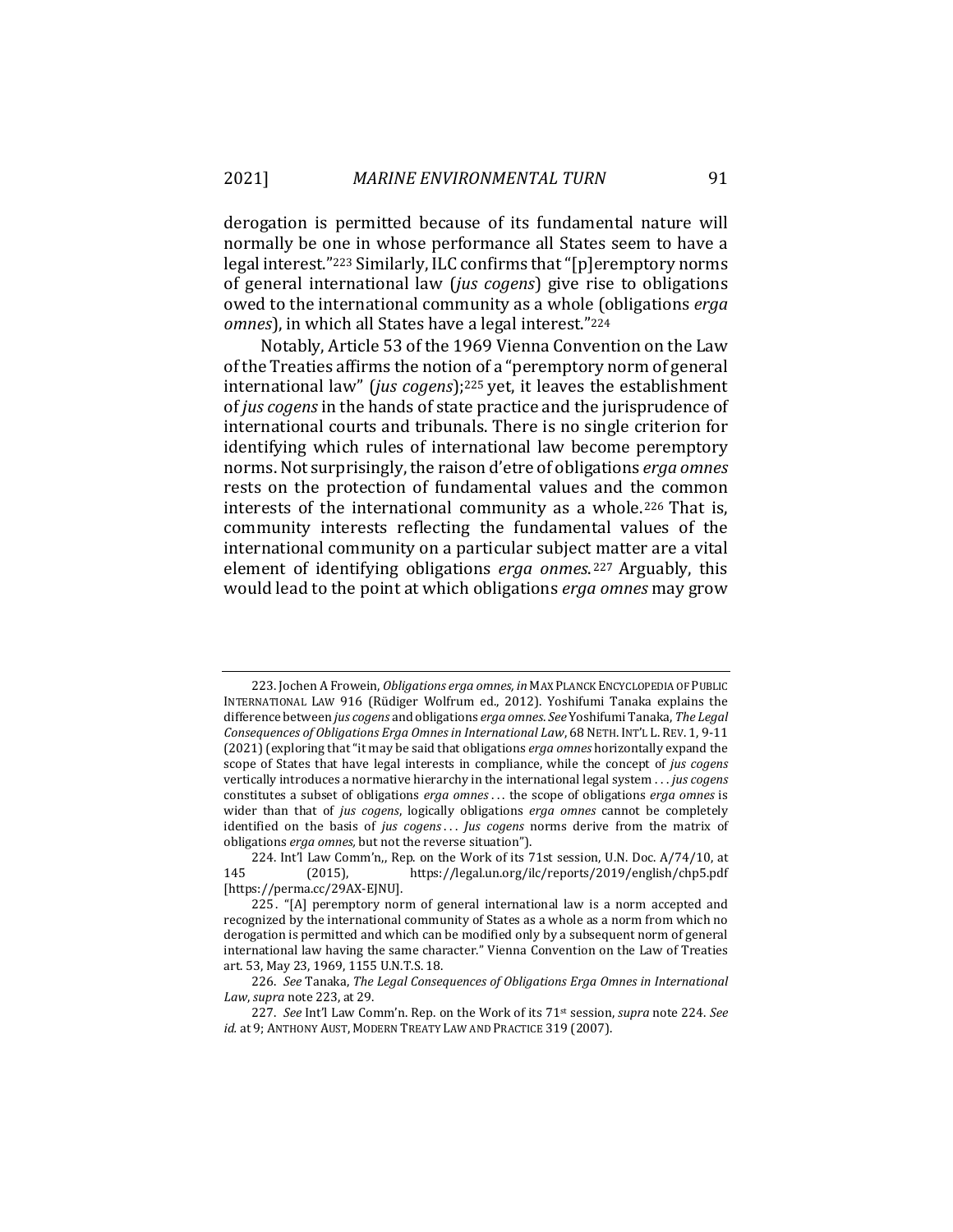in scope over time to the extent to which all basic value of international legal order would give rise to *jus cogens*.228

Many legal scholars observe that marine environmental protection has gained the status of "common concern of humankind" as marine degradation threatens the well-being of persons living without centralized management regimes.229 This observation retains considerable purchase today despite the failure of deeming the obligations to safeguard and preserve the human environment as international crimes within the discussion of ILC.230 In brief, the notion of international crime was expunged from the Draft Articles Responsibility of States for Internationally Wrongful Acts adopted by ILC in 2001; however, "common concern of humankind" over the obligation to protect and preserve the marine environment has survived in the form of obligations that may be owed to the international community as a whole.231 The resolution of third-party countermeasures (taken by not directly injured states) against a serious breach by a state of an obligation owed to the international community as a whole is claimed to have been left to the "further development of international law."232 Such "further development of international law" has appeared in international adjudication. For example, in the 2011 *Seabed Disputes Chamber* advisory opinion, ITLOS opined that "[e]ach State Party may also be entitled to claim compensation in light of the *erga omnes* character of the obligations relating to preservation of the environment of the high seas and in the Area."233

<sup>228.</sup> *See* Tanaka, *The Legal Consequences of Obligations Erga Omnes in International Law*, *supra* note 223, at 2, 8; Jochen A Frowein, *supra* note 223.

<sup>229.</sup> VENTURA, *supra* note 48, at 193.

<sup>230.</sup> Article 19 of Draft Articles on State Responsibility (1980) clearly referred to "a serious breach of an international obligation of essential importance for the safeguarding and preservation of the human environment, such as those prohibiting massive pollution of the atmosphere or of the seas" as an example of international crimes in violation of *jus cogens*. *See* Frowein, *supra* note 228; *Report of the Commission to the General Assembly on the Work of Its Fifty-Second Session*, [2000] 2 Y.B. Int'l L. Comm'n 70-71, U.N. Doc. A/CN.4/SER.A/2000/Add.1 (Part 2)/Rev.1.

<sup>231.</sup> Frowein, *supra* note 223, at 917.

<sup>232 .</sup> JAMES CRAWFORD, THE INTERNATIONAL LAW COMMISSION'S ARTICLES ON STATE RESPONSIBILITY: INTRODUCTION, TEXT, AND COMMENTARIES 305 (2002).

<sup>233.</sup> Responsibilities and Obligations of States with Respect to Activities in the Area, Advisory Opinion, 2011 ITLOS Rep., 59, ¶180. "Each state party" means *erga omnes* partes under UNCLOS. *Id.*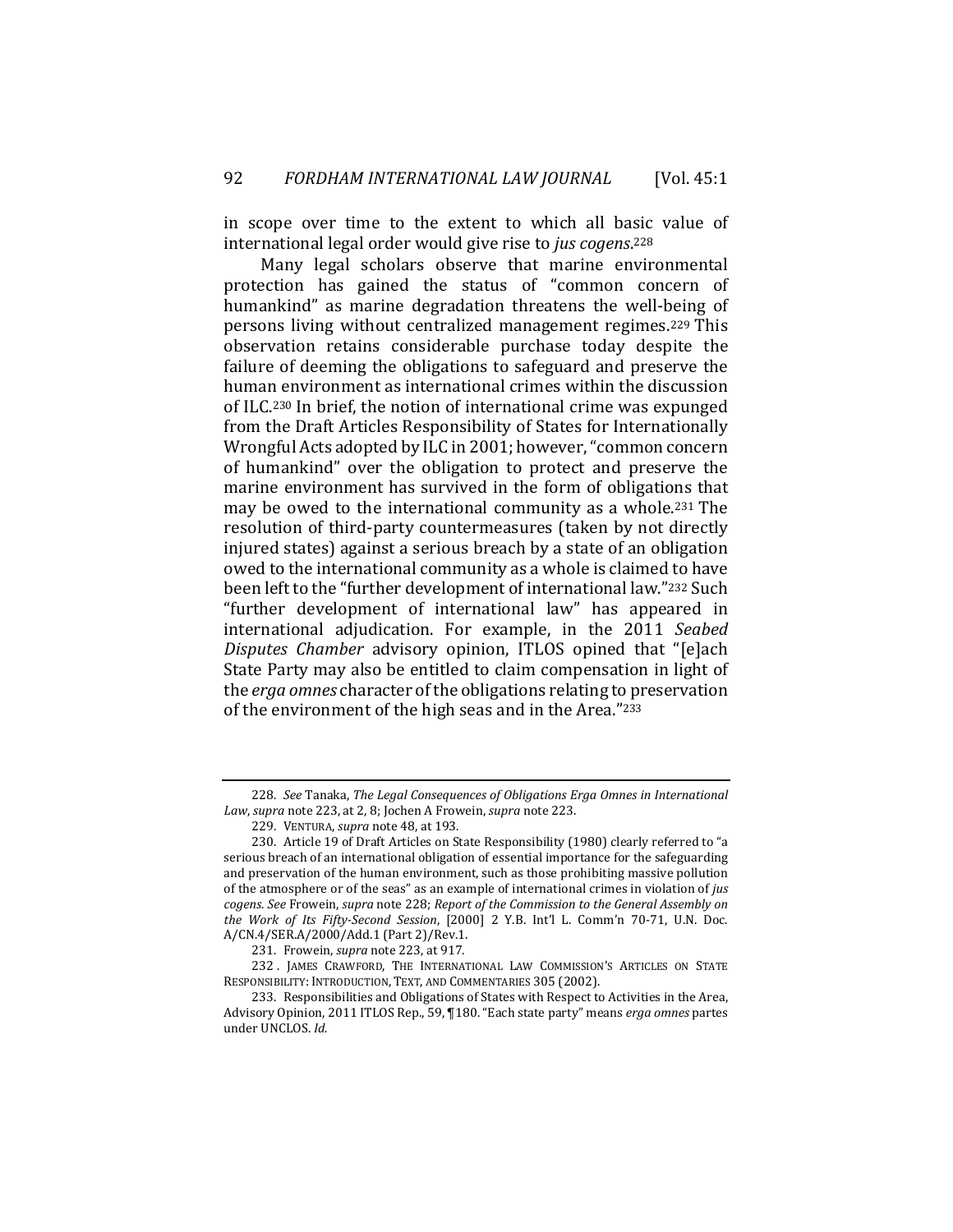States' obligations toward the international community derive—relevant to the case of the marine environment—from the "body of general international law" 234 and "international instruments of a universal or quasi-universal character,"235 such as the UN Charter or UNCLOS. While obligations *erga omnes* do not square with treaty obligations,236 the source of obligations *erga omnes* is germane to customary international law237 as elucidated by ILC. 238 Therefore, obligations *erga omnes* are formulated through the general process of customary law-making. <sup>239</sup> Following this logic, Yoshifumi Tanaka argues with conviction that "the obligation to protect and preserve the marine environment set out in Article 192 of [UNCLOS] constitutes an obligation *erga omnes partes* and an obligation *erga omnes*."240

If any state breaches Article 192 and other provisions of UNCLOS that have obligations *erga omnes*, "non-forcible proportionate countermeasures" may be exercised by other states against the state of origin "where no institutional system exists or an existing system does not function properly."241 In addition, it cannot be ruled out that international proceedings are established as "non-forcible proportionate countermeasures" by a state invoking obligations *erga omnes* regarding pollutions in areas beyond national jurisdiction. An international court or tribunal may be asked on such occasions to ascertain an *erga omnes* nature

<sup>234.</sup> Reservations to the Convention on the Prevention and Punishment of the Crime of Genocide, Advisory Opinion, 1951 ICJ Rep., 23 (stating that obligations *erga omnes* derive from the "outlawing of acts of aggression, and of genocide, as also from the principles and rules concerning the basic rights of the human person, including protection from slavery and racial discrimination. Some of the corresponding rights of protection have entered into the body of general international law").

<sup>235 .</sup> Barcelona Traction, Light and Power Company, Limited (Belg. v. Spain), Judgment, 1970 I.C.J. 32, ¶ 34.

<sup>236.</sup> Frowein, *supra* note 223, at 916.

<sup>237.</sup> Tanaka, *The Legal Consequences of Obligations Erga Omnes in International Law*, *supra* note 223, at 3.

<sup>238.</sup> Int'l Law Comm'n, Rep. on the Work of Its Seventy-First Session, U.N. Doc. A/74/10, at 159 (2019) (noting that "customary international law is the most obvious manifestation of general international law").

<sup>239.</sup> Tanaka, *The Legal Consequences of Obligations Erga Omnes in International Law*, *supra* note 223, at 11.

<sup>240.</sup> *Id.* at 7 (explaining that "[a] major difference between an obligation *erga omnes* and an obligation *erga omnes partes* consists of a compromissory clause provided by a treaty since the compromissory clause conferring jurisdiction on an international court or tribunal applies only to the parties to a treaty").

<sup>241.</sup> Frowein, *supra* note 223, at 918.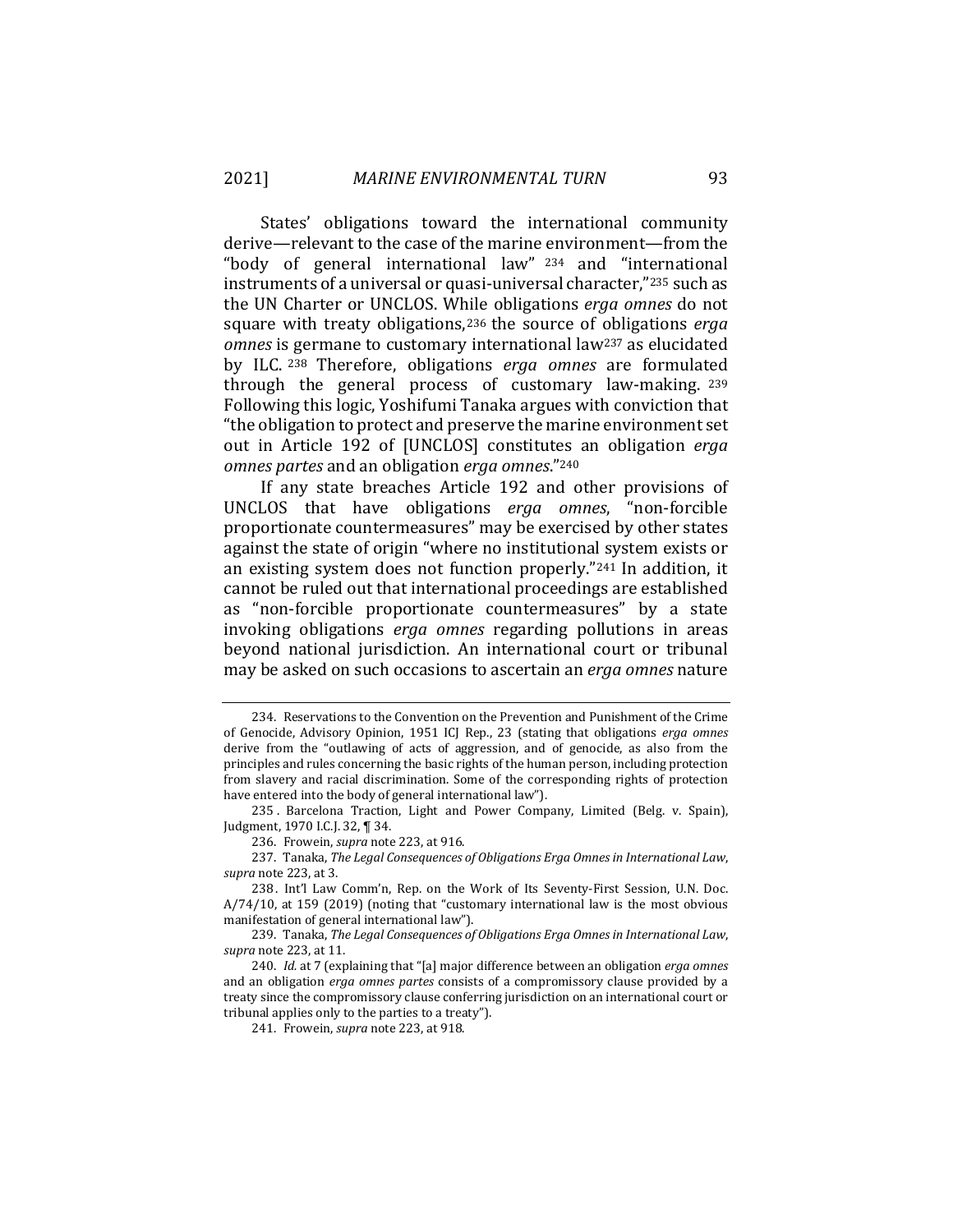of obligations under Article 192 of UNCLOS. Hypothetically, if the majority of states unilaterally declare obligations under Part XII of UNCLOS as obligations *erga omnes*, the confirmation process of Part XII as obligations *erga omnes* will be accelerated, although such unilateral declarations render the states to assume the responsibility for keeping the obligations as *erga omnes*.242

### *IV. FURTHER IMPLICATIONS OF THE MARINE ENVIRONMENTAL TURN IN UNCLOS FOR THE DISCHARGE OF FUKUSHIMA WASTEWATER*

Adopting appropriate rules and measures to prohibit marine degradation is only one component of due diligence set out in Articles 192 and 194. Taking proper steps to enforce those rules and measures is another, or more important, indicator in deciding whether states keep their obligations under Part XII. 243 Admittedly, in order for Japan to discharge its obligations under Part XII in relation to the planned release of Fukushima wastewater, obligations associated with "the corpus of international law relating to the environment" and "other applicable international law" must be taken into consideration. And the international rules may include "new norms" and "new standards" that have appeared after the activity begun.244

As *South China Sea* has shown,245 the Convention on Biological Diversity will have some bearing on the release of Fukushima wastewater because Japan is obliged to regulate, enforce, and monitor measures toward the preservation of marine biodiversity under Articles 5 to 8 of this Convention.246 This is particularly so

<sup>242 .</sup> Jan Kolasa, *Unilateral Acts of a State in the Process of Forming Customary International Law*, 8 WROCLAW REV. L., ADMIN. & ECON., 59 (2018) (explaining that the unilateral acts (including unilateral declarations) of states can be the basis of the creation of customary international law).

<sup>243.</sup> South China Sea, Perm Ct. Arb. at ¶¶941-43, 964.

<sup>244 .</sup> Arbitration regarding the Iron Rhine (IJzeren Rijn) Railway between the Kingdom of Belgium and the Kingdom of the Netherlands, decision of 24 May 2005, VOLUME XXVII, pp.35-125, para. 59 (citing paragraph 140 of the *Gabčíkovo-Nagymaros* case).

<sup>245.</sup> The Tribunal stated that it has "no doubt that the harvesting of corals and giant clams from the waters surrounding Scarborough Shoal and features in the Spratly Islands … has a harmful impact on the fragile marine environment. The Tribunal therefore considers that a failure to take measures to prevent these practices would constitute a breach of Articles 192 and 194(5) of the Convention." *Id.* at ¶ 960.

<sup>246.</sup> *See* VENTURA, *supra* note 48, at 213.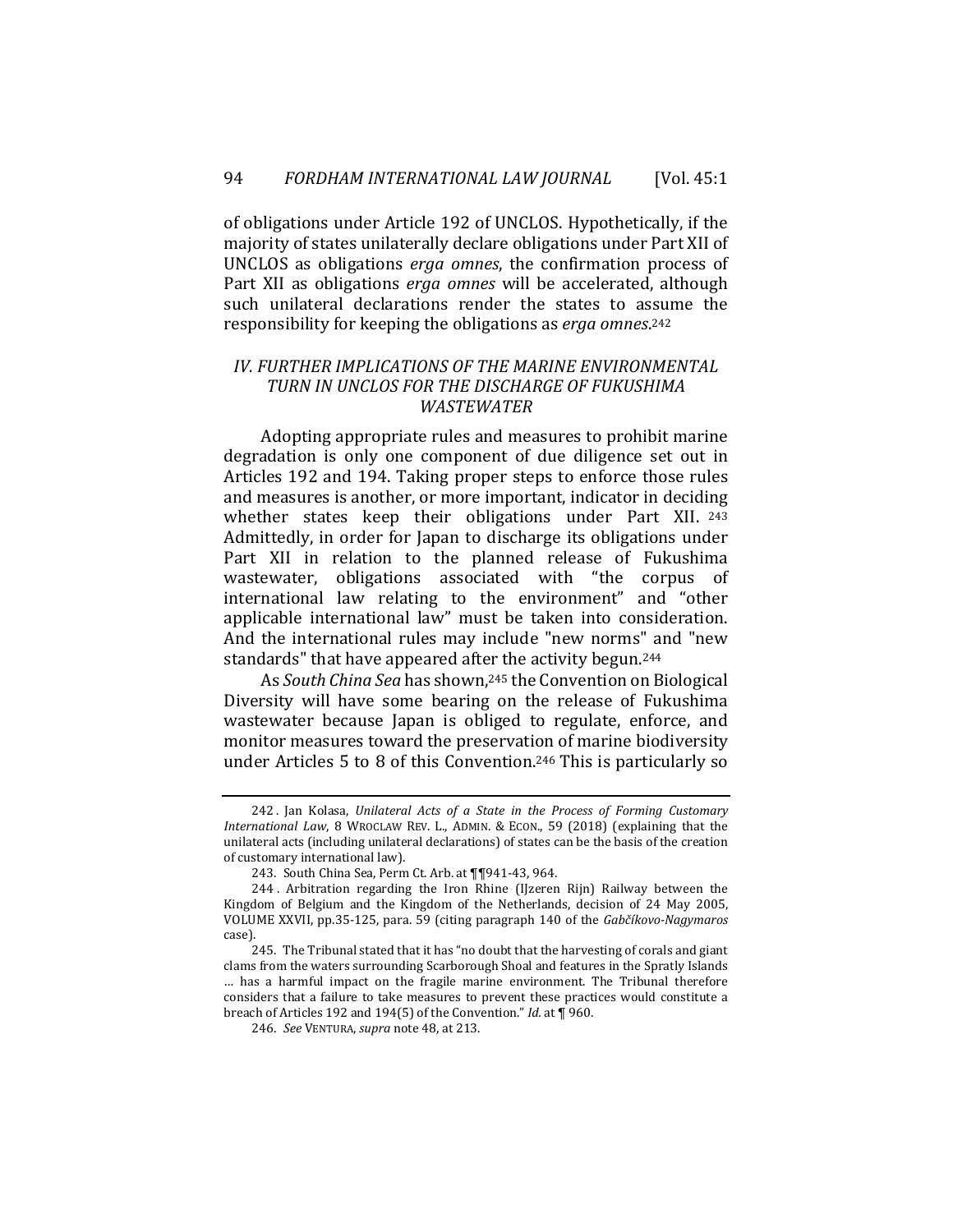given that the "use of the terms 'conserving' and 'managing' in [A]rticle 56 of [UNCLOS] indicates that the rights of coastal States go beyond conservation in its strict sense."247

 In Northeast Asia, due diligence may pertain to fisheries agreements between China, Japan, and Korea as "other applicable international law" as far as protecting marine living resources from treacherous pollutions is concerned. Article 11 of the Fisheries Agreement between China and Japan (1997) indicates that the China-Japan Fisheries Committee attends to the "circumstances and conservation of marine living resources."248 Also, according to Article 12 of the Korea-Japan Fisheries Agreement (1998), <sup>249</sup> subsidiary bodies composed of specialists may be established in addition to the Korea-Japan Fisheries Committee. Logically, within this bilateral fisheries regime, Korea may request of Japan that a subsidiary body should be set up to discuss the effect of Fukushima wastewater on marine living resources as a matter of the "conservation and management of marine living resources in the zone provided for in Article 9, paragraph 1" of this Agreement.250

In *South China Sea*, notwithstanding China's repeated assertions that it has conducted thorough environmental assessments, the tribunal denied this claim on the ground that the tribunal had not "identif[ied] any report that would resemble an environmental impact assessment that meets the requirements of Article 206 of the Convention."251 Thus, it is necessary to examine the propriety of the quality and quantity of the results of Japanese EIAs on Fukushima wastewater, if any, against the "comprehensiveness" test, which was underscored as the most important characteristics of EIAs.252

As the planned discharge of Fukushima-treated wastewater had potentially damaging effects,253 China and Korea need to be

<sup>247.</sup> M/V "Virginia G", 2014 ITLOS Rep. at 67, ¶ 212.

<sup>248.</sup> SUN PYO KIM, MARITIME DELIMITATION AND INTERIM ARRANGEMENTS IN NORTH EAST ASIA 342 (2004).

<sup>249.</sup> The preamble of this Agreement notes the "importance of rational conservation, management and optimum utilisation of marine living resources." *Id.* at 327.

<sup>250.</sup> *Id.* at 332-33.

<sup>251.</sup> South China Sea, Perm Ct. Arb. at 395-96, ¶989.

<sup>252.</sup> Mbengue, *supra* note 149, at 286-87.

<sup>253.</sup> Currie & Burnie, *supra* note 23 (describing that "For South Korea, the impacts of this radiation exposure are of great importance to its fishing communities, the wider population and the government. The toxic cocktail of radionuclides from Fukushima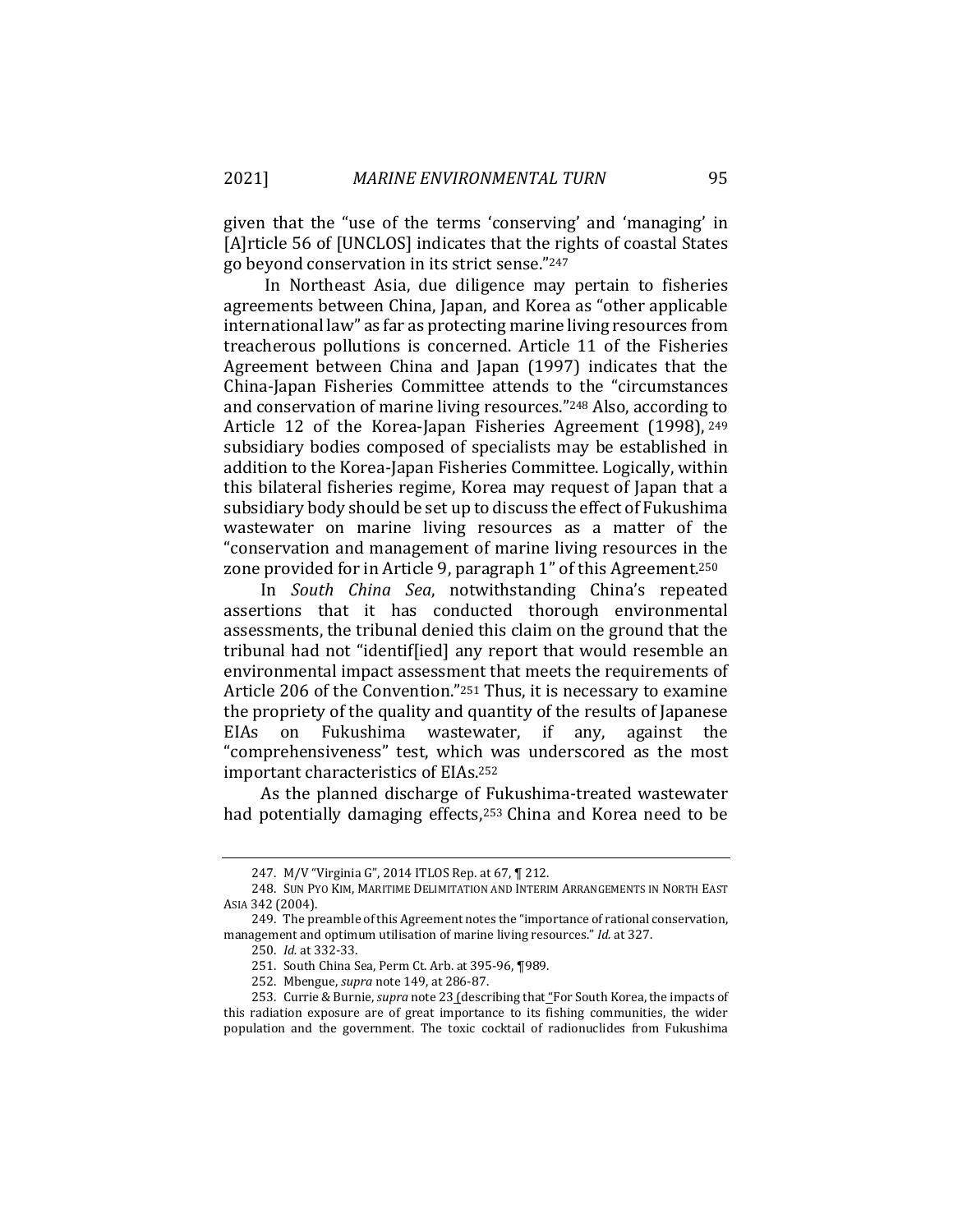kept informed of the potential risks per Articles 204 to 206.254 Yet, China and Korea do not seem to have been informed of the relevant information. 255 As regional states likely to be affected by the planned discharge, China and Korea should be consulted and furnished with sufficient information, thereby enabling them to assess the probable effects of the proposed release and provide comments.256 The need for active communication between China-Japan and Korea-Japan per the potential impact of the planned activity on marine living resources and marine biodiversity, let alone seafood safety, in the Northeast Asian seas, is bolstered by the fact that the East China Sea, the Yellow Sea (West Sea), and the East Sea (Sea of Japan) are semi-closed seas in accordance with Article 123 of UNCLOS.257

How much should Japan consult states likely to be affected by the planned discharge of radioactive water? *Chagos Protected Area* helps answer this question. Despite the UK's claim that it had a consultation with Mauritius, the tribunal found it difficult to conclude that "this one meeting could satisfy the obligation to have 'due regard' or to consult." 258 More to the point, the tribunal

254. Tanaka, *The South China Sea Arbitration: Environmental Obligations Under the Law of the Sea Convention,* s*upra* note 121, at 93.

255. *See Foreign Ministry Spokesperson's Remarks on Japanese Government Decision to Discharge Nuclear Wastewater from Fukushima Nuclear Plant into the Sea*, MINISTRY FOREIGN AFFS. CHINA (Apr. 13, 2021), https://www.fmprc.gov.cn/mfa\_eng/xwfw\_665399/s2510\_665401/t1868528.shtml [https://perma.cc/3YUU-EAXN]("Despite doubts and opposition from home and abroad, Japan has unilaterally decided to release the Fukushima nuclear wastewater into the sea before exhausting all safe ways of disposal and without fully consulting with neighboring countries and the international community."); *See also* Boyd, *supra* note 17.

256. *See* Warner, *supra* note 76, at 774 (noting that "potential stakeholders could include States, members of the public, international and regional organizations, intergovernmental and non-governmental organizations, industry representatives, and corporate entities"). *See also* Rules of Int'l L. Applicable to Transfrontier Pollution, *1982 Montreal Rules of International Law Applicable to Transfrontier Pollution,* 60 Int'l L. Ass'n 157, 171 (1982).

257. Donald Rothwell et al., Charting the Future for the Law of the Sea, in Donald Rothwell et al. (eds.), The Oxford Handbook of the Law of the Sea (Oxford: Oxford University Press, 2015), p. 901 (noting that "coastal geography is a main determinant in shaping the area of application of cooperative mechanism…semi-enclosed seas…have been a clear focal point for regional cooperation").

258. Chagos MPA, Perm. Ct. Arb. at 208, ¶ 530.

Daiichi will rapidly disperse through the strong coastal currents along Japan's Pacific coast, and enter the East Sea via the East China Sea, including the waters of the Korean peninsula. We know this as a result of sea water sampling following the March 2011 nuclear disaster").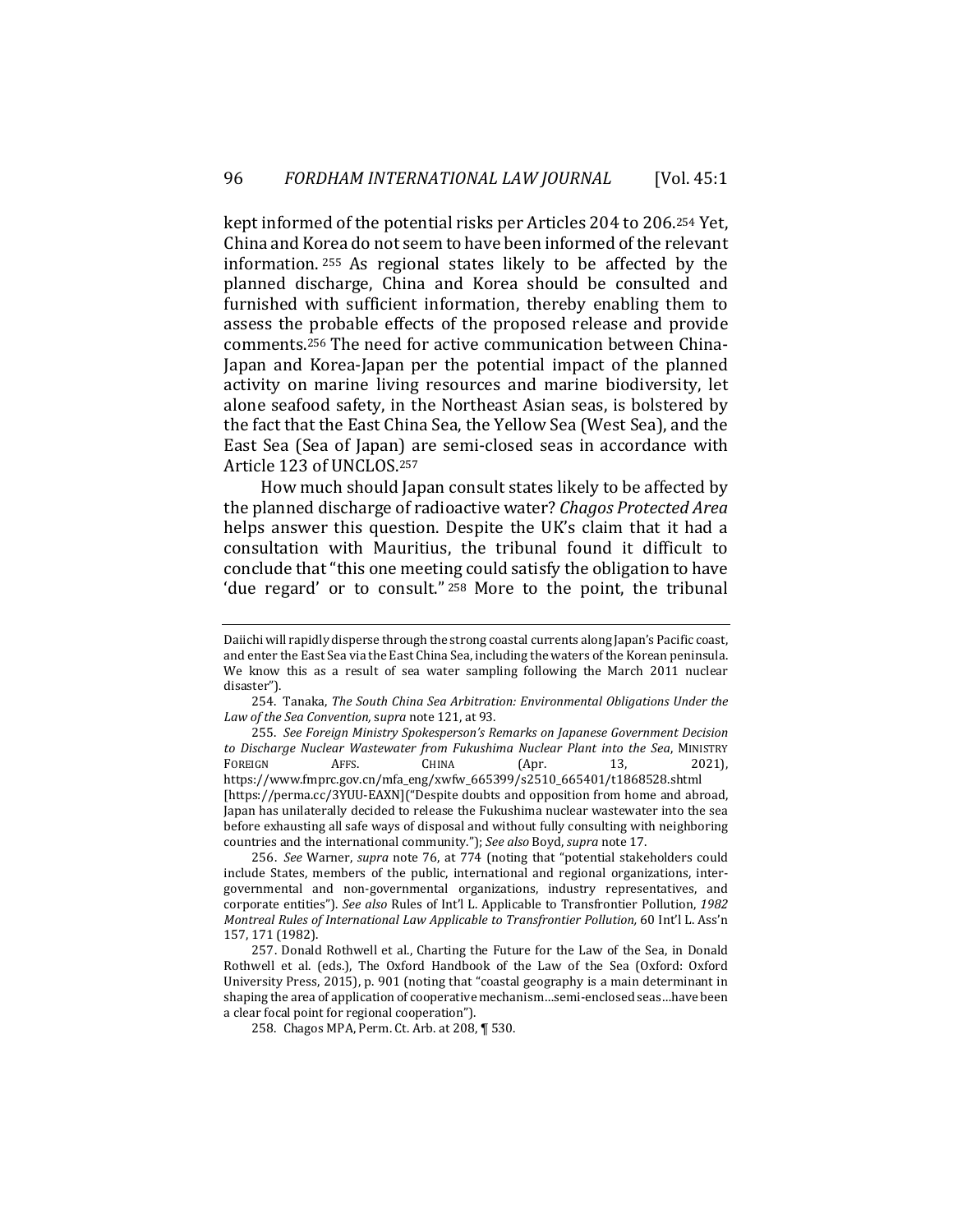contrasted the United Kingdom's approach to Mauritius with its approach to consulting with the United States. The United Kingdom presumed to conclude, without confirming with Mauritius, that the MPA was in Mauritius interests, whereas the United Kingdom consciously balanced "rights and interest, suggestions of compromise and willingness to offer assurances by the United Kingdom, and an understanding of the United States' concerns in connection with the proposed activities."259 Based on this, the tribunal concluded that the United Kingdom failed to exercise due regard vis-à-vis Mauritius. 260 Applying this observation to the matter in question, Japan's seemingly frequent and close cooperation with the United States on the issue of Fukushima wastewater is likely to work against Japan—as the "absence of any justifiable rationale" for its haste261—in light of its limited consultation, if any, with China or Korea.

UNCLOS has a compromissory clause. Notwithstanding some limitations under Article 297 and optional exceptions under Article 298, environmental matters—with the exception of certain disputes on fisheries in the exclusive economic zones (Article  $297(3)(a)$ —fall under the compulsory dispute settlement mechanism. The matter surrounding the discharge of Fukushima wastewater involves a dispute over the interpretation and application of Part XII of UNCLOS. Although the constitution of international litigation depends on the strength of the case, ITLOS or an arbitral tribunal is not likely to "throw out good cases on jurisdictional grounds if they can avoid doing so."262 This trend has been categorically revealed in *South China Sea*. Despite China's rejection of the tribunal's jurisdiction on the grounds that the core of the case lies in the territorial issue over maritime features263 and that explicit consent of the parties is the prerequisite for international arbitration, 264 the tribunal found that it had

<sup>259.</sup> *Id.* at 210, ¶ 535.

<sup>260.</sup> *Id.* 

<sup>261.</sup> *Id.* at 209, ¶ 533.

<sup>262.</sup> Boyle, *supra* note 91, at 164.

<sup>263.</sup> Chinese Soc'y Int'l L., *The South China Sea Arbitration Awards: A Critical Study*, 17 CHINESE J. INT'L L. 207, 254 (2018).

<sup>264.</sup> Letter from Ambassador Chen Xu of the People's Republic of China in The Hague Judge Thomas A. Mensah (Feb. 6, 2015).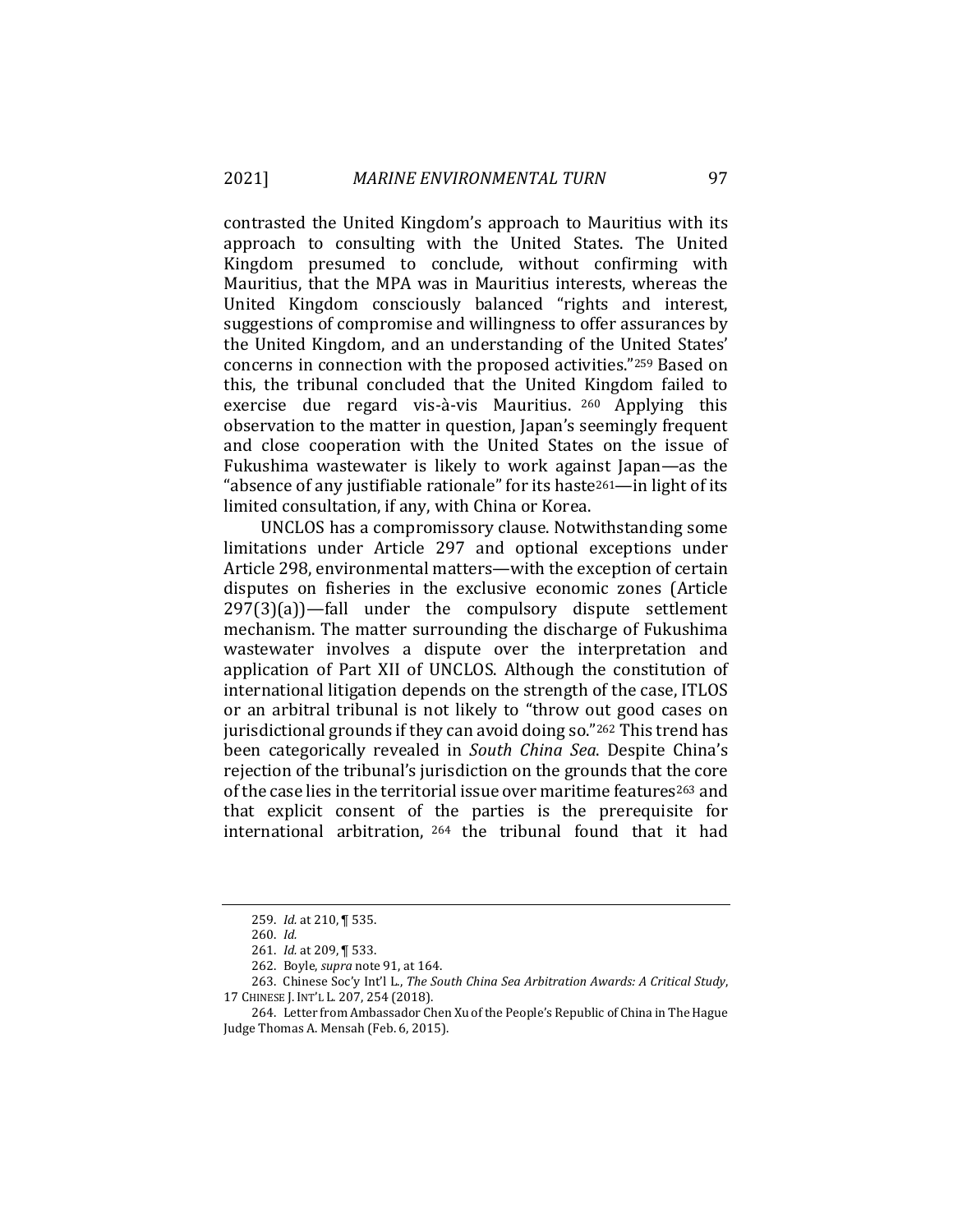jurisdiction. Albeit with much criticism, <sup>265</sup> it is presumably anticipated that international courts and tribunals will exercise their power to find expansive jurisdiction down the road, not least on the issues of the interpretation and application of UNCLOS, in which a compromissory clause is to be invoked.<sup>266</sup>

 If a provisional measure were requested in accordance with UNCLOS with regard to Fukushima wastewater, ITLOS is likely to prescribe in line with *MOX Plant* and *Delimitation of the Maritime Boundary in the Atlantic Ocean*, a dispute between Ghana and Côte d'Ivoire which considered that the "risk of serious harm to the marine environment is of great concern" to international courts and tribunals, including ITLOS. 267 The ICJ uses the criterion of "irreparable harm" in provisional measures proceedings, whereas ITLOS chooses the criterion of a "risk of serious harm," a criterion

<sup>265.</sup> China and some scholars criticize South China Sea for judicial activism. *See, e.g.,* Chinese Soc'y Int'l L., *supra* note 263, at 541-42 (explaining that China and some scholars criticize South China Sea for judicial activism); William G. Phalen, *Interpretation of UNCLOS Article 121 and Itu Aba (Taiping) in the South China Sea Arbitration Award, in* INTERNATIONAL MARINE ECONOMY: LAW AND POLICY 3, 5-6 (Myron H. Nordquist, et al. eds., 2017) (assessing that "[t]he Tribunal was not empowered under the Convention to rewrite the Convention text. It overstepped its role when it took upon itself to use the legitimate procedural latitude entrusted to it to embark on a wide-ranging historical review of factors with only a marginal relationship to the intended meaning of the Convention text and little relation to the Conference negotiations . . . the Tribunal inaccurately concluded that none of the features considered in the Spratly/ Nansha Group were 'islands'. Such a conclusion was procedurally convenient to allow the Tribunal to proceed with jurisdiction in the case since under this holding there was asserted to be no overlapping sea boundaries between the two parties to the arbitration").

<sup>266.</sup> Nonetheless, many international lawyers fulminate against a phenomenon of judicial activism in the case of international arbitration. *See, e.g.,* Kirsten E. Boon, *International Arbitration in Highly Political Situations: the South China Sea Dispute and International Law*, 13 WASH. U. GLOB. STUD. L. REV. 487, 490-92 (2014) (noting that "[c]onsent is important because the states involved need to make a commitment to submit themselves to a third party …. [A]rbitrators need to manage the consent of the parties. One of the advantages of arbitration is that there is flexibility in the system, and parties have more control than they would before national courts. However, parties can walk away during the process, and even when parties agree to participate, they might reject an award …. Without the consent and participation of one of the parties, the arbitration process itself is unlikely to resolve the problem").

<sup>267.</sup> *See* Delimitation of the Maritime Boundary between Ghana and Côte d'Ivoire in the Atlantic Ocean (Ghana/Côte d'Ivoire), Case No. 23, Judgment of Sept. 23, 2017, Provisional Measures, 2015 ITLOS Rep., 33, ¶ 68. In South China Sea, the tribunal was "particularly troubled" by certain environmental concerns while assessing the actual and future harm. *See* South China Sea, Perm Ct. Arb. at 318, ¶ 957.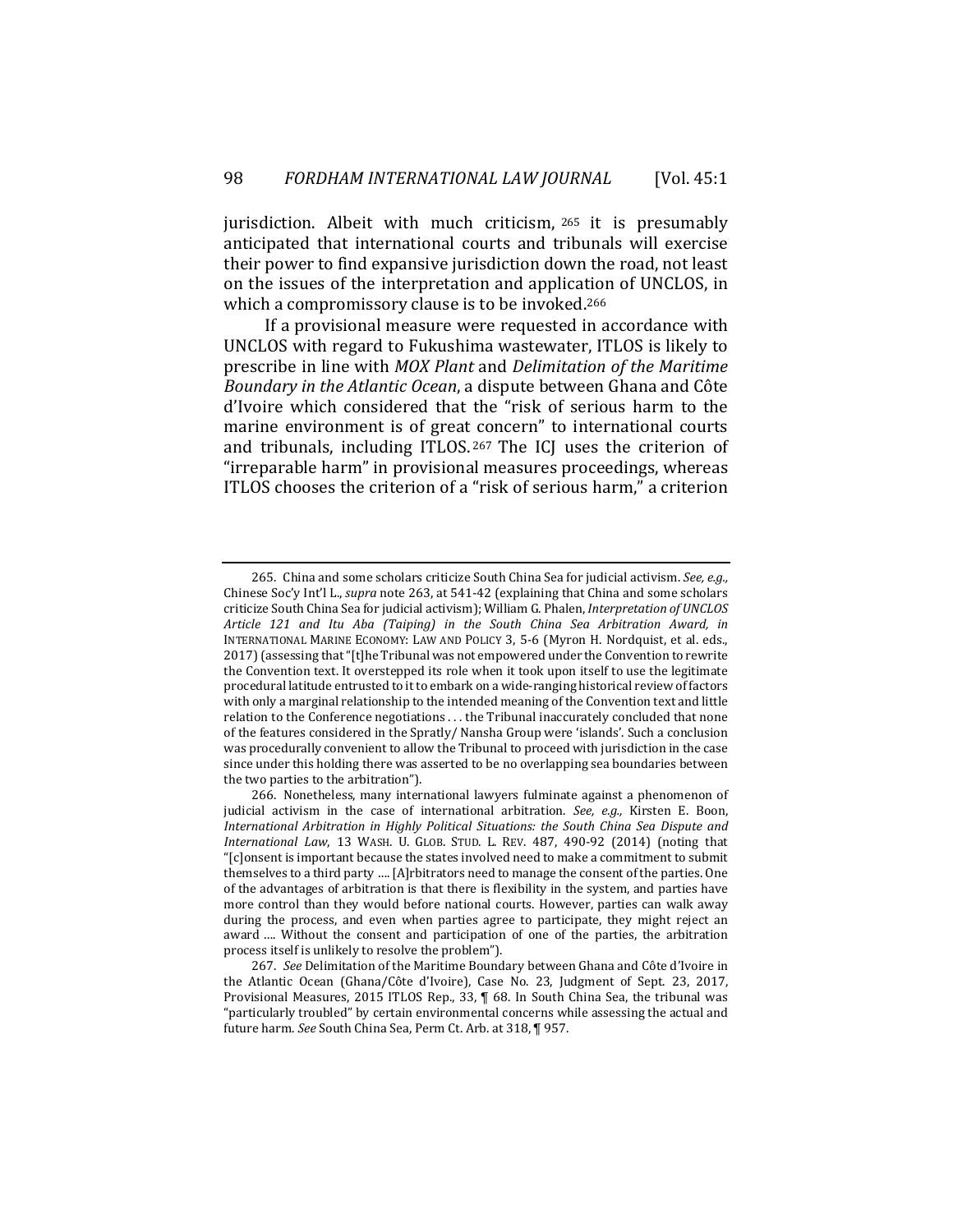which is lower than ICJ practice.<sup>268</sup> Japan's lack of due diligence may be found in its failure to monitor or assess the environmental impact and consult neighboring states. The need to "act with prudence and caution to prevent serious harm to the marine environment" is likely to be also confirmed. 269 A hypothetical provisional measure may prescribe; a) "exchange further information" with regard to possible consequences for the Northeast Asian Seas arising out of the planned discharge of Fukushima wastewater; b) "monitor risks or the effects of the operation" of the release of radioactive water for the Northeast Asian Seas; and c) "devise, as appropriate, measures to prevent pollution of the marine environment which might result from the operation" of the Fukushima Daiichi nuclear plant.270

If the planned discharge causes a "risk of irreparable prejudice" to the environment of areas beyond national jurisdiction, it is possible that a dispute concerning breaches of obligations *erga omnes* will be filed an international court or tribunal.271 In such a case, no one can denigrate the possibility that international courts or tribunals would "assume the role of a guardian of the protection of a common interest reflected in obligation *erga omnes*" and thereby entitle states that are not directly injured to "seek the cessation and the assurance of nonrepetition of the wrongful act."272

If international proceedings concerning Fukushima treated wastewater were instigated, scientific evidence and expert reports would be of great importance 273 because (legally binding)

<sup>268.</sup> Gautier, *supra* note 93, at 191 (noting that general obligations under Article 192 are "powerful tools to ensure compliance with environmental law. A state which claims that such obligations have been violated may bring the dispute to an international court or tribunal and request provisional measures to prevent damage to the environment").

<sup>269.</sup> Delimitation of the Maritime Boundary in the Atlantic Ocean, 2015 ITLOS Rep. at 35 ¶ 72.

<sup>270.</sup> *See* MOX Plant, 2001 ITLOS Rep. at 111.

<sup>271.</sup> UNITED NATIONS CONVENTION ON THE LAW OF THE SEA:ACOMMENTARY, PART III,*supra* note 53, at 1285 (emphasizing that "any State will have standing to sue for breach or noncompliance. This also applies to the duty to protect and preserve the marine environment of areas beyond national jurisdiction").

<sup>272.</sup> Tanaka, *The Legal Consequences of Obligations Erga Omnes in International Law*, *supra* note 223, at 24-26. *See also* Frowein*, supra* note 223, at 918.

<sup>273.</sup> Tanaka, *The South China Sea Arbitration: Environmental Obligations Under the Law of the Sea Convention,* s*upra* note 121, at 95. The main lesson from Fukushima and Chernobyl is that governments needs to work closely with scientists to plan ahead in case disasters happen. *See* Wang, *supra* note 14, at 26.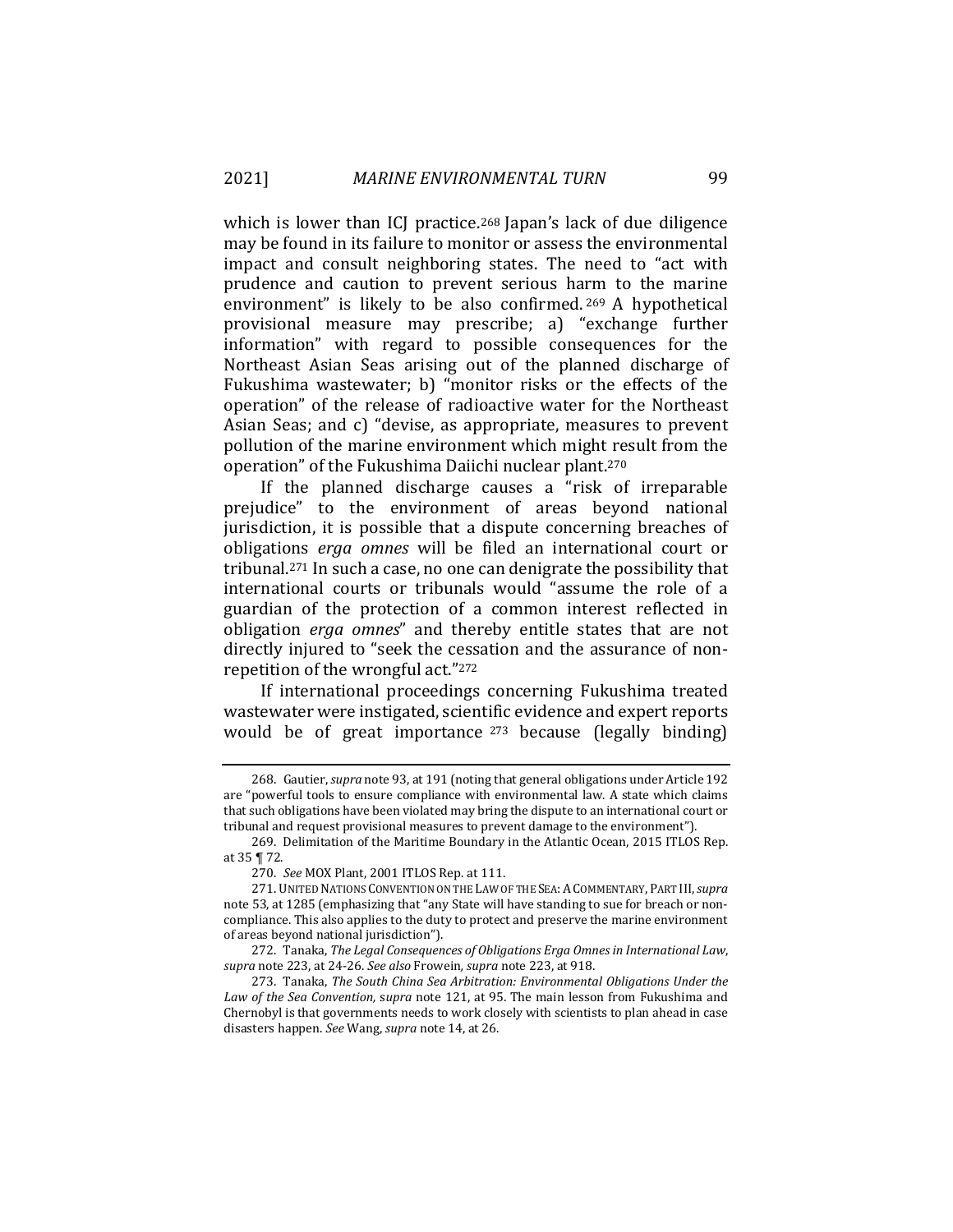scientific standards are drafted by technical experts.274 The active participation of scientific experts in the proceeding of *South China Sea* is even viewed as having placed the *de facto* burden of proof upon the experts. 275 Environmental disputes, let alone the radioactive wastewater issue, have complex scientific and technical aspects, making it necessary to have recourse to experts. This inevitability is already provided for in Article 289 of UNCLOS and Article 82 of the Rules of ITLOS, 276 which stipulates the possibility to arrange for an expert opinion and to designate an expert.<sup>277</sup> Hence, international proceedings dealing with the marine environment are bound to use expert reports intensively. However, environmental issues invariably raise competing scientific claims. If two sharply differing views are presented in an equally compelling manner,278 an international court or tribunal is likely to act in a manner consistent with a precautionary approach.

Parenthetically, the resolution of the marine environmental dispute may have recourse to the alternatives. First, although Article 293(2) indicates that states can agree to apply "*ex aequo et bono*" in judicial proceedings, this is unlikely. 279 Second, a competent international body may seek an advisory opinion from a judicial organ (ICJ or ITLOS).280 If the issue of marine degradation caused by radioactive wastewater is reasoned within advisory proceedings, such an opinion may serve to clarify the contents of obligations (*erga omnes*) under Part XII concerning marine environmental protection, including the protection of marine

<sup>274.</sup> Oxman*, supra* note 7, at 143-44.

<sup>275.</sup> Mbengue, *supra* note 149, at 287-89 (analyzing that South China Sea reveals that "there is room for procedural law-making and innovation with respect to the use of scientific experts in the system of international courts and tribunals").

<sup>276.</sup> *See* International Tribunal for the Law of the Sea, art. 82, *amended* Mar. 25, 2021, 1833 U.N.T.S. 561.

<sup>277.</sup> Gautier, *supra* note 93, at 192.

<sup>278.</sup> Philippe Sands, *Litigating Environmental Disputes: Courts, Tribunals and the Progressive Development of International Environmental Law, in* LAW OF THE SEA, ENVIRONMENTAL LAW AND SETTLEMENT OF DISPUTES: LIBER AMICORUM JUDGE THOMAS A. MENSAH 313, 315 (Tafsir Malick Ndiaye & Rüdiger Wolfrum eds., 2007).

<sup>279.</sup> Thus far, ICJ, let alone ITLOS, has never applied *ex aequo et bono* to any cases, which indicates that no parties have agreed to choose this option. *See* THE INTERNATIONAL COURT OF JUSTICE: HANDBOOK 98 (7th ed., 2019), https://www.icjcij.org/public/files/publications/handbook-of-the-court-en.pdf [https://perma.cc/EV45- F989].

<sup>280.</sup> Advisory opinions are given to public international organizations. *See id.* at, 82; *See also* International Tribunal for the Law of the Sea, *supra* note 268, at art. 130-38,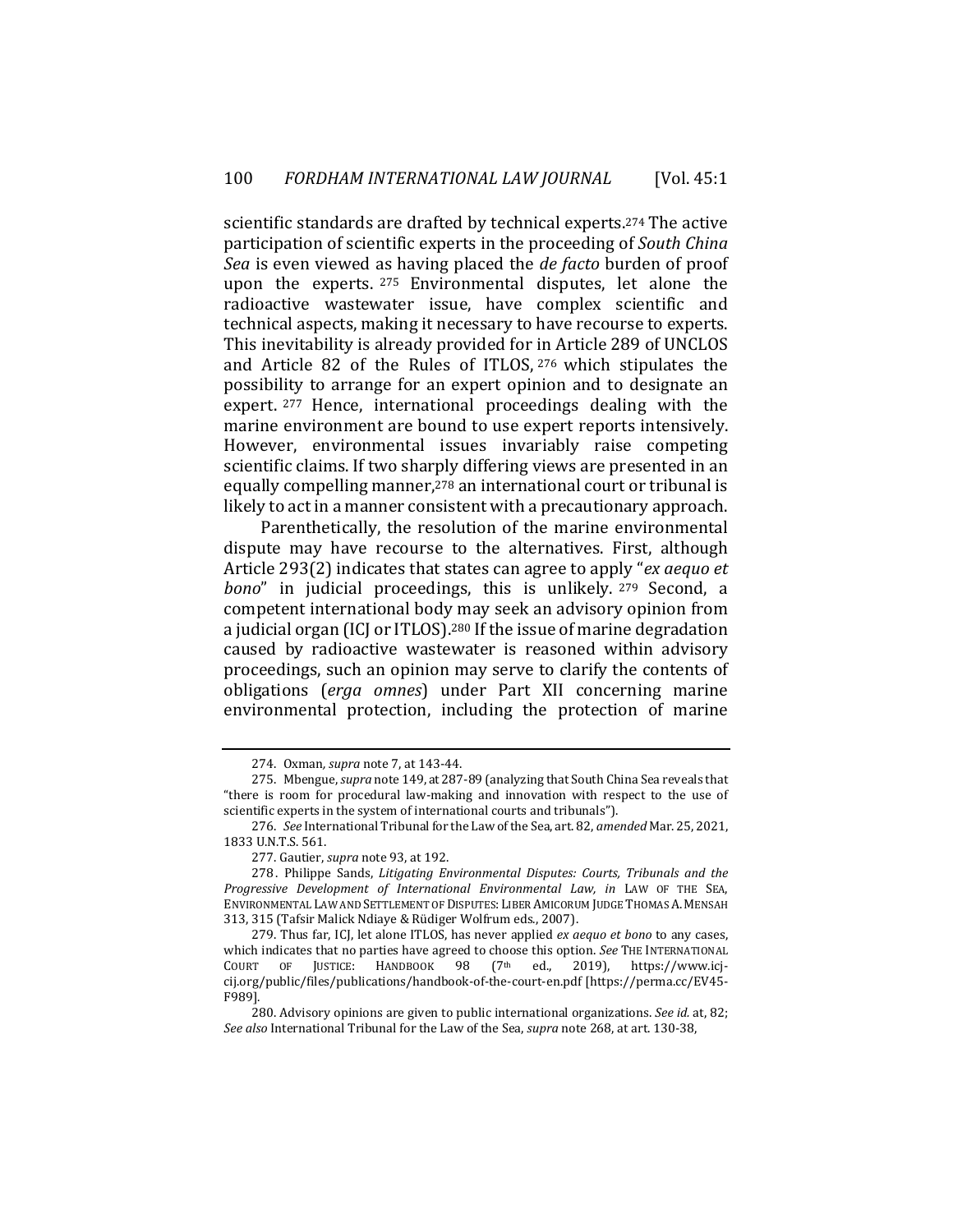species and biological diversity. <sup>281</sup> In addition, in advisory proceedings, the important role of non-governmental organizations (NGOs) seems to grow continuously despite the lack of provisions on the status of NGOs before ICJ or ITLOS.282

The marine environmental turn in the law of the sea engenders a cooperative movement in Northeast Asia. Under the UNCLOS system, varying degrees of success have been achieved with regard to the protection of the marine environment and conservation of marine resources in many regions, often with the support of the UNEP's regional seas program and through regional fisheries management organizations (RFMOs); however, the Northeast Asian Seas are always exceptions. The Northeast Asian Seas should be monitored and managed within a regional regime not only because these seas are semi-enclosed,283 but also because China, Japan, and Korea produce a great deal of land-based pollutants, including nuclear power plant wastewater, causing marine degradation of this region and beyond.284 Considering that there is no exclusive economic zone boundary delimitation in these seas, cooperative regime-building for multi-level cooperation is needed.285 To this end, the voices of the "epistemic community"286 in the region must be heard in the decision-making process within each government.

<sup>281.</sup> Tanaka, *The Legal Consequences of Obligations Erga Omnes in International Law, supra* note 223, at 27-28.

<sup>282.</sup> Gautier, *supra* note 93, at 192-93 (explaining that NGOs' written statements in advisory proceedings are treated as "documents publicly available, and posted on the website of the Tribunal").

<sup>283.</sup> Semi-enclosed seas are suffering particularly badly from the effects of marine pollution. *See* CHURCHILL & LOWE, *supra* note 1, at 334.

<sup>284 .</sup> *See* Pradeep A. Singh, *International Organizations and the Protection of the Marine Environment*, *in* GLOBAL CHALLENGES AND THE LAW OF THE SEA 54 (Marta Chantal et al. eds., 2020) (noting that "a substantial extent of marine environmental harm is caused by land-based sources, terrestrial and near coast environmental protection measures have a large determining effect on the health of the oceans"). Article 195 provides that States shall act so as not to transfer pollution from one area to another. *Id.* 

<sup>285.</sup> *See* VENTURA, *supra* note 48, at 200 (explaining that ingle-sector decisions are gradually being replaced by multi-level cooperation between pertinent agencies, with participation of affected stakeholders).

<sup>286.</sup> *See* Peter M. Haas, *Introduction: Epistemic Communities and International Policy Coordination*, 46 INT'L ORG. 1, 3 (1992). By definition, "[a]n epistemic community is a network of professionals with recognized expertise and competence in a particular domain and an authoritative claim to policy-relevant knowledge within that domain or issue-area."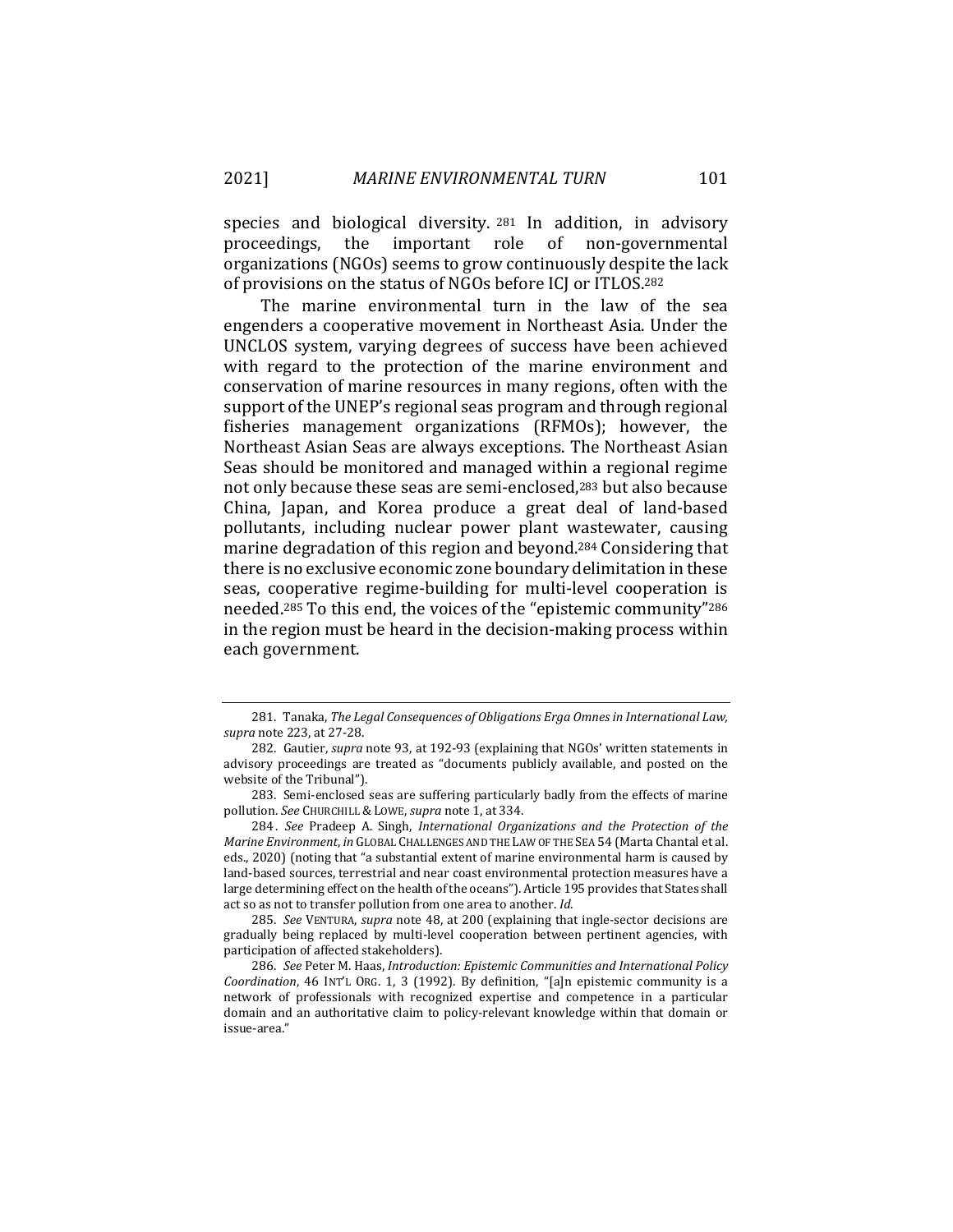#### *V. CONCLUSION*

In the short term, radiation water does not greatly affect humans. If exposed to radiation, radiation water may trigger nausea and other flu-like symptoms. Yet, radioactive waste is not biodegradable, nor is there any possibility of removing radioactivity from the sea once it has entered the water. As a result, seafood products become contaminated with radiocesium, and sea vegetables become contaminated with radiostrontium, rendering the seafood and sea vegetables containing these substances unsafe for humans to consume. 287This effect is particularly marked in enclosed seas, such as the Northeast Asian seas.288

Thus far, states have made the most of the maxim, "the land dominates the sea,"289 only to maximize their rights to maritime zones. In the UNCLOS regime, states have claimed the importance of land territory in order to gain more rights to EEZ and the continental shelf without realizing the responsibilities attached to this maxim. Seeing the marine environmental turn in the law of the sea, sovereign states ought to realize that the "land dominates the sea" principle comes with accompanying obligations; there is no right without duty. Recovering both sides of the "land dominates the sea" doctrine may require states to devote renewed attention to their role as keepers of common by focusing on marine pollution from the land-based source.290

Though the beginning of the "no harm principle" in general international law was insignificant, the latter end would greatly increase with the appearance of UNCLOS. As we have seen above, state practice, the interpretation and application of UNCLOS by international courts and tribunals, standards of international

<sup>287.</sup> Wang, *supra* note 14, at 25.

<sup>288.</sup> *See* CHURCHILL &LOWE, *supra* note 1, at 331. Meanwhile, Yukari Takamura argues that "[t]he knowledge about a long-term radiological risk to the ecosystem is still very limited in part because of scientific uncertainty." *See* Takamura, *supra* note 3, at 93.

<sup>289.</sup> This maxim was approved by international courts and tribunals, for instance, by Territorial and Maritime Dispute (Nicar. v. Colom.), Judgment, 2012 I.C.J. 624, ¶ 140 (Nov. 19) ("The title of a State to the continental shelf and to the exclusive economic zone is based on the principle that the land dominates the sea . . . the land is the legal source of the power which a State may exercise over territorial extensions to seaward.").

<sup>290.</sup> *See* Oxman*, supra* note 7, at 109-10 (stating that land-based sources may have detrimental effects not only on the oceans but on the global atmosphere and climate. Consolidated efforts of restraining these sources are much needed).